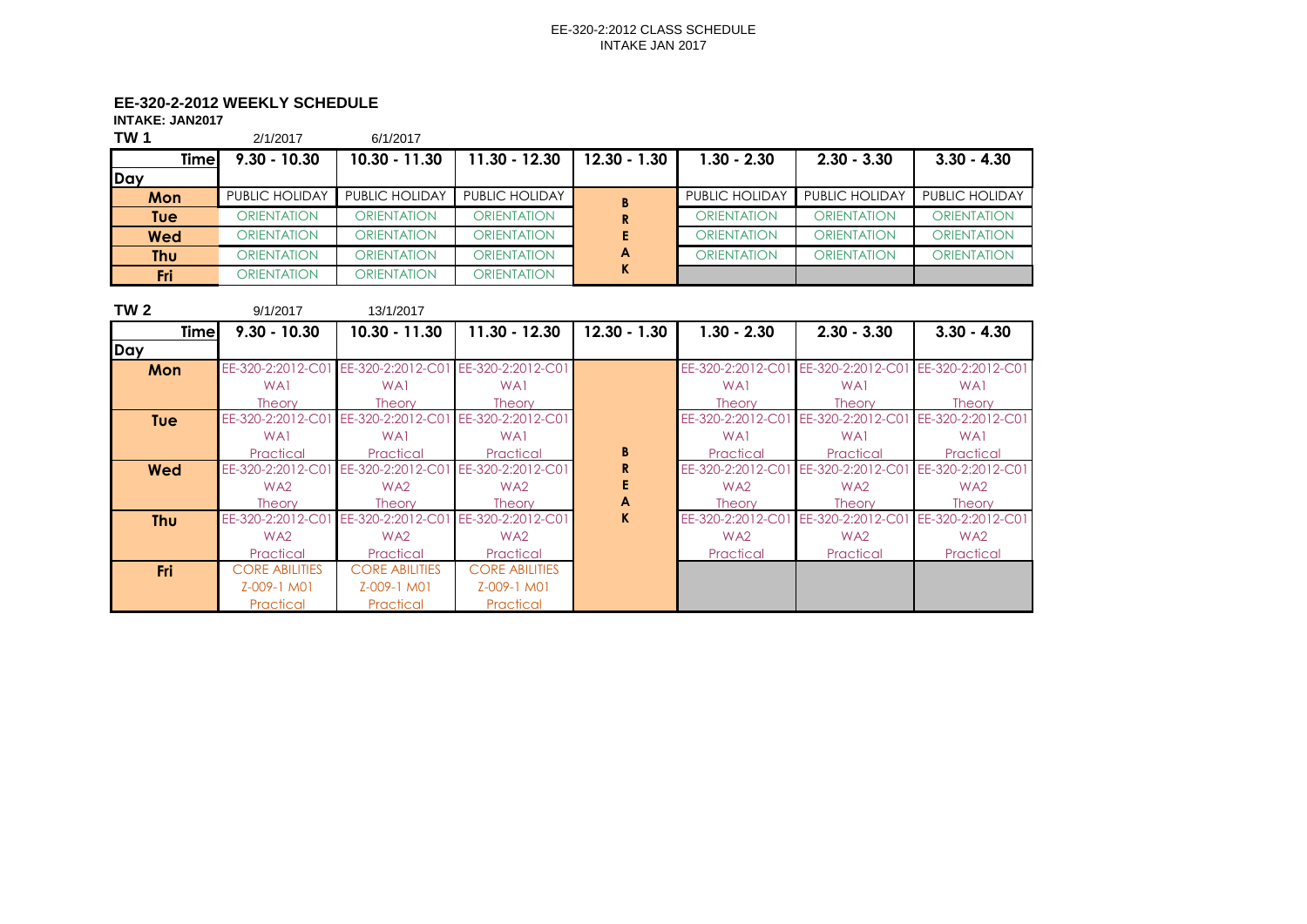| <b>TW3</b>  | 16/1/2017             | 20/1/2017             |                       |                |                   |                                                       |                   |
|-------------|-----------------------|-----------------------|-----------------------|----------------|-------------------|-------------------------------------------------------|-------------------|
| <b>Time</b> | $9.30 - 10.30$        | $10.30 - 11.30$       | $11.30 - 12.30$       | $12.30 - 1.30$ | $1.30 - 2.30$     | $2.30 - 3.30$                                         | $3.30 - 4.30$     |
| <b>Day</b>  |                       |                       |                       |                |                   |                                                       |                   |
| Mon         | EE-320-2:2012-C01     | EE-320-2:2012-C01     | EE-320-2:2012-C01     |                |                   | EE-320-2:2012-C01 EE-320-2:2012-C01 EE-320-2:2012-C01 |                   |
|             | WA <sub>2</sub>       | WA <sub>2</sub>       | WA <sub>2</sub>       |                | WA <sub>2</sub>   | WA <sub>2</sub>                                       | WA <sub>2</sub>   |
|             | Practical             | Practical             | Practical             |                | Practical         | Practical                                             | Practical         |
| <b>Tue</b>  | EE-320-2:2012-C0      | EE-320-2:2012-C0      | EE-320-2:2012-C01     |                | EE-320-2:2012-C01 | EE-320-2:2012-C01                                     | EE-320-2:2012-C01 |
|             | WA3                   | WA3                   | WA3                   |                | WA3               | WA3                                                   | WA3               |
|             | <b>Theory</b>         | <b>Theory</b>         | <b>Theory</b>         | B              | <b>Theory</b>     | <b>Theory</b>                                         | <b>Theory</b>     |
| Wed         | EE-320-2:2012-C0      | EE-320-2:2012-C0      | EE-320-2:2012-C01     | R.             | EE-320-2:2012-C01 | EE-320-2:2012-C0                                      | EE-320-2:2012-C01 |
|             | WA3                   | WA3                   | WA3                   |                | WA3               | WA3                                                   | WA3               |
|             | <b>Theory</b>         | <b>Theory</b>         | <b>Theory</b>         | A              | <b>Theory</b>     | <b>Theory</b>                                         | <b>Theory</b>     |
| <b>Thu</b>  | EE-320-2:2012-C0      | EE-320-2:2012-C0      | EE-320-2:2012-C01     | K              | EE-320-2:2012-C01 | EE-320-2:2012-C0                                      | EE-320-2:2012-C01 |
|             | WA3                   | WA3                   | WA3                   |                | WA3               | WA3                                                   | WA3               |
|             | Practical             | Practical             | Practical             |                | Practical         | Practical                                             | Practical         |
| <b>Fri</b>  | <b>CORE ABILITIES</b> | <b>CORE ABILITIES</b> | <b>CORE ABILITIES</b> |                |                   |                                                       |                   |
|             | Z-009-1 M02           | Z-009-1 M02           | Z-009-1 M02           |                |                   |                                                       |                   |
|             | <b>Theory</b>         | <b>Theory</b>         | <b>Theory</b>         |                |                   |                                                       |                   |

| <b>WEEK4</b> | 23/1/2017             | 27/1/2017             |                       | <b>WEEK 5</b>  | 30/1/2017-3/2/2017 Semester Break (Chinese new year) |                   |                   |  |  |
|--------------|-----------------------|-----------------------|-----------------------|----------------|------------------------------------------------------|-------------------|-------------------|--|--|
| <b>Timel</b> | $9.30 - 10.30$        | $10.30 - 11.30$       | $11.30 - 12.30$       | $12.30 - 1.30$ | $1.30 - 2.30$                                        | $2.30 - 3.30$     | $3.30 - 4.30$     |  |  |
| Day          |                       |                       |                       |                |                                                      |                   |                   |  |  |
| Mon          | EE-320-2:2012-C01     | EE-320-2:2012-C0      | EE-320-2:2012-C01     |                | EE-320-2:2012-C01                                    | EE-320-2:2012-C01 | EE-320-2:2012-C01 |  |  |
|              | WA3                   | WA3                   | WA3                   |                | WA3                                                  | WA3               | WA3               |  |  |
|              | Practical             | Practical             | Practical             |                | Practical                                            | Practical         | Practical         |  |  |
| <b>Tue</b>   | EE-320-2:2012-C01     | EE-320-2:2012-C0      | EE-320-2:2012-C01     |                | EE-320-2:2012-C01                                    | EE-320-2:2012-C01 | EE-320-2:2012-C01 |  |  |
|              | WA4                   | WA4                   | WA4                   |                | WA4                                                  | WA4               | WA4               |  |  |
|              | <b>Theory</b>         | <b>Theory</b>         | <b>Theory</b>         | B              | <b>Theory</b>                                        | <b>Theory</b>     | <b>Theory</b>     |  |  |
| <b>Wed</b>   | EE-320-2:2012-C01     | EE-320-2:2012-C0      | EE-320-2:2012-C01     | R              | EE-320-2:2012-C01                                    | EE-320-2:2012-C01 | EE-320-2:2012-C01 |  |  |
|              | WA4                   | WA4                   | WA4                   |                | WA4                                                  | WA4               | WA4               |  |  |
|              | Practical             | Practical             | Practical             | A              | Practical                                            | Practical         | Practical         |  |  |
| <b>Thu</b>   | EE-320-2:2012-C01     | EE-320-2:2012-C0      | EE-320-2:2012-C01     | K.             | EE-320-2:2012-C01                                    | EE-320-2:2012-C01 | EE-320-2:2012-C01 |  |  |
|              | WA5                   | WA <sub>5</sub>       | WA5                   |                | WA5                                                  | WA5               | WA5               |  |  |
|              | <b>Theory</b>         | <b>Theory</b>         | <b>Theory</b>         |                | <b>Theory</b>                                        | <b>Theory</b>     | <b>Theory</b>     |  |  |
| Fri          | <b>CORE ABILITIES</b> | <b>CORE ABILITIES</b> | <b>CORE ABILITIES</b> |                |                                                      |                   |                   |  |  |
|              | Z-009-1 M02           | Z-009-1 M02           | Z-009-1 M02           |                |                                                      |                   |                   |  |  |
|              | Practical             | Practical             | Practical             |                |                                                      |                   |                   |  |  |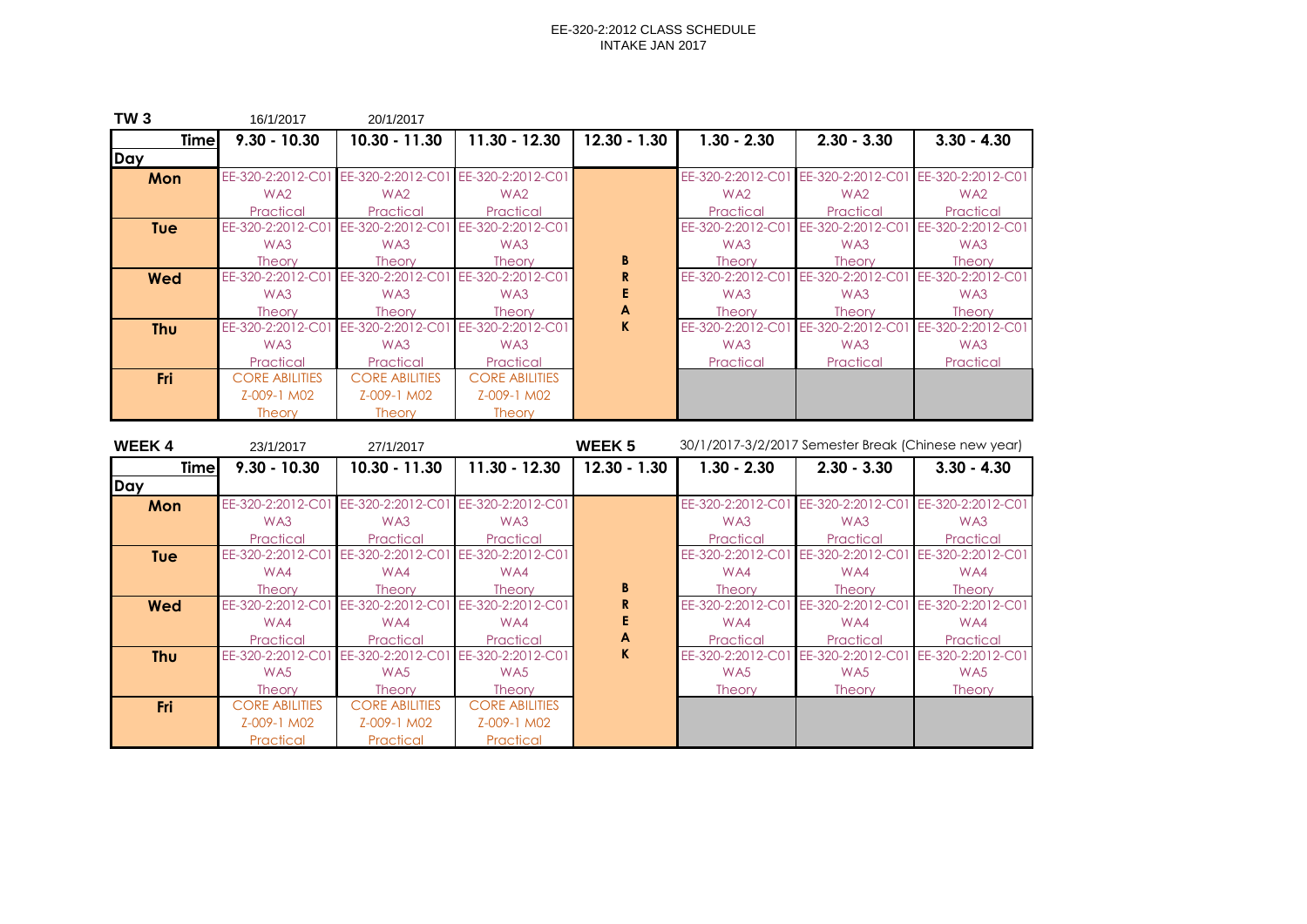| <b>WEEK 6</b> | 6/2/2017                            | 10/2/2017                           |                       |                |                   |                                                       |                   |
|---------------|-------------------------------------|-------------------------------------|-----------------------|----------------|-------------------|-------------------------------------------------------|-------------------|
| <b>Time</b>   | $9.30 - 10.30$                      | $10.30 - 11.30$                     | 11.30 - 12.30         | $12.30 - 1.30$ | $1.30 - 2.30$     | $2.30 - 3.30$                                         | $3.30 - 4.30$     |
| <b>IDay</b>   |                                     |                                     |                       |                |                   |                                                       |                   |
| Mon           |                                     | EE-320-2:2012-C01 EE-320-2:2012-C01 | EE-320-2:2012-C01     |                |                   | EE-320-2:2012-C01 EE-320-2:2012-C01 EE-320-2:2012-C01 |                   |
|               | WA5                                 | WA5                                 | WA5                   |                | WA5               | WA5                                                   | WA <sub>5</sub>   |
|               | <b>Theory</b>                       | <b>Theory</b>                       | <b>Theory</b>         |                | <b>Theory</b>     | Theory                                                | <b>Theory</b>     |
| <b>Tue</b>    | EE-320-2:2012-C01 EE-320-2:2012-C01 |                                     | EE-320-2:2012-C01     |                | EE-320-2:2012-C01 | EE-320-2:2012-C01                                     | EE-320-2:2012-C01 |
|               | WA5                                 | WA5                                 | WA5                   |                | WA5               | WA5                                                   | WA5               |
|               | Practical                           | Practical                           | Practical             | B              | Practical         | Practical                                             | Practical         |
| <b>Wed</b>    | EE-320-2:2012-C01 EE-320-2:2012-C01 |                                     | EE-320-2:2012-C01     |                |                   | EE-320-2:2012-C01 EE-320-2:2012-C01                   | EE-320-2:2012-C01 |
|               | WA5                                 | WA5                                 | WA5                   |                | $WA1-5$           | $WA1-5$                                               | $WA1-5$           |
|               | Practical                           | Practical                           | Practical             | A              | <b>Revision</b>   | Assessment (K)                                        | Assessment (K)    |
| <b>Thu</b>    |                                     | EE-320-2:2012-C01 EE-320-2:2012-C01 | EE-320-2:2012-C01     | $\mathbf K$    | EE-320-2:2012-C01 | EE-320-2:2012-C01                                     | EE-320-2:2012-C01 |
|               | $WA1-5$                             | $WA1-5$                             | $WA1-5$               |                | $WA1-5$           | $WA1-5$                                               | $WA1-5$           |
|               | Assessment (P)                      | Assessment (P)                      | Assessment (P)        |                | Assessment (P)    | Assessment (P)                                        | Assessment (P)    |
| Fri           | <b>CORE ABILITIES</b>               | <b>CORE ABILITIES</b>               | <b>CORE ABILITIES</b> |                |                   |                                                       |                   |
|               | Z-009-1 M03                         | Z-009-1 M03                         | Z-009-1 M03           |                |                   |                                                       |                   |
|               | <b>Theory</b>                       | <b>Theory</b>                       | <b>Theory</b>         |                |                   |                                                       |                   |

**WEEK 7** 13/2/2017 17/2/2017

| <b>Timel</b> | $9.30 - 10.30$        | $10.30 - 11.30$                                       | $11.30 - 12.30$       | $12.30 - 1.30$ | $1.30 - 2.30$     | $2.30 - 3.30$ | $3.30 - 4.30$                                         |
|--------------|-----------------------|-------------------------------------------------------|-----------------------|----------------|-------------------|---------------|-------------------------------------------------------|
| Day          |                       |                                                       |                       |                |                   |               |                                                       |
| Mon          |                       | EE-320-2:2012-C02 EE-320-2:2012-C02 EE-320-2:2012-C02 |                       |                |                   |               | EE-320-2:2012-C03 EE-320-2:2012-C03 EE-320-2:2012-C03 |
|              | WA1                   | WA1                                                   | WA1                   |                | WA1               | WA1           | WA1                                                   |
|              | <b>Theory</b>         | Theory                                                | <b>Theory</b>         |                | Theory            | <b>Theory</b> | <b>Theory</b>                                         |
| <b>Tue</b>   |                       | EE-320-2:2012-C02 EE-320-2:2012-C02 EE-320-2:2012-C02 |                       |                |                   |               | EE-320-2:2012-C03 EE-320-2:2012-C03 EE-320-2:2012-C03 |
|              | WA1                   | WA1                                                   | WA1                   |                | WA1               | WA1           | WA1                                                   |
|              | <b>Theory</b>         | <b>Theory</b>                                         | Theory                | B              | Theory            | <b>Theory</b> | <b>Theory</b>                                         |
| <b>Wed</b>   |                       | EE-320-2:2012-C02 EE-320-2:2012-C02 EE-320-2:2012-C02 |                       | R              | EE-320-2:2012-C03 |               | EE-320-2:2012-C03 EE-320-2:2012-C03                   |
|              | WA1                   | WA1                                                   | WA1                   |                | WA1               | WA1           | WA1                                                   |
|              | <b>Theory</b>         | <b>Theory</b>                                         | <b>Theory</b>         | A              | Practical         | Practical     | Practical                                             |
| <b>Thu</b>   | EE-320-2:2012-C02     | EE-320-2:2012-C02 EE-320-2:2012-C02                   |                       | $\mathbf K$    | EE-320-2:2012-C03 |               | EE-320-2:2012-C03 EE-320-2:2012-C03                   |
|              | WA1                   | WA1                                                   | WA1                   |                | WA1               | WA1           | WA1                                                   |
|              | <b>Theory</b>         | <b>Theory</b>                                         | <b>Theory</b>         |                | Practical         | Practical     | Practical                                             |
| <b>Fri</b>   | <b>CORE ABILITIES</b> | <b>CORE ABILITIES</b>                                 | <b>CORE ABILITIES</b> |                |                   |               |                                                       |
|              | Z-009-1 M03           | Z-009-1 M03                                           | Z-009-1 M03           |                |                   |               |                                                       |
|              | Practical             | Practical                                             | Practical             |                |                   |               |                                                       |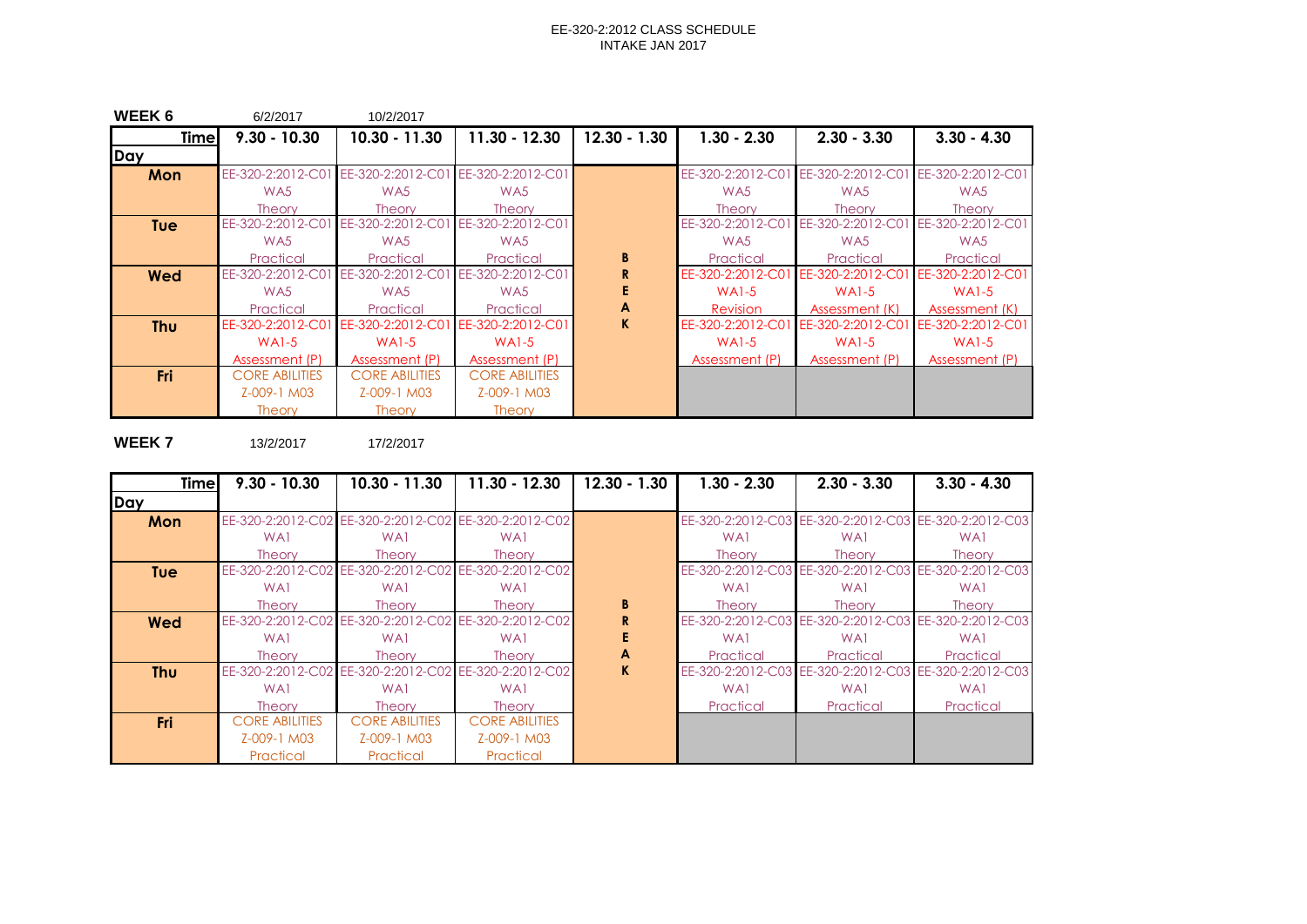| WEEK 8      | 20/2/2017             | 24/2/2017             |                                                       |                |                 |                                     |                                                       |
|-------------|-----------------------|-----------------------|-------------------------------------------------------|----------------|-----------------|-------------------------------------|-------------------------------------------------------|
| <b>Time</b> | $9.30 - 10.30$        | $10.30 - 11.30$       | $11.30 - 12.30$                                       | $12.30 - 1.30$ | $1.30 - 2.30$   | $2.30 - 3.30$                       | $3.30 - 4.30$                                         |
| Day         |                       |                       |                                                       |                |                 |                                     |                                                       |
| Mon         |                       |                       | EE-320-2:2012-C02 EE-320-2:2012-C02 EE-320-2:2012-C02 |                |                 |                                     | EE-320-2:2012-C03 EE-320-2:2012-C03 EE-320-2:2012-C03 |
|             | WA1                   | WA1                   | WA <sub>1</sub>                                       |                | WA <sub>2</sub> | WA2                                 | WA <sub>2</sub>                                       |
|             | Practical             | Practical             | Practical                                             |                | <b>Theory</b>   | <b>Theory</b>                       | <b>Theory</b>                                         |
| <b>Tue</b>  |                       |                       | EE-320-2:2012-C02 EE-320-2:2012-C02 EE-320-2:2012-C02 |                |                 |                                     | EE-320-2:2012-C03 EE-320-2:2012-C03 EE-320-2:2012-C03 |
|             | WA1                   | WA1                   | WA1                                                   |                | WA <sub>2</sub> | WA2                                 | WA <sub>2</sub>                                       |
|             | Practical             | Practical             | Practical                                             | B              | <b>Theory</b>   | <b>Theory</b>                       | <b>Theory</b>                                         |
| Wed         |                       |                       | EE-320-2:2012-C02 EE-320-2:2012-C02 EE-320-2:2012-C02 | R              |                 | EE-320-2:2012-C03 EE-320-2:2012-C03 | EE-320-2:2012-C03                                     |
|             | WA1                   | WA <sub>1</sub>       | WA <sub>1</sub>                                       |                | WA <sub>2</sub> | WA <sub>2</sub>                     | WA <sub>2</sub>                                       |
|             | Practical             | Practical             | Practical                                             | A              | Practical       | Practical                           | Practical                                             |
| <b>Thu</b>  | EE-320-2:2012-C02     | EE-320-2:2012-C02     | EE-320-2:2012-C02                                     | K.             |                 | EE-320-2:2012-C03 EE-320-2:2012-C03 | EE-320-2:2012-C03                                     |
|             | WA1                   | WA1                   | WA1                                                   |                | WA <sub>2</sub> | WA <sub>2</sub>                     | WA <sub>2</sub>                                       |
|             | Practical             | Practical             | Practical                                             |                | Practical       | Practical                           | Practical                                             |
| <b>Fri</b>  | <b>CORE ABILITIES</b> | <b>CORE ABILITIES</b> | <b>CORE ABILITIES</b>                                 |                |                 |                                     |                                                       |
|             | Z-009-1 M04           | Z-009-1 M04           | Z-009-1 M04                                           |                |                 |                                     |                                                       |
|             | <b>Theory</b>         | <b>Theory</b>         | <b>Theory</b>                                         |                |                 |                                     |                                                       |

| WEEK <sub>9</sub> | 27/2/2017             | 3/3/2017              |                                                       |                |                   |                   |                                                       |
|-------------------|-----------------------|-----------------------|-------------------------------------------------------|----------------|-------------------|-------------------|-------------------------------------------------------|
| <b>Timel</b>      | $9.30 - 10.30$        | 10.30 - 11.30         | $11.30 - 12.30$                                       | $12.30 - 1.30$ | $1.30 - 2.30$     | $2.30 - 3.30$     | $3.30 - 4.30$                                         |
| Day               |                       |                       |                                                       |                |                   |                   |                                                       |
| Mon               |                       |                       | EE-320-2:2012-C02 EE-320-2:2012-C02 EE-320-2:2012-C02 |                |                   |                   | EE-320-2:2012-C03 EE-320-2:2012-C03 EE-320-2:2012-C03 |
|                   | WA1                   | WA1                   | WA1                                                   |                | WA3               | WA3               | WA3                                                   |
|                   | <b>Theory</b>         | <b>Theory</b>         | <b>Theory</b>                                         |                | <b>Theory</b>     | <b>Theory</b>     | <b>Theory</b>                                         |
| <b>Tue</b>        |                       |                       | EE-320-2:2012-C02 EE-320-2:2012-C02 EE-320-2:2012-C02 |                |                   |                   | EE-320-2:2012-C03 EE-320-2:2012-C03 EE-320-2:2012-C03 |
|                   | WA <sub>1</sub>       | WA1                   | WA1                                                   |                | WA3               | WA3               | WA3                                                   |
|                   | <b>Theory</b>         | <b>Theory</b>         | <b>Theory</b>                                         | B              | <b>Theory</b>     | <b>Theory</b>     | <b>Theory</b>                                         |
| Wed               |                       |                       | EE-320-2:2012-C02 EE-320-2:2012-C02 EE-320-2:2012-C02 |                |                   |                   | EE-320-2:2012-C03 EE-320-2:2012-C03 EE-320-2:2012-C03 |
|                   | WA1                   | WA1                   | WA1                                                   |                | WA3               | WA3               | WA3                                                   |
|                   | <b>Theory</b>         | <b>Theory</b>         | <b>Theory</b>                                         | A              | Practical         | Practical         | Practical                                             |
| <b>Thu</b>        | EE-320-2:2012-C02     | EE-320-2:2012-C02     | EE-320-2:2012-C02                                     | K              | EE-320-2:2012-C03 | EE-320-2:2012-C03 | EE-320-2:2012-C03                                     |
|                   | WA <sub>1</sub>       | WA1                   | WA <sub>1</sub>                                       |                | WA3               | WA3               | WA3                                                   |
|                   | <b>Theory</b>         | <b>Theory</b>         | <b>Theory</b>                                         |                | Practical         | Practical         | Practical                                             |
| <b>Fri</b>        | <b>CORE ABILITIES</b> | <b>CORE ABILITIES</b> | <b>CORE ABILITIES</b>                                 |                |                   |                   |                                                       |
|                   | Z-009-1 M04           | Z-009-1 M04           | Z-009-1 M04                                           |                |                   |                   |                                                       |
|                   | Practical             | Practical             | Practical                                             |                |                   |                   |                                                       |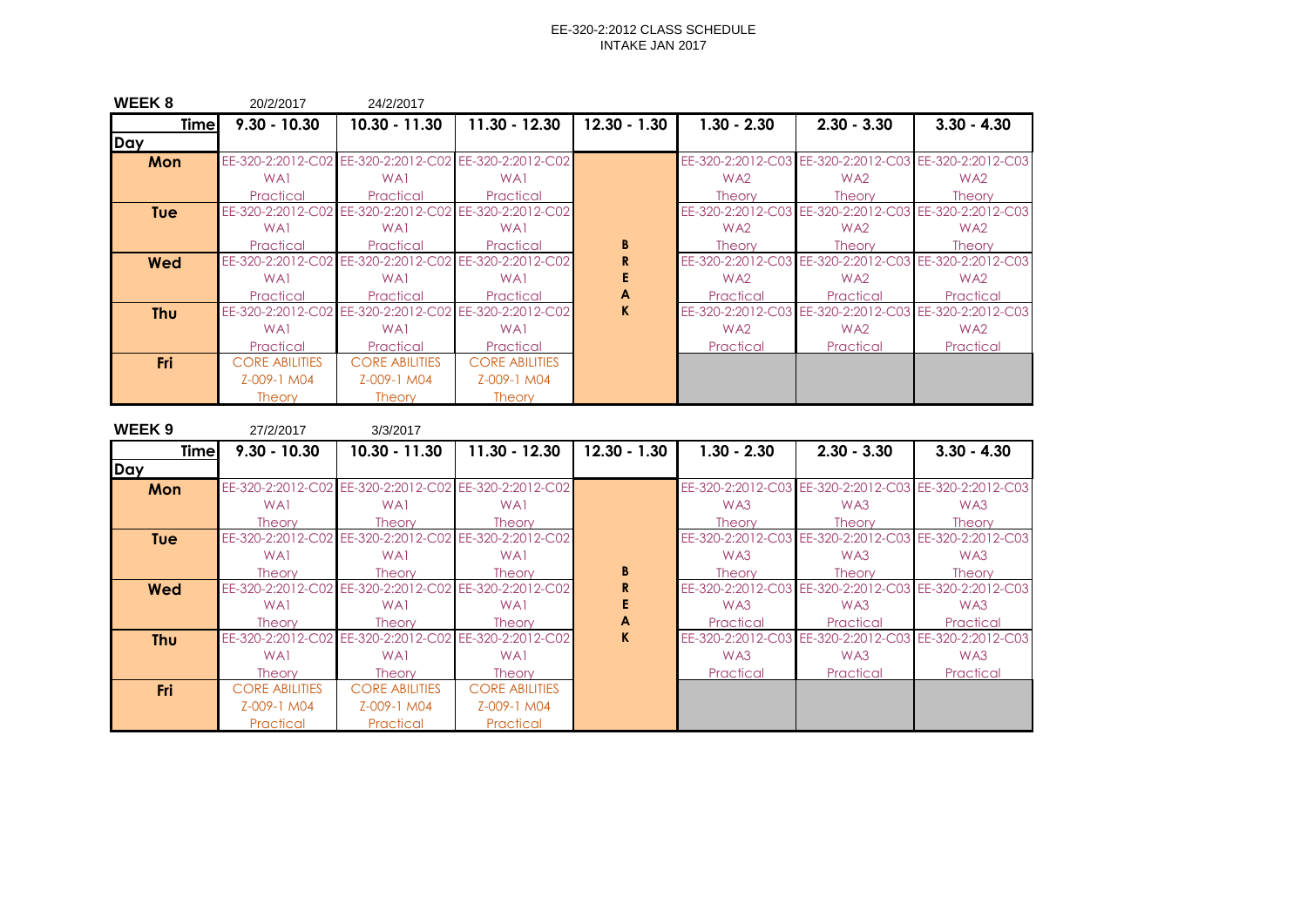| <b>WEEK10</b> | 6/3/2017              | 10/3/2017                                             |                                     |                |                   |                                     |                                                       |
|---------------|-----------------------|-------------------------------------------------------|-------------------------------------|----------------|-------------------|-------------------------------------|-------------------------------------------------------|
| <b>Time</b>   | $9.30 - 10.30$        | $10.30 - 11.30$                                       | $11.30 - 12.30$                     | $12.30 - 1.30$ | $1.30 - 2.30$     | $2.30 - 3.30$                       | $3.30 - 4.30$                                         |
| Day           |                       |                                                       |                                     |                |                   |                                     |                                                       |
| Mon           |                       | EE-320-2:2012-C02 EE-320-2:2012-C02 EE-320-2:2012-C02 |                                     |                |                   |                                     | EE-320-2:2012-C03 EE-320-2:2012-C03 EE-320-2:2012-C03 |
|               | WA1                   | WA <sub>1</sub>                                       | WA <sub>1</sub>                     |                | WA4               | WA4                                 | WA4                                                   |
|               | Practical             | Practical                                             | Practical                           |                | <b>Theory</b>     | <b>Theory</b>                       | <b>Theory</b>                                         |
| <b>Tue</b>    | EE-320-2:2012-C02     |                                                       | EE-320-2:2012-C02 EE-320-2:2012-C02 |                |                   | EE-320-2:2012-C03 EE-320-2:2012-C03 | EE-320-2:2012-C03                                     |
|               | WA1                   | WA1                                                   | WA1                                 |                | WA4               | WA4                                 | WA4                                                   |
|               | Practical             | Practical                                             | Practical                           | B              | <b>Theory</b>     | <b>Theory</b>                       | <b>Theory</b>                                         |
| Wed           | EE-320-2:2012-C02     | EE-320-2:2012-C02                                     | EE-320-2:2012-C02                   | R              |                   | EE-320-2:2012-C03 EE-320-2:2012-C03 | EE-320-2:2012-C03                                     |
|               | WA1                   | WA1                                                   | WA1                                 |                | WA4               | WA4                                 | WA4                                                   |
|               | Practical             | Practical                                             | Practical                           | A              | Practical         | Practical                           | Practical                                             |
| <b>Thu</b>    | EE-320-2:2012-C02     | EE-320-2:2012-C02                                     | EE-320-2:2012-C02                   | K.             | EE-320-2:2012-C03 | EE-320-2:2012-C03                   | EE-320-2:2012-C03                                     |
|               | WA1                   | WA1                                                   | WA1                                 |                | WA4               | WA4                                 | WA4                                                   |
|               | Practical             | Practical                                             | Practical                           |                | Practical         | Practical                           | Practical                                             |
| Fri           | <b>CORE ABILITIES</b> | <b>CORE ABILITIES</b>                                 | <b>CORE ABILITIES</b>               |                |                   |                                     |                                                       |
|               | Z-009-1 M05           | Z-009-1 M05                                           | Z-009-1 M05                         |                |                   |                                     |                                                       |
|               | <b>Theory</b>         | <b>Theory</b>                                         | <b>Theory</b>                       |                |                   |                                     |                                                       |

| <b>WEEK11</b> | 13/3/2017             | 17/3/2017                                             |                                     |                |                   |                       |                                                       |
|---------------|-----------------------|-------------------------------------------------------|-------------------------------------|----------------|-------------------|-----------------------|-------------------------------------------------------|
| <b>Time</b>   | $9.30 - 10.30$        | 10.30 - 11.30                                         | $11.30 - 12.30$                     | $12.30 - 1.30$ | $1.30 - 2.30$     | $2.30 - 3.30$         | $3.30 - 4.30$                                         |
| Day           |                       |                                                       |                                     |                |                   |                       |                                                       |
| Mon           |                       | EE-320-2:2012-C02 EE-320-2:2012-C02 EE-320-2:2012-C02 |                                     |                |                   |                       | EE-320-2:2012-C03 EE-320-2:2012-C03 EE-320-2:2012-C03 |
|               | WA <sub>2</sub>       | WA <sub>2</sub>                                       | WA2                                 |                | WA <sub>5</sub>   | WA5                   | WA5                                                   |
|               | <b>Theory</b>         | Theory                                                | <b>Theory</b>                       |                | <b>Theory</b>     | <b>Theory</b>         | <b>Theory</b>                                         |
| <b>Tue</b>    | EE-320-2:2012-C02     |                                                       | EE-320-2:2012-C02 EE-320-2:2012-C02 |                |                   |                       | EE-320-2:2012-C03 EE-320-2:2012-C03 EE-320-2:2012-C03 |
|               | WA <sub>2</sub>       | WA <sub>2</sub>                                       | WA2                                 |                | WA <sub>5</sub>   | WA5                   | WA5                                                   |
|               | <b>Theory</b>         | Theory                                                | <b>Theory</b>                       | B              | <b>Theory</b>     | <b>Theory</b>         | <b>Theory</b>                                         |
| Wed           | EE-320-2:2012-C02     | EE-320-2:2012-C02                                     | EE-320-2:2012-C02                   | R              | EE-320-2:2012-C03 | EE-320-2:2012-C03     | EE-320-2:2012-C03                                     |
|               | WA <sub>2</sub>       | WA <sub>2</sub>                                       | WA2                                 |                | WA5               | WA5                   | WA5                                                   |
|               | <b>Theory</b>         | <b>Theory</b>                                         | <b>Theory</b>                       | A              | Practical         | Practical             | Practical                                             |
| <b>Thu</b>    | EE-320-2:2012-C02     | EE-320-2:2012-C02                                     | EE-320-2:2012-C02                   | K.             | EE-320-2:2012-C03 | EE-320-2:2012-C<br>ገ3 | EE-320-2:2012-C03                                     |
|               | WA <sub>2</sub>       | WA <sub>2</sub>                                       | WA2                                 |                | WA5               | WA5                   | WA5                                                   |
|               | <b>Theory</b>         | <b>Theory</b>                                         | <b>Theory</b>                       |                | Practical         | Practical             | Practical                                             |
| <b>Fri</b>    | <b>CORE ABILITIES</b> | <b>CORE ABILITIES</b>                                 | <b>CORE ABILITIES</b>               |                |                   |                       |                                                       |
|               | Z-009-1 M05           | Z-009-1 M05                                           | Z-009-1 M05                         |                |                   |                       |                                                       |
|               | Practical             | Practical                                             | Practical                           |                |                   |                       |                                                       |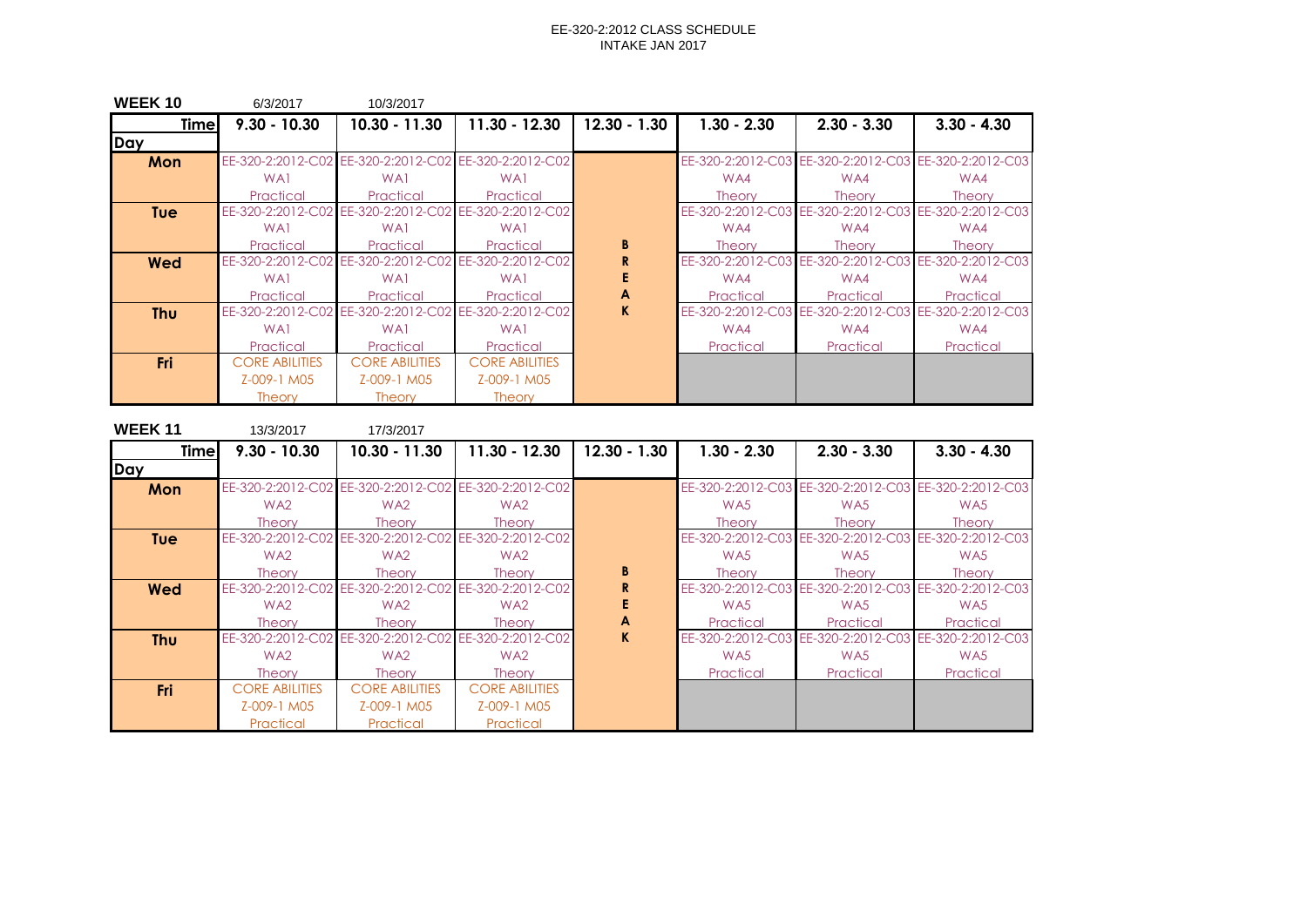| <b>WEEK12</b> | 20/3/2017             | 24/3/2017                                             |                                     |                |                   |                   |                                                       |
|---------------|-----------------------|-------------------------------------------------------|-------------------------------------|----------------|-------------------|-------------------|-------------------------------------------------------|
| <b>Time</b>   | $9.30 - 10.30$        | 10.30 - 11.30                                         | 11.30 - 12.30                       | $12.30 - 1.30$ | $1.30 - 2.30$     | $2.30 - 3.30$     | $3.30 - 4.30$                                         |
| Day           |                       |                                                       |                                     |                |                   |                   |                                                       |
| Mon           |                       | EE-320-2:2012-C02 EE-320-2:2012-C02 EE-320-2:2012-C02 |                                     |                |                   |                   | EE-320-2:2012-C03 EE-320-2:2012-C03 EE-320-2:2012-C03 |
|               | WA <sub>2</sub>       | WA <sub>2</sub>                                       | WA2                                 |                | WA6               | WA6               | WA6                                                   |
|               | Practical             | Practical                                             | Practical                           |                | <b>Theory</b>     | <b>Theory</b>     | <b>Theory</b>                                         |
| <b>Tue</b>    | EE-320-2:2012-C02     |                                                       | EE-320-2:2012-C02 EE-320-2:2012-C02 |                |                   |                   | EE-320-2:2012-C03 EE-320-2:2012-C03 EE-320-2:2012-C03 |
|               | WA <sub>2</sub>       | WA <sub>2</sub>                                       | WA2                                 |                | WA6               | WA6               | WA6                                                   |
|               | Practical             | Practical                                             | Practical                           | B              | Practical         | Practical         | Practical                                             |
| Wed           | EE-320-2:2012-C02     | EE-320-2:2012-C02                                     | EE-320-2:2012-C02                   | R              | EE-320-2:2012-C03 | EE-320-2:2012-C03 | EE-320-2:2012-C03                                     |
|               | WA <sub>2</sub>       | WA <sub>2</sub>                                       | WA2                                 |                | WAI-6             | $WA1-6$           | $WA1-6$                                               |
|               | Practical             | Practical                                             | Practical                           | A              | <b>Revision</b>   | Assessment (K)    | Assessment (K)                                        |
| <b>Thu</b>    | EE-320-2:2012-C02     | EE-320-2:2012-C02                                     | EE-320-2:2012-C02                   | K.             | EE-320-2:2012-C03 |                   | EE-320-2:2012-C03 EE-320-2:2012-C03                   |
|               | WA <sub>2</sub>       | WA <sub>2</sub>                                       | WA2                                 |                | <b>WA1-6</b>      | $WA1-6$           | <b>WA1-6</b>                                          |
|               | Practical             | Practical                                             | Practical                           |                | Assessment (P)    | Assessment (P)    | Assessment (P)                                        |
| <b>Fri</b>    | <b>CORE ABILITIES</b> | <b>CORE ABILITIES</b>                                 | <b>CORE ABILITIES</b>               |                |                   |                   |                                                       |
|               | Z-009-1 M06           | Z-009-1 M06                                           | Z-009-1 M06                         |                |                   |                   |                                                       |
|               | <b>Theory</b>         | <b>Theory</b>                                         | <b>Theory</b>                       |                |                   |                   |                                                       |

| <b>WEEK13</b> | 27/3/2017             | 31/3/2017                                             |                       |                |                   |                                     |                                                       |
|---------------|-----------------------|-------------------------------------------------------|-----------------------|----------------|-------------------|-------------------------------------|-------------------------------------------------------|
| <b>Time</b>   | $9.30 - 10.30$        | $10.30 - 11.30$                                       | 11.30 - 12.30         | $12.30 - 1.30$ | $1.30 - 2.30$     | $2.30 - 3.30$                       | $3.30 - 4.30$                                         |
| Day           |                       |                                                       |                       |                |                   |                                     |                                                       |
| Mon           |                       | EE-320-2:2012-C02 EE-320-2:2012-C02 EE-320-2:2012-C02 |                       |                |                   |                                     | EE-320-2:2012-C02 EE-320-2:2012-C02 EE-320-2:2012-C02 |
|               | WA <sub>2</sub>       | WA <sub>2</sub>                                       | WA2                   |                | WA <sub>2</sub>   | WA <sub>2</sub>                     | WA <sub>2</sub>                                       |
|               | <b>Theory</b>         | <b>Theory</b>                                         | <b>Theory</b>         |                | Practical         | Practical                           | Practical                                             |
| <b>Tue</b>    |                       | EE-320-2:2012-C02 EE-320-2:2012-C02 EE-320-2:2012-C02 |                       |                |                   | EE-320-2:2012-C02 EE-320-2:2012-C02 | EE-320-2:2012-C02                                     |
|               | WA <sub>2</sub>       | WA <sub>2</sub>                                       | WA2                   |                | WA <sub>2</sub>   | WA <sub>2</sub>                     | WA <sub>2</sub>                                       |
|               | <b>Theory</b>         | <b>Theory</b>                                         | <b>Theory</b>         | B              | Practical         | Practical                           | Practical                                             |
| <b>Wed</b>    |                       | EE-320-2:2012-C02 EE-320-2:2012-C02                   | EE-320-2:2012-C02     | R              | EE-320-2:2012-C02 | EE-320-2:2012-C02                   | EE-320-2:2012-C02                                     |
|               | WA <sub>2</sub>       | WA2                                                   | WA2                   |                | WA <sub>2</sub>   | WA2                                 | WA <sub>2</sub>                                       |
|               | <b>Theory</b>         | <b>Theory</b>                                         | <b>Theory</b>         | A              | Practical         | Practical                           | Practical                                             |
| <b>Thu</b>    |                       | EE-320-2:2012-C02 EE-320-2:2012-C02 EE-320-2:2012-C02 |                       | K              | EE-320-2:2012-C02 | EE-320-2:2012-C02                   | EE-320-2:2012-C02                                     |
|               | WA <sub>2</sub>       | WA <sub>2</sub>                                       | WA <sub>2</sub>       |                | WA <sub>2</sub>   | WA <sub>2</sub>                     | WA <sub>2</sub>                                       |
|               | <b>Theory</b>         | <b>Theory</b>                                         | <b>Theory</b>         |                | Practical         | Practical                           | Practical                                             |
| Fri           | <b>CORE ABILITIES</b> | <b>CORE ABILITIES</b>                                 | <b>CORE ABILITIES</b> |                |                   |                                     |                                                       |
|               | Z-009-1 M06           | Z-009-1 M06                                           | Z-009-1 M06           |                |                   |                                     |                                                       |
|               | Practical             | Practical                                             | Practical             |                |                   |                                     |                                                       |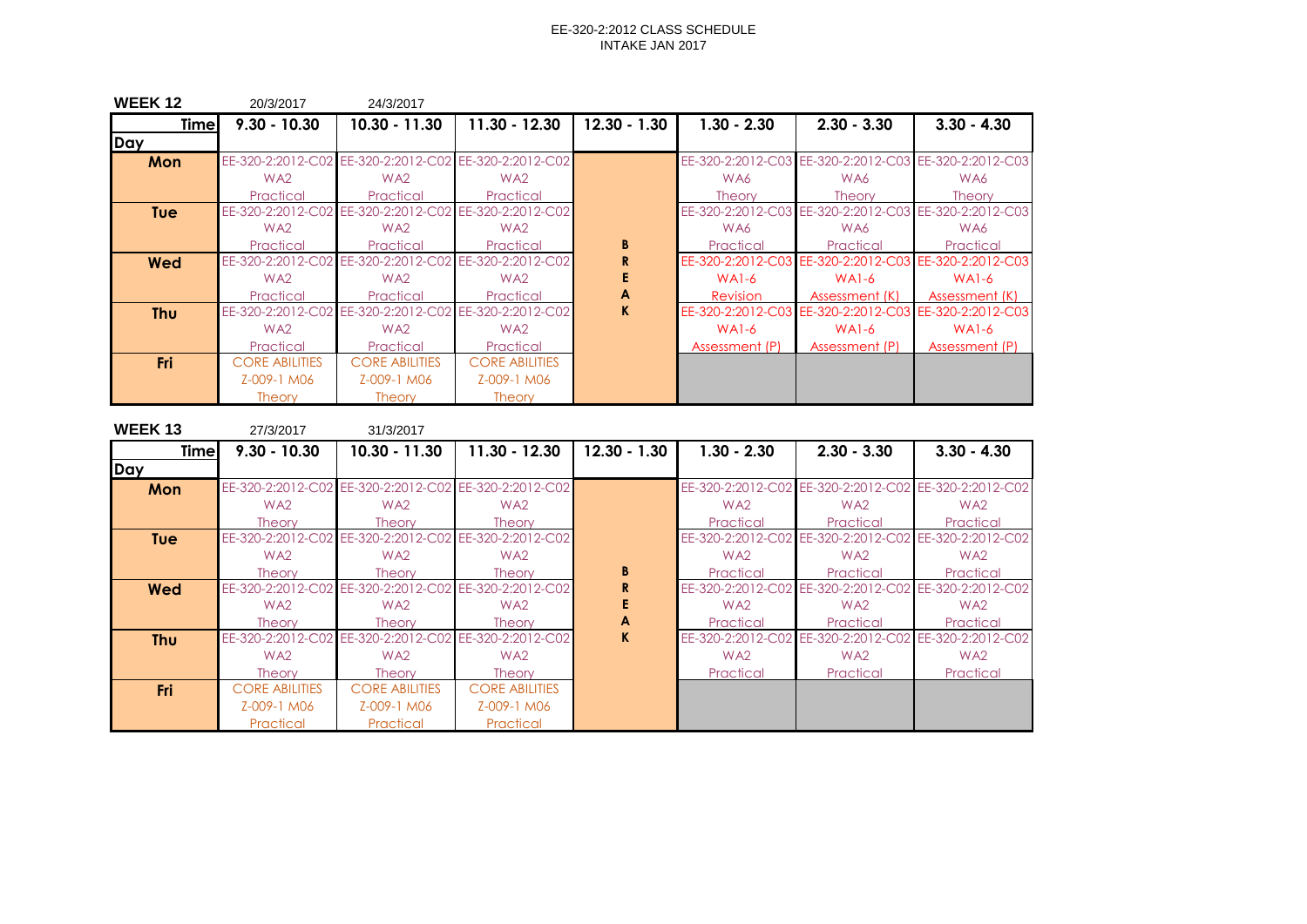| <b>WEEK 14</b> | 3/4/2017              | 7/4/2017                                              |                                                       |                |                   |               |                                                       |
|----------------|-----------------------|-------------------------------------------------------|-------------------------------------------------------|----------------|-------------------|---------------|-------------------------------------------------------|
| <b>Timel</b>   | $9.30 - 10.30$        | $10.30 - 11.30$                                       | 11.30 - 12.30                                         | $12.30 - 1.30$ | $1.30 - 2.30$     | $2.30 - 3.30$ | $3.30 - 4.30$                                         |
| Day            |                       |                                                       |                                                       |                |                   |               |                                                       |
| Mon            |                       | EE-320-2:2012-C02 EE-320-2:2012-C02 EE-320-2:2012-C02 |                                                       |                |                   |               | EE-320-2:2012-C04 EE-320-2:2012-C04 EE-320-2:2012-C04 |
|                | WA <sub>2</sub>       | WA <sub>2</sub>                                       | WA <sub>2</sub>                                       |                | WA1               | WA1           | WA1                                                   |
|                | Practical             | Practical                                             | Practical                                             |                | <b>Theory</b>     | <b>Theory</b> | <b>Theory</b>                                         |
| <b>Tue</b>     |                       | EE-320-2:2012-C02 EE-320-2:2012-C02 EE-320-2:2012-C02 |                                                       |                |                   |               | EE-320-2:2012-C04 EE-320-2:2012-C04 EE-320-2:2012-C04 |
|                | WA <sub>2</sub>       | WA <sub>2</sub>                                       | WA <sub>2</sub>                                       |                | WA1               | WA1           | WA1                                                   |
|                | Practical             | Practical                                             | Practical                                             | B              | <b>Theory</b>     | <b>Theory</b> | <b>Theory</b>                                         |
| Wed            |                       |                                                       | EE-320-2:2012-C02 EE-320-2:2012-C02 EE-320-2:2012-C02 |                |                   |               | EE-320-2:2012-C04 EE-320-2:2012-C04 EE-320-2:2012-C04 |
|                | WA <sub>2</sub>       | WA <sub>2</sub>                                       | WA <sub>2</sub>                                       |                | WA1               | WA1           | WA1                                                   |
|                | Practical             | Practical                                             | Practical                                             | A              | <b>Theory</b>     | <b>Theory</b> | <b>Theory</b>                                         |
| <b>Thu</b>     | EE-320-2:2012-C02     |                                                       | EE-320-2:2012-C02 EE-320-2:2012-C02                   | $\mathbf K$    | EE-320-2:2012-C04 |               | EE-320-2:2012-C04 EE-320-2:2012-C04                   |
|                | WA <sub>2</sub>       | WA <sub>2</sub>                                       | WA <sub>2</sub>                                       |                | WA1               | WA1           | WA1                                                   |
|                | Practical             | Practical                                             | Practical                                             |                | <b>Theory</b>     | <b>Theory</b> | <b>Theory</b>                                         |
| <b>Fri</b>     | <b>CORE ABILITIES</b> | <b>CORE ABILITIES</b>                                 | <b>CORE ABILITIES</b>                                 |                |                   |               |                                                       |
|                | Z-009-1 M06           | Z-009-1 M06                                           | Z-009-1 M06                                           |                |                   |               |                                                       |
|                | Practical             | Practical                                             | Practical                                             |                |                   |               |                                                       |

| <b>WEEK15</b> | 10/4/2017             | 14/4/2017             |                                                       |                |                   |               |                                                       |
|---------------|-----------------------|-----------------------|-------------------------------------------------------|----------------|-------------------|---------------|-------------------------------------------------------|
| <b>Time</b>   | $9.30 - 10.30$        | $10.30 - 11.30$       | 11.30 - 12.30                                         | $12.30 - 1.30$ | $1.30 - 2.30$     | $2.30 - 3.30$ | $3.30 - 4.30$                                         |
| Day           |                       |                       |                                                       |                |                   |               |                                                       |
| Mon           |                       |                       | EE-320-2:2012-C02 EE-320-2:2012-C02 EE-320-2:2012-C02 |                |                   |               | EE-320-2:2012-C04 EE-320-2:2012-C04 EE-320-2:2012-C04 |
|               | WA3                   | WA3                   | WA3                                                   |                | WA1               | WA1           | WA1                                                   |
|               | <b>Theory</b>         | <b>Theory</b>         | <b>Theory</b>                                         |                | Practical         | Practical     | Practical                                             |
| <b>Tue</b>    |                       |                       | EE-320-2:2012-C02 EE-320-2:2012-C02 EE-320-2:2012-C02 |                |                   |               | EE-320-2:2012-C04 EE-320-2:2012-C04 EE-320-2:2012-C04 |
|               | WA3                   | WA3                   | WA3                                                   |                | WA1               | WA1           | WA1                                                   |
|               | <b>Theory</b>         | <b>Theory</b>         | <b>Theory</b>                                         | B              | Practical         | Practical     | Practical                                             |
| Wed           | EE-320-2:2012-C02     |                       | EE-320-2:2012-C02 EE-320-2:2012-C02                   | R              |                   |               | EE-320-2:2012-C04 EE-320-2:2012-C04 EE-320-2:2012-C04 |
|               | WA3                   | WA3                   | WA3                                                   |                | WA1               | WA1           | WA1                                                   |
|               | <b>Theory</b>         | <b>Theory</b>         | <b>Theory</b>                                         | A              | Practical         | Practical     | Practical                                             |
| <b>Thu</b>    | EE-320-2:2012-C02     | EE-320-2:2012-C02     | EE-320-2:2012-C02                                     | K.             | EE-320-2:2012-C04 |               | EE-320-2:2012-C04 EE-320-2:2012-C04                   |
|               | WA3                   | WA3                   | WA3                                                   |                | WA1               | WA1           | WA1                                                   |
|               | <b>Theory</b>         | <b>Theory</b>         | <b>Theory</b>                                         |                | Practical         | Practical     | Practical                                             |
| <b>Fri</b>    | <b>CORE ABILITIES</b> | <b>CORE ABILITIES</b> | <b>CORE ABILITIES</b>                                 |                |                   |               |                                                       |
|               | Z-009-1 M06           | Z-009-1 M06           | Z-009-1 M06                                           |                |                   |               |                                                       |
|               | Practical             | Practical             | Practical                                             |                |                   |               |                                                       |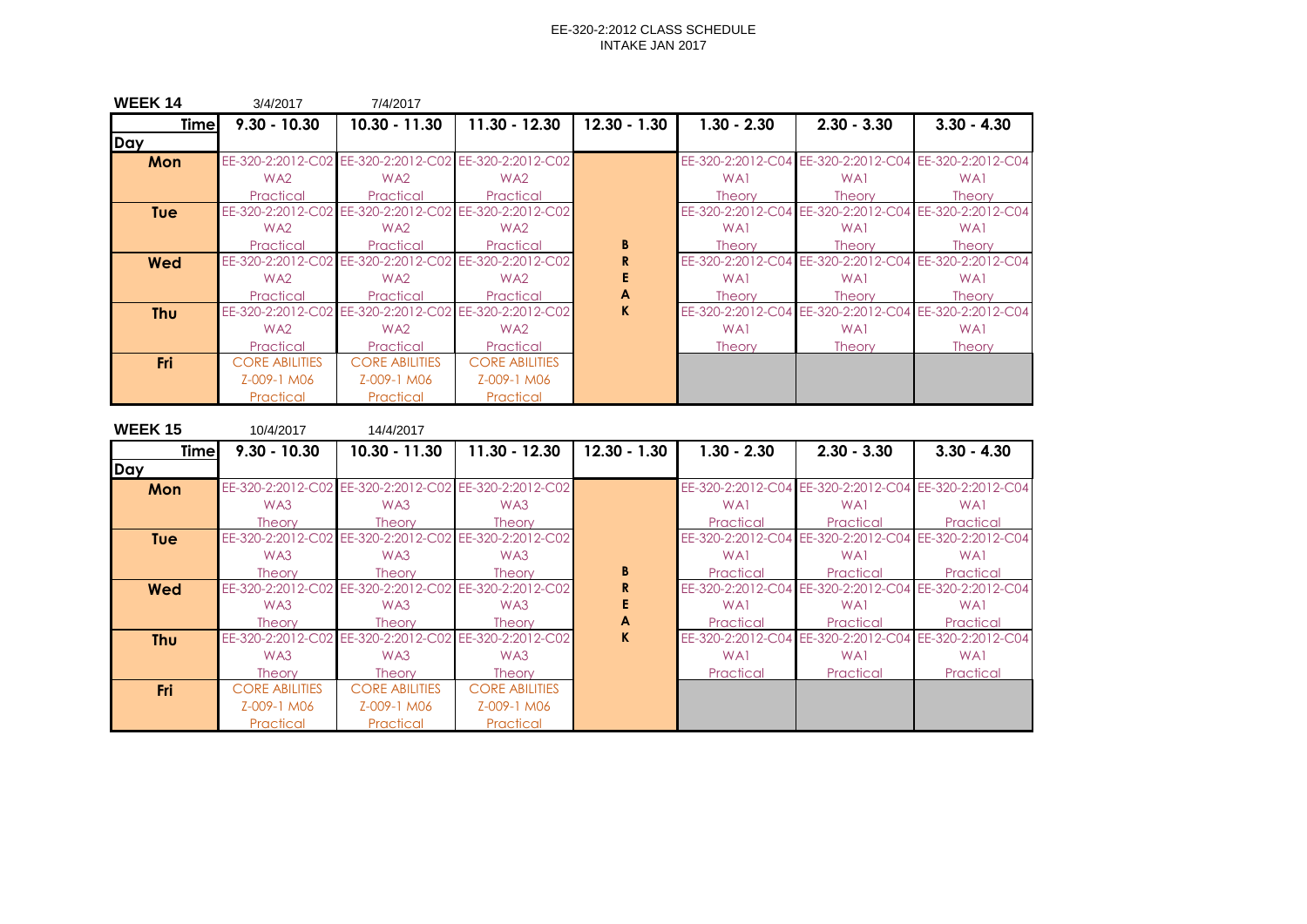| <b>WEEK16</b> | 17/4/2017             | 21/4/2017                                             |                       |                |                   |                 |                                                       |
|---------------|-----------------------|-------------------------------------------------------|-----------------------|----------------|-------------------|-----------------|-------------------------------------------------------|
| <b>Time</b>   | $9.30 - 10.30$        | 10.30 - 11.30                                         | 11.30 - 12.30         | $12.30 - 1.30$ | $1.30 - 2.30$     | $2.30 - 3.30$   | $3.30 - 4.30$                                         |
| Day           |                       |                                                       |                       |                |                   |                 |                                                       |
| Mon           |                       | EE-320-2:2012-C02 EE-320-2:2012-C02 EE-320-2:2012-C02 |                       |                |                   |                 | EE-320-2:2012-C04 EE-320-2:2012-C04 EE-320-2:2012-C04 |
|               | WA3                   | WA3                                                   | WA3                   |                | WA <sub>2</sub>   | WA2             | WA <sub>2</sub>                                       |
|               | Practical             | Practical                                             | Practical             |                | <b>Theory</b>     | <b>Theory</b>   | <b>Theory</b>                                         |
| <b>Tue</b>    | EE-320-2:2012-C02     | EE-320-2:2012-C02                                     | EE-320-2:2012-C02     |                |                   |                 | EE-320-2:2012-C04 EE-320-2:2012-C04 EE-320-2:2012-C04 |
|               | WA3                   | WA3                                                   | WA3                   |                | WA <sub>2</sub>   | WA2             | WA <sub>2</sub>                                       |
|               | Practical             | Practical                                             | Practical             | B              | <b>Theory</b>     | <b>Theory</b>   | <b>Theory</b>                                         |
| Wed           | EE-320-2:2012-C02     | EE-320-2:2012-C02                                     | EE-320-2:2012-C02     | R              |                   |                 | EE-320-2:2012-C04 EE-320-2:2012-C04 EE-320-2:2012-C04 |
|               | WA3                   | WA3                                                   | WA3                   |                | WA <sub>2</sub>   | WA <sub>2</sub> | WA <sub>2</sub>                                       |
|               | Practical             | Practical                                             | Practical             | A              | <b>Theory</b>     | <b>Theory</b>   | <b>Theory</b>                                         |
| <b>Thu</b>    | EE-320-2:2012-C02     | EE-320-2:2012-C02                                     | EE-320-2:2012-C02     | K.             | EE-320-2:2012-C04 |                 | EE-320-2:2012-C04 EE-320-2:2012-C04                   |
|               | WA3                   | WA3                                                   | WA3                   |                | WA <sub>2</sub>   | WA2             | WA <sub>2</sub>                                       |
|               | Practical             | Practical                                             | Practical             |                | <b>Theory</b>     | <b>Theory</b>   | <b>Theory</b>                                         |
| <b>Fri</b>    | <b>CORE ABILITIES</b> | <b>CORE ABILITIES</b>                                 | <b>CORE ABILITIES</b> |                |                   |                 |                                                       |
|               | Z-009-1 M07           | Z-009-1 M07                                           | Z-009-1 M07           |                |                   |                 |                                                       |
|               | <b>Theory</b>         | <b>Theory</b>                                         | <b>Theory</b>         |                |                   |                 |                                                       |

| <b>WEEK17</b> | 24/4/2017             | 28/4/2017             |                                                       |                |                   |                   |                                                       |
|---------------|-----------------------|-----------------------|-------------------------------------------------------|----------------|-------------------|-------------------|-------------------------------------------------------|
| <b>Time</b>   | $9.30 - 10.30$        | $10.30 - 11.30$       | 11.30 - 12.30                                         | $12.30 - 1.30$ | $1.30 - 2.30$     | $2.30 - 3.30$     | $3.30 - 4.30$                                         |
| <b>Day</b>    |                       |                       |                                                       |                |                   |                   |                                                       |
| Mon           |                       |                       | EE-320-2:2012-C02 EE-320-2:2012-C02 EE-320-2:2012-C02 |                |                   |                   | EE-320-2:2012-C04 EE-320-2:2012-C04 EE-320-2:2012-C04 |
|               | WA3                   | WA3                   | WA3                                                   |                | WA <sub>2</sub>   | WA2               | WA <sub>2</sub>                                       |
|               | <b>Theory</b>         | <b>Theory</b>         | <b>Theory</b>                                         |                | Practical         | Practical         | Practical                                             |
| <b>Tue</b>    | EE-320-2:2012-C02     |                       | EE-320-2:2012-C02 EE-320-2:2012-C02                   |                | EE-320-2:2012-C04 |                   | EE-320-2:2012-C04 EE-320-2:2012-C04                   |
|               | WA3                   | WA3                   | WA3                                                   |                | WA <sub>2</sub>   | WA2               | WA <sub>2</sub>                                       |
|               | <b>Theory</b>         | <b>Theory</b>         | <b>Theory</b>                                         | B              | Practical         | Practical         | Practical                                             |
| Wed           | EE-320-2:2012-C02     |                       | EE-320-2:2012-C02 EE-320-2:2012-C02                   |                | EE-320-2:2012-C04 |                   | EE-320-2:2012-C04 EE-320-2:2012-C04                   |
|               | WA3                   | WA3                   | WA3                                                   |                | WA <sub>2</sub>   | WA2               | WA <sub>2</sub>                                       |
|               | <b>Theory</b>         | <b>Theory</b>         | <b>Theory</b>                                         | A              | Practical         | Practical         | Practical                                             |
| <b>Thu</b>    | EE-320-2:2012-C02     | EE-320-2:2012-C02     | EE-320-2:2012-C02                                     | K.             | EE-320-2:2012-C04 | EE-320-2:2012-C04 | EE-320-2:2012-C04                                     |
|               | WA3                   | WA3                   | WA3                                                   |                | WA <sub>2</sub>   | WA <sub>2</sub>   | WA <sub>2</sub>                                       |
|               | Theory                | <b>Theory</b>         | <b>Theory</b>                                         |                | Practical         | Practical         | Practical                                             |
| <b>Fri</b>    | <b>CORE ABILITIES</b> | <b>CORE ABILITIES</b> | <b>CORE ABILITIES</b>                                 |                |                   |                   |                                                       |
|               | Z-009-1 M07           | Z-009-1 M07           | Z-009-1 M07                                           |                |                   |                   |                                                       |
|               | Practical             | Practical             | Practical                                             |                |                   |                   |                                                       |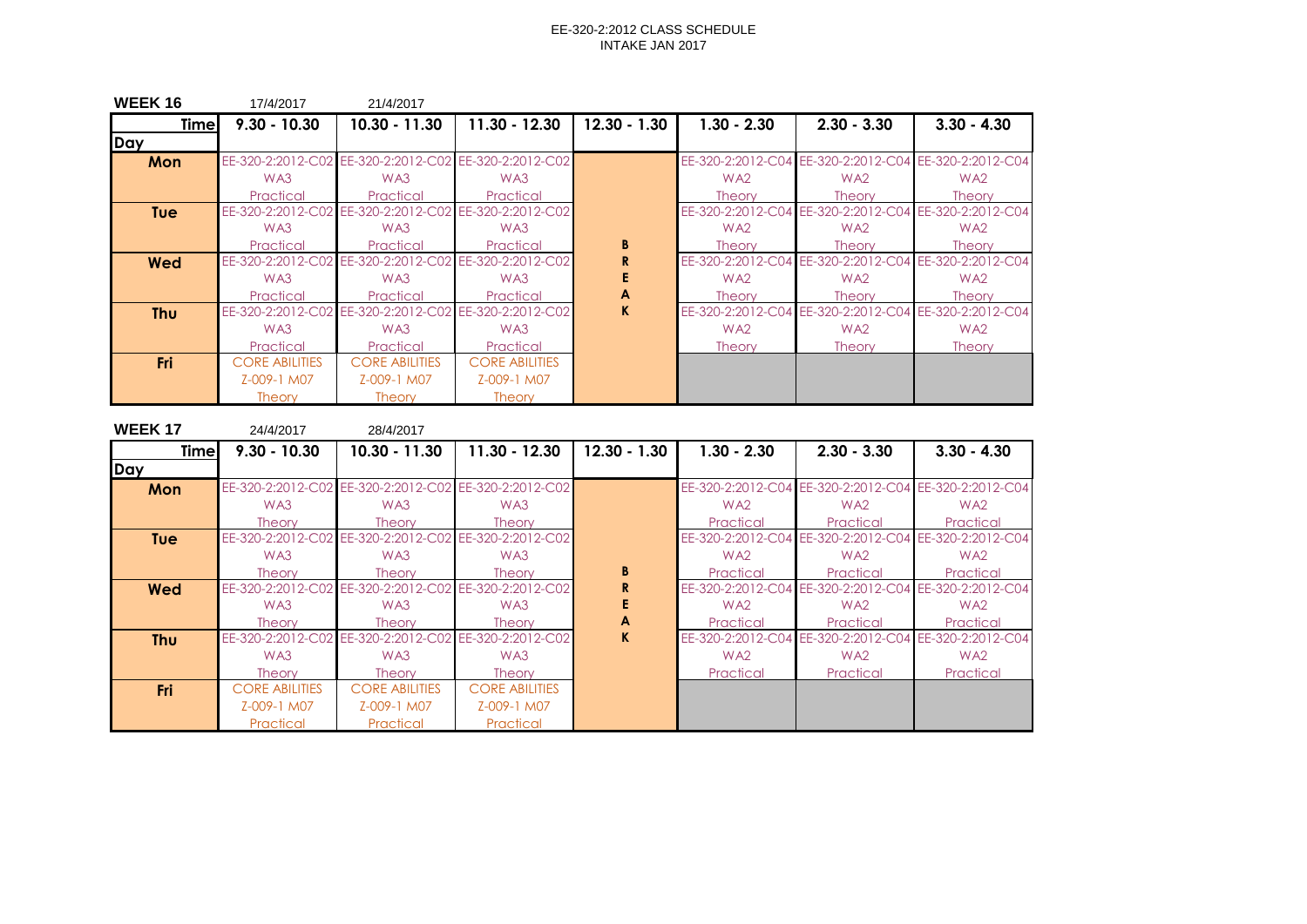| <b>WEEK18</b> | 1/5/2017              | 5/5/2017                                              |                                     |                |                   |                 |                                                       |
|---------------|-----------------------|-------------------------------------------------------|-------------------------------------|----------------|-------------------|-----------------|-------------------------------------------------------|
| <b>Time</b>   | $9.30 - 10.30$        | $10.30 - 11.30$                                       | 11.30 - 12.30                       | $12.30 - 1.30$ | $1.30 - 2.30$     | $2.30 - 3.30$   | $3.30 - 4.30$                                         |
| Day           |                       |                                                       |                                     |                |                   |                 |                                                       |
| Mon           |                       | EE-320-2:2012-C02 EE-320-2:2012-C02 EE-320-2:2012-C02 |                                     |                |                   |                 | EE-320-2:2012-C04 EE-320-2:2012-C04 EE-320-2:2012-C04 |
|               | WA3                   | WA3                                                   | WA3                                 |                | WA <sub>2</sub>   | WA <sub>2</sub> | WA <sub>2</sub>                                       |
|               | Practical             | Practical                                             | Practical                           |                | <b>Theory</b>     | <b>Theory</b>   | <b>Theory</b>                                         |
| <b>Tue</b>    | EE-320-2:2012-C02     |                                                       | EE-320-2:2012-C02 EE-320-2:2012-C02 |                | EE-320-2:2012-C04 |                 | EE-320-2:2012-C04 EE-320-2:2012-C04                   |
|               | WA3                   | WA3                                                   | WA3                                 |                | WA <sub>2</sub>   | WA2             | WA <sub>2</sub>                                       |
|               | Practical             | Practical                                             | Practical                           | B              | <b>Theory</b>     | <b>Theory</b>   | <b>Theory</b>                                         |
| Wed           | EE-320-2:2012-C02     | EE-320-2:2012-C02                                     | EE-320-2:2012-C02                   |                | EE-320-2:2012-C04 |                 | EE-320-2:2012-C04 EE-320-2:2012-C04                   |
|               | WA3                   | WA3                                                   | WA3                                 |                | WA <sub>2</sub>   | WA2             | WA <sub>2</sub>                                       |
|               | Practical             | Practical                                             | Practical                           | A              | Practical         | Practical       | Practical                                             |
| <b>Thu</b>    | EE-320-2:2012-C02     | EE-320-2:2012-C02                                     | EE-320-2:2012-C02                   | K              | EE-320-2:2012-C04 |                 | EE-320-2:2012-C04 EE-320-2:2012-C04                   |
|               | WA3                   | WA3                                                   | WA3                                 |                | WA <sub>2</sub>   | WA2             | WA <sub>2</sub>                                       |
|               | Practical             | Practical                                             | Practical                           |                | Practical         | Practical       | Practical                                             |
| Fri           | <b>CORE ABILITIES</b> | <b>CORE ABILITIES</b>                                 | <b>CORE ABILITIES</b>               |                |                   |                 |                                                       |
|               | Z-009-1 M08           | Z-009-1 M08                                           | Z-009-1 M08                         |                |                   |                 |                                                       |
|               | <b>Theory</b>         | <b>Theory</b>                                         | <b>Theory</b>                       |                |                   |                 |                                                       |

| <b>WEEK19</b> | 8/5/2017              | 12/5/2017                                             |                                                       |                |                   |                   |                                                       |
|---------------|-----------------------|-------------------------------------------------------|-------------------------------------------------------|----------------|-------------------|-------------------|-------------------------------------------------------|
| <b>Time</b>   | $9.30 - 10.30$        | $10.30 - 11.30$                                       | 11.30 - 12.30                                         | $12.30 - 1.30$ | $1.30 - 2.30$     | $2.30 - 3.30$     | $3.30 - 4.30$                                         |
| Day           |                       |                                                       |                                                       |                |                   |                   |                                                       |
| Mon           |                       | EE-320-2:2012-C02 EE-320-2:2012-C02 EE-320-2:2012-C02 |                                                       |                |                   |                   | EE-320-2:2012-C04 EE-320-2:2012-C04 EE-320-2:2012-C04 |
|               | WA4                   | WA4                                                   | WA4                                                   |                | WA3               | WA3               | WA3                                                   |
|               | <b>Theory</b>         | <b>Theory</b>                                         | <b>Theory</b>                                         |                | <b>Theory</b>     | <b>Theory</b>     | <b>Theory</b>                                         |
| <b>Tue</b>    |                       | EE-320-2:2012-C02 EE-320-2:2012-C02 EE-320-2:2012-C02 |                                                       |                |                   |                   | EE-320-2:2012-C04 EE-320-2:2012-C04 EE-320-2:2012-C04 |
|               | WA4                   | WA4                                                   | WA4                                                   |                | WA3               | WA3               | WA3                                                   |
|               | <b>Theory</b>         | <b>Theory</b>                                         | <b>Theory</b>                                         | B              | <b>Theory</b>     | <b>Theory</b>     | <b>Theory</b>                                         |
| <b>Wed</b>    |                       |                                                       | EE-320-2:2012-C02 EE-320-2:2012-C02 EE-320-2:2012-C02 |                |                   |                   | EE-320-2:2012-C04 EE-320-2:2012-C04 EE-320-2:2012-C04 |
|               | WA4                   | WA4                                                   | WA4                                                   |                | WA3               | WA3               | WA3                                                   |
|               | <b>Theory</b>         | <b>Theory</b>                                         | <b>Theory</b>                                         | A              | <b>Theory</b>     | <b>Theory</b>     | <b>Theory</b>                                         |
| <b>Thu</b>    |                       | EE-320-2:2012-C02 EE-320-2:2012-C02                   | EE-320-2:2012-C02                                     | K.             | EE-320-2:2012-C04 | EE-320-2:2012-C04 | EE-320-2:2012-C04                                     |
|               | WA4                   | WA4                                                   | WA4                                                   |                | WA3               | WA3               | WA3                                                   |
|               | <b>Theory</b>         | <b>Theory</b>                                         | <b>Theory</b>                                         |                | <b>Theory</b>     | <b>Theory</b>     | <b>Theory</b>                                         |
| <b>Fri</b>    | <b>CORE ABILITIES</b> | <b>CORE ABILITIES</b>                                 | <b>CORE ABILITIES</b>                                 |                |                   |                   |                                                       |
|               | Z-009-1 M08           | Z-009-1 M08                                           | Z-009-1 M08                                           |                |                   |                   |                                                       |
|               | Practical             | Practical                                             | Practical                                             |                |                   |                   |                                                       |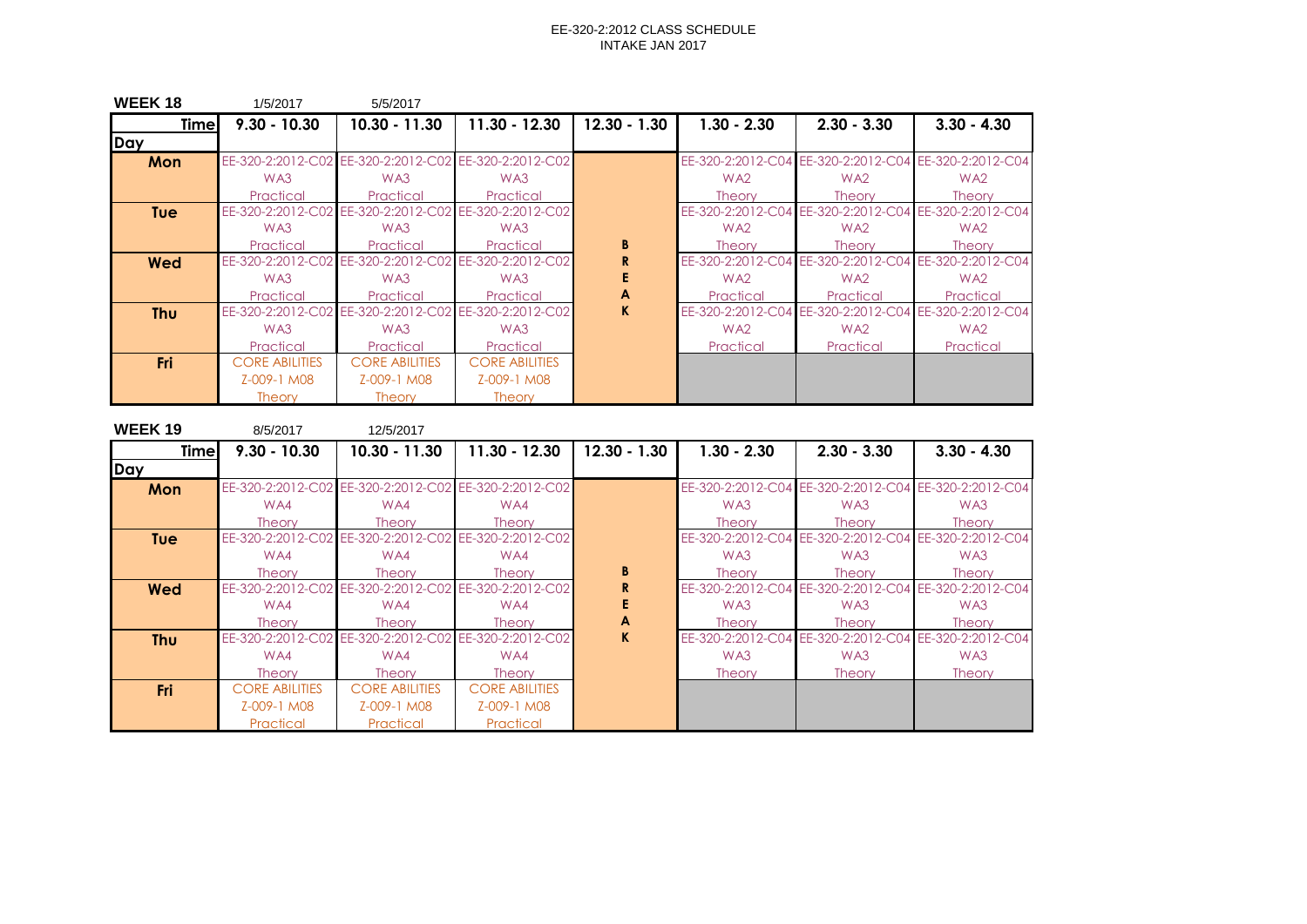| <b>WEEK 20</b> | 15/5/2017         | 19/5/2017                                             |                                     |                |                   |                   |                                                       |
|----------------|-------------------|-------------------------------------------------------|-------------------------------------|----------------|-------------------|-------------------|-------------------------------------------------------|
| <b>Time</b>    | $9.30 - 10.30$    | 10.30 - 11.30                                         | 11.30 - 12.30                       | $12.30 - 1.30$ | $1.30 - 2.30$     | $2.30 - 3.30$     | $3.30 - 4.30$                                         |
| Day            |                   |                                                       |                                     |                |                   |                   |                                                       |
| Mon            |                   | EE-320-2:2012-C02 EE-320-2:2012-C02 EE-320-2:2012-C02 |                                     |                |                   |                   | EE-320-2:2012-C04 EE-320-2:2012-C04 EE-320-2:2012-C04 |
|                | WA4               | WA4                                                   | WA4                                 |                | WA3               | WA3               | WA3                                                   |
|                | Practical         | Practical                                             | Practical                           |                | Practical         | Practical         | Practical                                             |
| <b>Tue</b>     | EE-320-2:2012-C02 |                                                       | EE-320-2:2012-C02 EE-320-2:2012-C02 |                |                   |                   | EE-320-2:2012-C04 EE-320-2:2012-C04 EE-320-2:2012-C04 |
|                | WA4               | WA4                                                   | WA4                                 |                | WA3               | WA3               | WA3                                                   |
|                | Practical         | Practical                                             | Practical                           | B              | Practical         | Practical         | Practical                                             |
| Wed            | EE-320-2:2012-C02 | EE-320-2:2012-C02                                     | EE-320-2:2012-C02                   | R              | EE-320-2:2012-C04 | EE-320-2:2012-C04 | EE-320-2:2012-C04                                     |
|                | WA4               | WA4                                                   | WA4                                 |                | WA3               | WA3               | WA3                                                   |
|                | Practical         | Practical                                             | Practical                           | A              | Practical         | Practical         | Practical                                             |
| <b>Thu</b>     | EE-320-2:2012-C02 | EE-320-2:2012-C02                                     | EE-320-2:2012-C02                   | K.             | EE-320-2:2012-C04 | EE-320-2:2012-C04 | EE-320-2:2012-C04                                     |
|                | WA4               | WA4                                                   | WA4                                 |                | WA3               | WA3               | WA3                                                   |
|                | Practical         | Practical                                             | Practical                           |                | Practical         | Practical         | Practical                                             |
| <b>Fri</b>     | EE-320-2:2012-C02 | EE-320-2:2012-C02                                     | EE-320-2:2012-C02                   |                |                   |                   |                                                       |
|                | WA4               | WA4                                                   | WA4                                 |                |                   |                   |                                                       |
|                | Practical         | Practical                                             | Practical                           |                |                   |                   |                                                       |

| <b>WEEK 21</b> | 22/5/2017         | 26/5/2017                                             |                                                       |                |               |                                                       |                                                       |
|----------------|-------------------|-------------------------------------------------------|-------------------------------------------------------|----------------|---------------|-------------------------------------------------------|-------------------------------------------------------|
| <b>Timel</b>   | $9.30 - 10.30$    | $10.30 - 11.30$                                       | 11.30 - 12.30                                         | $12.30 - 1.30$ | $1.30 - 2.30$ | $2.30 - 3.30$                                         | $3.30 - 4.30$                                         |
| Day            |                   |                                                       |                                                       |                |               |                                                       |                                                       |
| Mon            |                   | EE-320-2:2012-C02 EE-320-2:2012-C02 EE-320-2:2012-C02 |                                                       |                |               |                                                       | EE-320-2:2012-C04 EE-320-2:2012-C04 EE-320-2:2012-C04 |
|                | WA4               | WA4                                                   | WA4                                                   |                | WA3           | WA3                                                   | WA3                                                   |
|                | <b>Theory</b>     | Theory                                                | <b>Theory</b>                                         |                | <b>Theory</b> | <b>Theory</b>                                         | <b>Theory</b>                                         |
| <b>Tue</b>     |                   | EE-320-2:2012-C02 EE-320-2:2012-C02 EE-320-2:2012-C02 |                                                       |                |               | EE-320-2:2012-C04 EE-320-2:2012-C04 EE-320-2:2012-C04 |                                                       |
|                | WA4               | WA4                                                   | WA4                                                   |                | WA3           | WA3                                                   | WA3                                                   |
|                | <b>Theory</b>     | Theory                                                | <b>Theory</b>                                         | B              | <b>Theory</b> | <b>Theory</b>                                         | <b>Theory</b>                                         |
| Wed            |                   |                                                       | EE-320-2:2012-C02 EE-320-2:2012-C02 EE-320-2:2012-C02 | R              |               | EE-320-2:2012-C04 EE-320-2:2012-C04 EE-320-2:2012-C04 |                                                       |
|                | WA4               | WA4                                                   | WA4                                                   |                | WA3           | WA3                                                   | WA3                                                   |
|                | <b>Theory</b>     | Theory                                                | <b>Theory</b>                                         | A              | Practical     | Practical                                             | Practical                                             |
| <b>Thu</b>     | EE-320-2:2012-C02 |                                                       | EE-320-2:2012-C02 EE-320-2:2012-C02                   | K.             |               | EE-320-2:2012-C04 EE-320-2:2012-C04                   | EE-320-2:2012-C04                                     |
|                | WA4               | WA4                                                   | WA4                                                   |                | WA3           | WA3                                                   | WA3                                                   |
|                | <b>Theory</b>     | <b>Theory</b>                                         | <b>Theory</b>                                         |                | Practical     | Practical                                             | Practical                                             |
| <b>Fri</b>     | EE-320-2:2012-C02 |                                                       | EE-320-2:2012-C02 EE-320-2:2012-C02                   |                |               |                                                       |                                                       |
|                | WA4               | WA4                                                   | WA4                                                   |                |               |                                                       |                                                       |
|                | <b>Theory</b>     | <b>Theory</b>                                         | <b>Theory</b>                                         |                |               |                                                       |                                                       |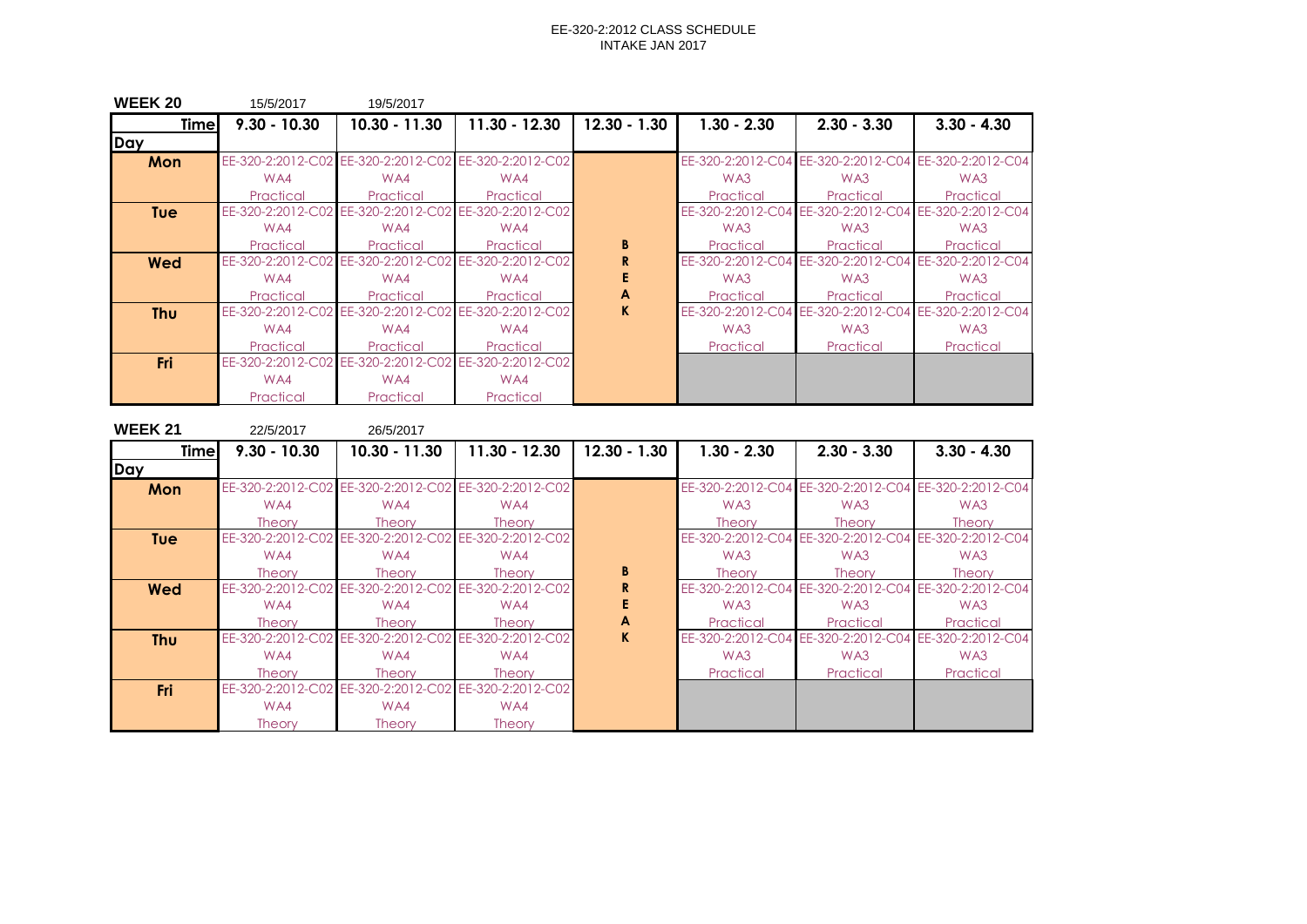| <b>WEEK 22</b> | 29/5/2017         | 2/6/2017                                              |                   |                |               |                                     |                                                       |
|----------------|-------------------|-------------------------------------------------------|-------------------|----------------|---------------|-------------------------------------|-------------------------------------------------------|
| <b>Time</b>    | $9.30 - 10.30$    | $10.30 - 11.30$                                       | $11.30 - 12.30$   | $12.30 - 1.30$ | $1.30 - 2.30$ | $2.30 - 3.30$                       | $3.30 - 4.30$                                         |
| Day            |                   |                                                       |                   |                |               |                                     |                                                       |
| Mon            |                   | EE-320-2:2012-C02 EE-320-2:2012-C02 EE-320-2:2012-C02 |                   |                |               |                                     | EE-320-2:2012-C04 EE-320-2:2012-C04 EE-320-2:2012-C04 |
|                | WA4               | WA4                                                   | WA4               |                | WA4           | WA4                                 | WA4                                                   |
|                | Practical         | Practical                                             | Practical         |                | <b>Theory</b> | <b>Theory</b>                       | <b>Theory</b>                                         |
| <b>Tue</b>     | EE-320-2:2012-C02 | EE-320-2:2012-C02 EE-320-2:2012-C02                   |                   |                |               |                                     | EE-320-2:2012-C04 EE-320-2:2012-C04 EE-320-2:2012-C04 |
|                | WA4               | WA4                                                   | WA4               |                | WA4           | WA4                                 | WA4                                                   |
|                | Practical         | Practical                                             | Practical         | B              | <b>Theory</b> | <b>Theory</b>                       | <b>Theory</b>                                         |
| Wed            | EE-320-2:2012-C02 | EE-320-2:2012-C02                                     | EE-320-2:2012-C02 | R              |               |                                     | EE-320-2:2012-C04 EE-320-2:2012-C04 EE-320-2:2012-C04 |
|                | WA4               | WA4                                                   | WA4               |                | WA4           | WA4                                 | WA4                                                   |
|                | Practical         | Practical                                             | Practical         | A              | <b>Theory</b> | <b>Theory</b>                       | <b>Theory</b>                                         |
| <b>Thu</b>     | EE-320-2:2012-C02 | EE-320-2:2012-C02                                     | EE-320-2:2012-C02 | K.             |               | EE-320-2:2012-C04 EE-320-2:2012-C04 | EE-320-2:2012-C04                                     |
|                | WA4               | WA4                                                   | WA4               |                | WA4           | WA4                                 | WA4                                                   |
|                | Practical         | Practical                                             | Practical         |                | <b>Theory</b> | <b>Theory</b>                       | <b>Theory</b>                                         |
| Fri            | EE-320-2:2012-C02 | EE-320-2:2012-C02                                     | EE-320-2:2012-C02 |                |               |                                     |                                                       |
|                | WA4               | WA4                                                   | WA4               |                |               |                                     |                                                       |
|                | Practical         | Practical                                             | Practical         |                |               |                                     |                                                       |

| <b>WEEK 23</b> | 5/6/2017          | 9/6/2017                                              |                                     |                |                   |                                                       |                   |
|----------------|-------------------|-------------------------------------------------------|-------------------------------------|----------------|-------------------|-------------------------------------------------------|-------------------|
| <b>Time</b>    | $9.30 - 10.30$    | 10.30 - 11.30                                         | $11.30 - 12.30$                     | $12.30 - 1.30$ | $1.30 - 2.30$     | $2.30 - 3.30$                                         | $3.30 - 4.30$     |
| Day            |                   |                                                       |                                     |                |                   |                                                       |                   |
| Mon            |                   | EE-320-2:2012-C02 EE-320-2:2012-C02 EE-320-2:2012-C02 |                                     |                |                   | EE-320-2:2012-C04 EE-320-2:2012-C04                   | MP-060-2:2013-    |
|                | WA5               | WA5                                                   | WA5                                 |                | WA4               | WA4                                                   | <b>C07 WA3</b>    |
|                | <b>Theory</b>     | Theory                                                | <b>Theory</b>                       |                | Practical         | Practical                                             | <b>Theory</b>     |
| <b>Tue</b>     |                   | EE-320-2:2012-C02 EE-320-2:2012-C02 EE-320-2:2012-C02 |                                     |                |                   | EE-320-2:2012-C04 EE-320-2:2012-C04 EE-320-2:2012-C04 |                   |
|                | WA5               | WA5                                                   | WA5                                 |                | WA4               | WA4                                                   | WA4               |
|                | <b>Theory</b>     | Theory                                                | <b>Theory</b>                       | B              | Practical         | Practical                                             | Practical         |
| Wed            | EE-320-2:2012-C02 |                                                       | EE-320-2:2012-C02 EE-320-2:2012-C02 |                |                   | EE-320-2:2012-C04 EE-320-2:2012-C04 EE-320-2:2012-C04 |                   |
|                | WA5               | WA5                                                   | WA <sub>5</sub>                     |                | WA4               | WA4                                                   | WA4               |
|                | <b>Theory</b>     | Theory                                                | <b>Theory</b>                       | A              | Practical         | Practical                                             | Practical         |
| <b>Thu</b>     | EE-320-2:2012-C02 |                                                       | EE-320-2:2012-C02 EE-320-2:2012-C02 | $\mathbf K$    | EE-320-2:2012-C04 | EE-320-2:2012-C04                                     | EE-320-2:2012-C04 |
|                | WA5               | WA <sub>5</sub>                                       | WA5                                 |                | WA4               | WA4                                                   | WA4               |
|                | <b>Theory</b>     | <b>Theory</b>                                         | <b>Theory</b>                       |                | Practical         | Practical                                             | Practical         |
| <b>Fri</b>     | EE-320-2:2012-C02 | EE-320-2:2012-C02                                     | EE-320-2:2012-C02                   |                |                   |                                                       |                   |
|                | WA5               | WA5                                                   | WA5                                 |                |                   |                                                       |                   |
|                | <b>Theory</b>     | <b>Theory</b>                                         | <b>Theory</b>                       |                |                   |                                                       |                   |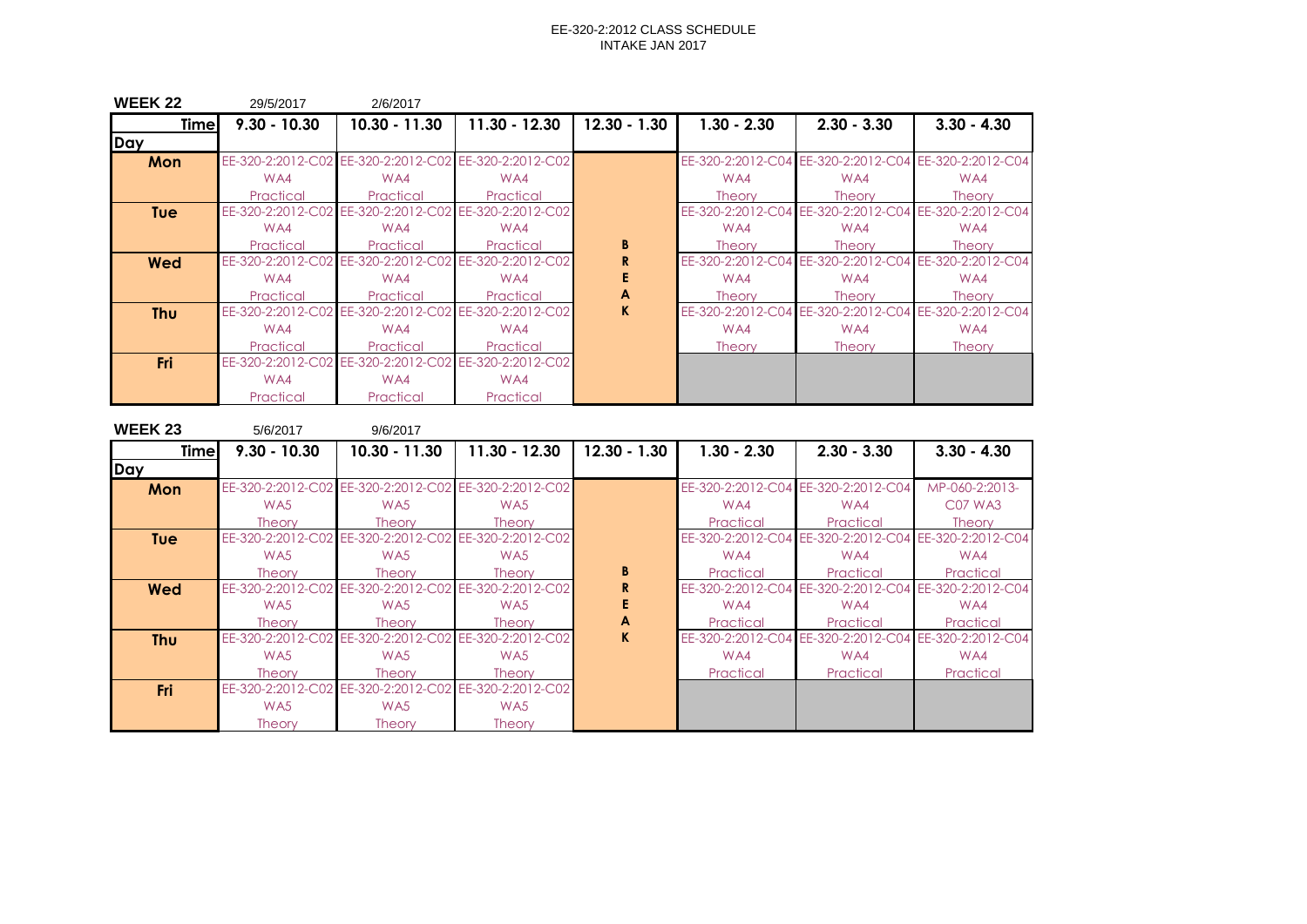| <b>WEEK 24</b> | 19/6/2017         | 23/6/2017                                             |                   | <b>WEEK 25</b> | 26/6/2017-30/6/2017 Semester Break ( Hari Raya) |                                     |                                                       |  |
|----------------|-------------------|-------------------------------------------------------|-------------------|----------------|-------------------------------------------------|-------------------------------------|-------------------------------------------------------|--|
| <b>Timel</b>   | $9.30 - 10.30$    | $10.30 - 11.30$                                       | $11.30 - 12.30$   | $12.30 - 1.30$ | $1.30 - 2.30$                                   | $2.30 - 3.30$                       | $3.30 - 4.30$                                         |  |
| Day            |                   |                                                       |                   |                |                                                 |                                     |                                                       |  |
| Mon            |                   | EE-320-2:2012-C02 EE-320-2:2012-C02 EE-320-2:2012-C02 |                   |                |                                                 |                                     | EE-320-2:2012-C04 EE-320-2:2012-C04 EE-320-2:2012-C04 |  |
|                | WA5               | WA5                                                   | WA5               |                | WA4                                             | WA4                                 | WA4                                                   |  |
|                | Practical         | Practical                                             | Practical         |                | <b>Theory</b>                                   | <b>Theory</b>                       | <b>Theory</b>                                         |  |
| <b>Tue</b>     | EE-320-2:2012-C02 | EE-320-2:2012-C02                                     | EE-320-2:2012-C02 |                |                                                 |                                     | EE-320-2:2012-C04 EE-320-2:2012-C04 EE-320-2:2012-C04 |  |
|                | WA5               | WA5                                                   | WA5               |                | WA4                                             | WA4                                 | WA4                                                   |  |
|                | Practical         | Practical                                             | Practical         | B              | <b>Theory</b>                                   | <b>Theory</b>                       | <b>Theory</b>                                         |  |
| Wed            | EE-320-2:2012-C02 | EE-320-2:2012-C02                                     | EE-320-2:2012-C02 | R.             |                                                 |                                     | EE-320-2:2012-C04 EE-320-2:2012-C04 EE-320-2:2012-C04 |  |
|                | WA5               | WA5                                                   | WA5               |                | WA4                                             | WA4                                 | WA4                                                   |  |
|                | Practical         | Practical                                             | Practical         | A              | Practical                                       | Practical                           | Practical                                             |  |
| <b>Thu</b>     | EE-320-2:2012-C02 | EE-320-2:2012-C02                                     | EE-320-2:2012-C02 | K.             |                                                 | EE-320-2:2012-C04 EE-320-2:2012-C04 | EE-320-2:2012-C04                                     |  |
|                | WA5               | WA5                                                   | WA5               |                | WA4                                             | WA4                                 | WA4                                                   |  |
|                | Practical         | Practical                                             | Practical         |                | Practical                                       | Practical                           | Practical                                             |  |
| Fri            | EE-320-2:2012-C02 | EE-320-2:2012-C02                                     | EE-320-2:2012-C02 |                |                                                 |                                     |                                                       |  |
|                | WA5               | WA5                                                   | WA5               |                |                                                 |                                     |                                                       |  |
|                | Practical         | Practical                                             | Practical         |                |                                                 |                                     |                                                       |  |

| <b>WEEK 26</b> | 3/7/2016          | 7/7/2016          |                                                       |                |                   |                                                       |                                                       |
|----------------|-------------------|-------------------|-------------------------------------------------------|----------------|-------------------|-------------------------------------------------------|-------------------------------------------------------|
| Timel          | $9.30 - 10.30$    | 10.30 - 11.30     | $11.30 - 12.30$                                       | $12.30 - 1.30$ | $1.30 - 2.30$     | $2.30 - 3.30$                                         | $3.30 - 4.30$                                         |
| Day            |                   |                   |                                                       |                |                   |                                                       |                                                       |
| Mon            |                   |                   | EE-320-2:2012-C02 EE-320-2:2012-C02 EE-320-2:2012-C02 |                |                   |                                                       | EE-320-2:2012-C04 EE-320-2:2012-C04 EE-320-2:2012-C04 |
|                | WA5               | WA5               | WA5                                                   |                | WA <sub>5</sub>   | WA5                                                   | WA5                                                   |
|                | <b>Theory</b>     | <b>Theory</b>     | <b>Theory</b>                                         |                | <b>Theory</b>     | <b>Theory</b>                                         | <b>Theory</b>                                         |
| <b>Tue</b>     | EE-320-2:2012-C02 | EE-320-2:2012-C02 | EE-320-2:2012-C02                                     |                |                   | EE-320-2:2012-C04 EE-320-2:2012-C04 EE-320-2:2012-C04 |                                                       |
|                | WA5               | WA5               | WA5                                                   |                | WA <sub>5</sub>   | WA5                                                   | WA5                                                   |
|                | <b>Theory</b>     | <b>Theory</b>     | <b>Theory</b>                                         | B              | <b>Theory</b>     | <b>Theory</b>                                         | <b>Theory</b>                                         |
| <b>Wed</b>     | EE-320-2:2012-C02 | EE-320-2:2012-C02 | EE-320-2:2012-C02                                     |                |                   | EE-320-2:2012-C04 EE-320-2:2012-C04                   | EE-320-2:2012-C04                                     |
|                | WA5               | WA5               | WA <sub>5</sub>                                       |                | WA <sub>5</sub>   | WA5                                                   | WA5                                                   |
|                | <b>Theory</b>     | <b>Theory</b>     | <b>Theory</b>                                         | A              | <b>Theory</b>     | <b>Theory</b>                                         | <b>Theory</b>                                         |
| <b>Thu</b>     | EE-320-2:2012-C02 | EE-320-2:2012-C02 | EE-320-2:2012-C02                                     | K              | EE-320-2:2012-C04 |                                                       | EE-320-2:2012-C04 EE-320-2:2012-C04                   |
|                | WA5               | WA5               | WA5                                                   |                | WA <sub>5</sub>   | WA5                                                   | WA5                                                   |
|                | <b>Theory</b>     | <b>Theory</b>     | <b>Theory</b>                                         |                | <b>Theory</b>     | <b>Theory</b>                                         | <b>Theory</b>                                         |
| <b>Fri</b>     | EE-320-2:2012-C02 | EE-320-2:2012-C02 | EE-320-2:2012-C02                                     |                |                   |                                                       |                                                       |
|                | WA5               | WA5               | WA5                                                   |                |                   |                                                       |                                                       |
|                | <b>Theory</b>     | <b>Theory</b>     | <b>Theory</b>                                         |                |                   |                                                       |                                                       |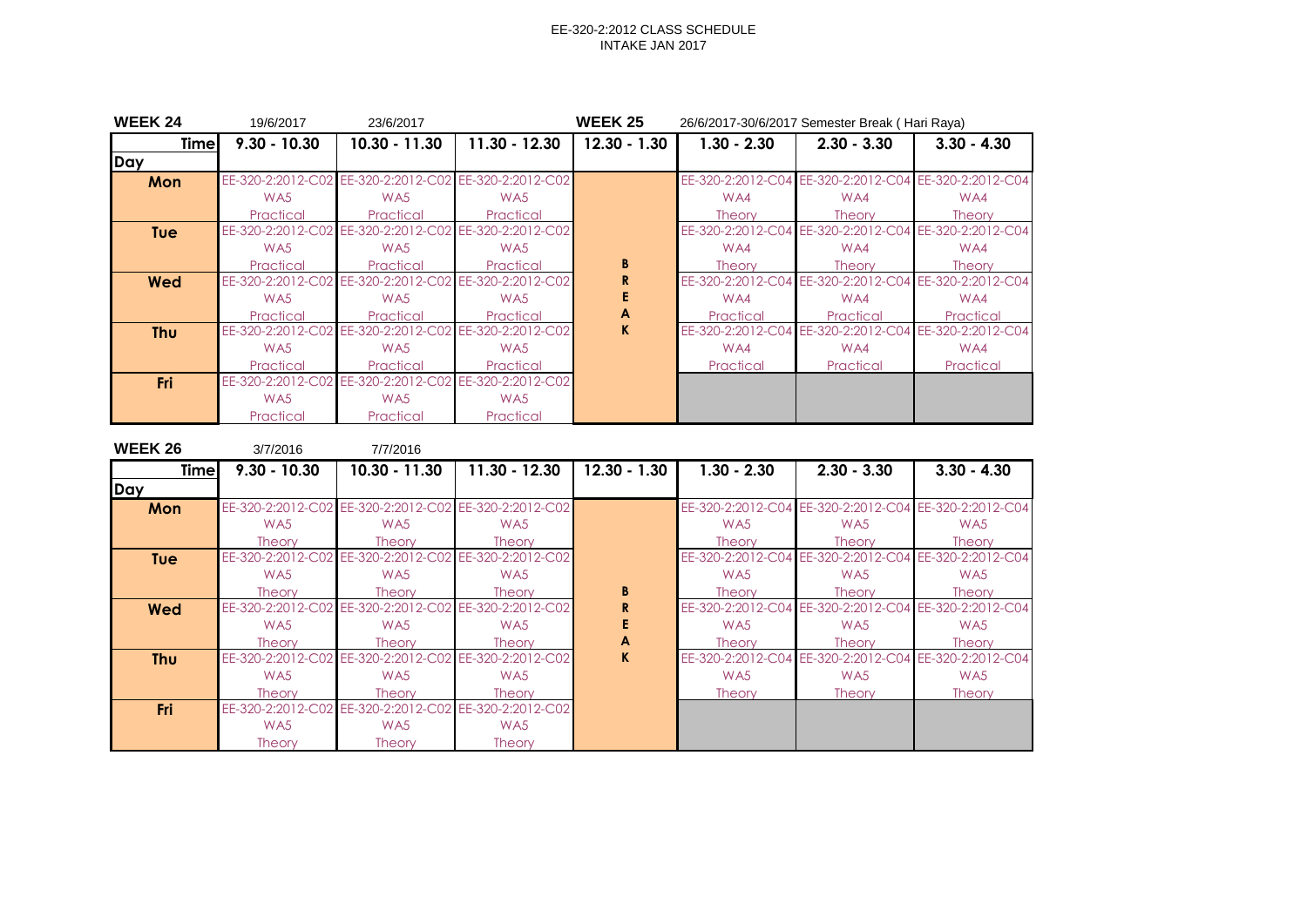| <b>WEEK 27</b> | 10/7/2017         | 14/7/2017         |                                                       |                |                 |                                                       |               |
|----------------|-------------------|-------------------|-------------------------------------------------------|----------------|-----------------|-------------------------------------------------------|---------------|
| <b>Time</b>    | $9.30 - 10.30$    | $10.30 - 11.30$   | $11.30 - 12.30$                                       | $12.30 - 1.30$ | $1.30 - 2.30$   | $2.30 - 3.30$                                         | $3.30 - 4.30$ |
| Day            |                   |                   |                                                       |                |                 |                                                       |               |
| Mon            |                   |                   | EE-320-2:2012-C02 EE-320-2:2012-C02 EE-320-2:2012-C02 |                |                 | EE-320-2:2012-C04 EE-320-2:2012-C04 EE-320-2:2012-C04 |               |
|                | WA5               | WA5               | WA5                                                   |                | WA <sub>5</sub> | WA <sub>5</sub>                                       | WA5           |
|                | Practical         | Practical         | Practical                                             |                | Practical       | Practical                                             | Practical     |
| <b>Tue</b>     | EE-320-2:2012-C02 |                   | EE-320-2:2012-C02 EE-320-2:2012-C02                   |                |                 | EE-320-2:2012-C04 EE-320-2:2012-C04 EE-320-2:2012-C04 |               |
|                | WA5               | WA5               | WA5                                                   |                | WA <sub>5</sub> | WA5                                                   | WA5           |
|                | Practical         | Practical         | Practical                                             | B              | Practical       | Practical                                             | Practical     |
| Wed            | EE-320-2:2012-C02 |                   | EE-320-2:2012-C02 EE-320-2:2012-C02                   | R.             |                 | EE-320-2:2012-C04 EE-320-2:2012-C04 EE-320-2:2012-C04 |               |
|                | WA <sub>5</sub>   | WA5               | WA5                                                   |                | WA5             | WA5                                                   | WA5           |
|                | Practical         | Practical         | Practical                                             | A              | Practical       | Practical                                             | Practical     |
| <b>Thu</b>     | EE-320-2:2012-C02 | EE-320-2:2012-C02 | EE-320-2:2012-C02                                     | K.             |                 | EE-320-2:2012-C04 EE-320-2:2012-C04 EE-320-2:2012-C04 |               |
|                | WA5               | WA5               | WA5                                                   |                | WA5             | WA5                                                   | WA5           |
|                | Practical         | Practical         | Practical                                             |                | Practical       | Practical                                             | Practical     |
| <b>Fri</b>     | EE-320-2:2012-C02 | EE-320-2:2012-C02 | EE-320-2:2012-C02                                     |                |                 |                                                       |               |
|                | WA5               | WA5               | WA5                                                   |                |                 |                                                       |               |
|                | Practical         | Practical         | Practical                                             |                |                 |                                                       |               |

| <b>WEEK 28</b> | 17/7/2017         | 21/7/2017                                             |                   |                |               |                                                       |                                                       |
|----------------|-------------------|-------------------------------------------------------|-------------------|----------------|---------------|-------------------------------------------------------|-------------------------------------------------------|
| <b>Timel</b>   | $9.30 - 10.30$    | 10.30 - 11.30                                         | $11.30 - 12.30$   | $12.30 - 1.30$ | $1.30 - 2.30$ | $2.30 - 3.30$                                         | $3.30 - 4.30$                                         |
| Day            |                   |                                                       |                   |                |               |                                                       |                                                       |
| Mon            |                   | EE-320-2:2012-C02 EE-320-2:2012-C02 EE-320-2:2012-C02 |                   |                |               |                                                       | EE-320-2:2012-C04 EE-320-2:2012-C04 EE-320-2:2012-C04 |
|                | WA6               | WA6                                                   | WA6               |                | WA6           | WA6                                                   | WA6                                                   |
|                | <b>Theory</b>     | <b>Theory</b>                                         | <b>Theory</b>     |                | <b>Theory</b> | <b>Theory</b>                                         | <b>Theory</b>                                         |
| <b>Tue</b>     |                   | EE-320-2:2012-C02 EE-320-2:2012-C02 EE-320-2:2012-C02 |                   |                |               | EE-320-2:2012-C04 EE-320-2:2012-C04 EE-320-2:2012-C04 |                                                       |
|                | WA6               | WA6                                                   | WA6               |                | WA6           | WA6                                                   | WA6                                                   |
|                | <b>Theory</b>     | <b>Theory</b>                                         | <b>Theory</b>     | B              | <b>Theory</b> | <b>Theory</b>                                         | <b>Theory</b>                                         |
| <b>Wed</b>     |                   | EE-320-2:2012-C02 EE-320-2:2012-C02                   | EE-320-2:2012-C02 | R.             |               | EE-320-2:2012-C04 EE-320-2:2012-C04                   | EE-320-2:2012-C04                                     |
|                | WA6               | WA6                                                   | WA6               |                | WA6           | WA6                                                   | WA6                                                   |
|                | <b>Theory</b>     | <b>Theory</b>                                         | <b>Theory</b>     | A              | <b>Theory</b> | <b>Theory</b>                                         | <b>Theory</b>                                         |
| <b>Thu</b>     | EE-320-2:2012-C02 | EE-320-2:2012-C02                                     | EE-320-2:2012-C02 | K.             |               | EE-320-2:2012-C04 EE-320-2:2012-C04                   | EE-320-2:2012-C04                                     |
|                | WA6               | WA6                                                   | WA6               |                | WA6           | WA6                                                   | WA6                                                   |
|                | <b>Theory</b>     | <b>Theory</b>                                         | <b>Theory</b>     |                | Practical     | Practical                                             | Practical                                             |
| <b>Fri</b>     |                   | EE-320-2:2012-C02 EE-320-2:2012-C02                   | EE-320-2:2012-C02 |                |               |                                                       |                                                       |
|                | WA6               | WA6                                                   | WA6               |                |               |                                                       |                                                       |
|                | <b>Theory</b>     | <b>Theory</b>                                         | <b>Theory</b>     |                |               |                                                       |                                                       |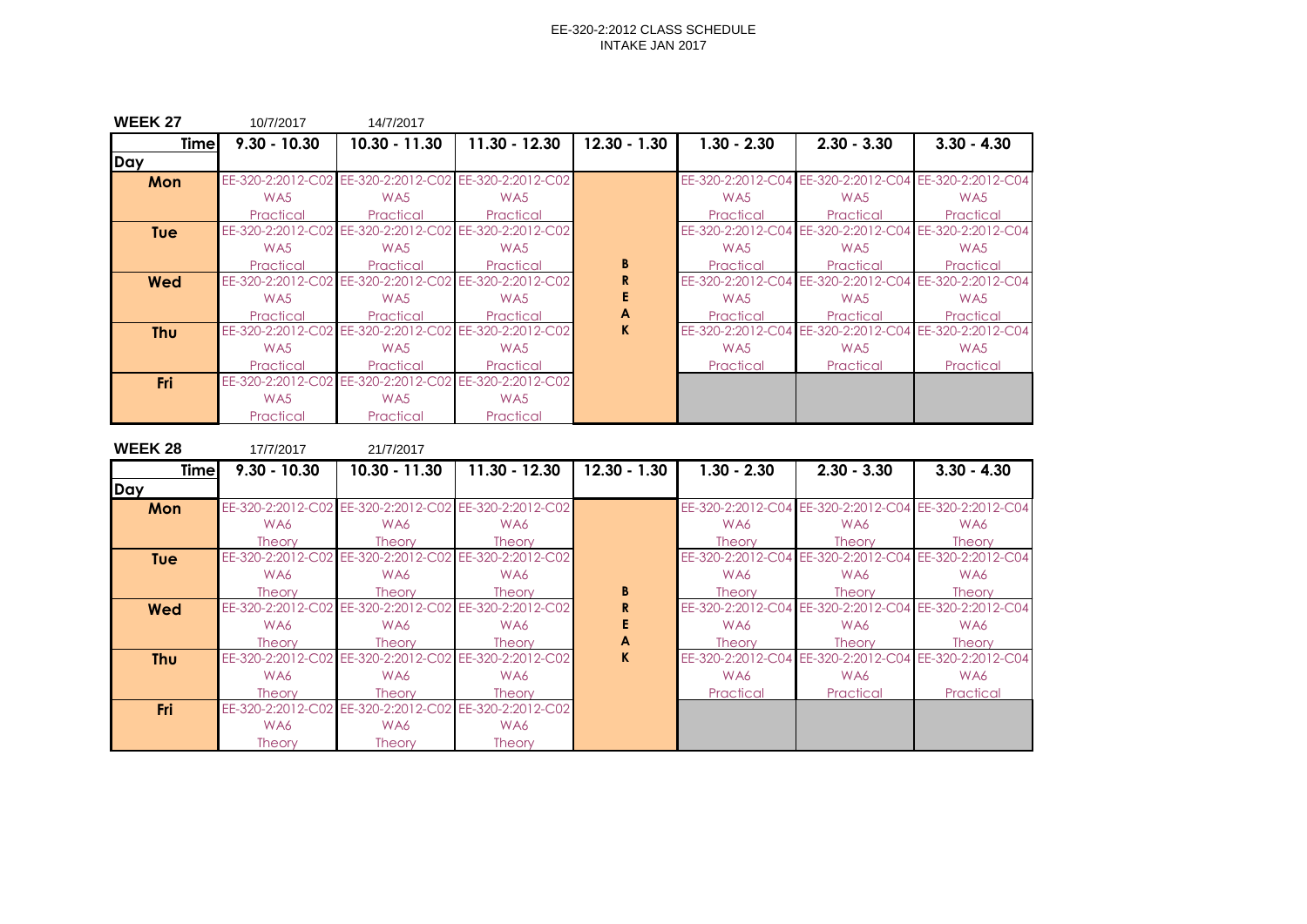| <b>WEEK 29</b> | 24/7/2017         | 28/7/2017                                             |                                     |                |                   |                                                       |                                                       |
|----------------|-------------------|-------------------------------------------------------|-------------------------------------|----------------|-------------------|-------------------------------------------------------|-------------------------------------------------------|
| <b>Time</b>    | $9.30 - 10.30$    | $10.30 - 11.30$                                       | $11.30 - 12.30$                     | $12.30 - 1.30$ | $1.30 - 2.30$     | $2.30 - 3.30$                                         | $3.30 - 4.30$                                         |
| Day            |                   |                                                       |                                     |                |                   |                                                       |                                                       |
| Mon            |                   | EE-320-2:2012-C02 EE-320-2:2012-C02 EE-320-2:2012-C02 |                                     |                |                   |                                                       | EE-320-2:2012-C04 EE-320-2:2012-C04 EE-320-2:2012-C04 |
|                | WA6               | WA6                                                   | WA6                                 |                | WA6               | WA6                                                   | WA6                                                   |
|                | Practical         | Practical                                             | Practical                           |                | Practical         | Practical                                             | Practical                                             |
| <b>Tue</b>     | EE-320-2:2012-C02 |                                                       | EE-320-2:2012-C02 EE-320-2:2012-C02 |                |                   | EE-320-2:2012-C04 EE-320-2:2012-C04 EE-320-2:2012-C04 |                                                       |
|                | WA6               | WA6                                                   | WA6                                 |                | WA6               | WA6                                                   | WA6                                                   |
|                | Practical         | Practical                                             | Practical                           | B              | Practical         | Practical                                             | Practical                                             |
| Wed            | EE-320-2:2012-C02 | EE-320-2:2012-C02                                     | EE-320-2:2012-C02                   | R              | EE-320-2:2012-C04 |                                                       | EE-320-2:2012-C04 EE-320-2:2012-C04                   |
|                | WA6               | WA6                                                   | WA6                                 |                | $WA1-6$           | $WA1-6$                                               | WA <sub>1</sub> -6                                    |
|                | Practical         | Practical                                             | Practical                           | A              | <b>Revision</b>   | Assessment (K)                                        | Assessment (K)                                        |
| <b>Thu</b>     | EE-320-2:2012-C02 | EE-320-2:2012-C02                                     | EE-320-2:2012-C02                   | K.             | EE-320-2:2012-C04 |                                                       | EE-320-2:2012-C04 EE-320-2:2012-C04                   |
|                | WA6               | WA6                                                   | WA6                                 |                | $WA1-6$           | $WA1-6$                                               | <b>WA1-6</b>                                          |
|                | Practical         | Practical                                             | Practical                           |                | Assessment (P)    | Assessment (P)                                        | Assessment (P)                                        |
| Fri            | EE-320-2:2012-C02 | EE-320-2:2012-C02                                     | EE-320-2:2012-C02                   |                |                   |                                                       |                                                       |
|                | WA6               | WA6                                                   | WA6                                 |                |                   |                                                       |                                                       |
|                | Practical         | Practical                                             | Practical                           |                |                   |                                                       |                                                       |

| <b>WEEK 30</b> | 31/7/2017         | 4/8/2017          |                                                       |                |                   |                   |                                                       |
|----------------|-------------------|-------------------|-------------------------------------------------------|----------------|-------------------|-------------------|-------------------------------------------------------|
| <b>Time</b>    | $9.30 - 10.30$    | $10.30 - 11.30$   | 11.30 - 12.30                                         | $12.30 - 1.30$ | $1.30 - 2.30$     | $2.30 - 3.30$     | $3.30 - 4.30$                                         |
| Day            |                   |                   |                                                       |                |                   |                   |                                                       |
| Mon            |                   |                   | EE-320-2:2012-C02 EE-320-2:2012-C02 EE-320-2:2012-C02 |                |                   |                   | EE-320-2:2012-C05 EE-320-2:2012-C05 EE-320-2:2012-C05 |
|                | WA6               | WA6               | WA6                                                   |                | WA1               | WA1               | WA1                                                   |
|                | <b>Theory</b>     | <b>Theory</b>     | <b>Theory</b>                                         |                | <b>Theory</b>     | <b>Theory</b>     | <b>Theory</b>                                         |
| <b>Tue</b>     | EE-320-2:2012-C02 |                   | EE-320-2:2012-C02 EE-320-2:2012-C02                   |                | MP-060-2:2013-    |                   | EE-320-2:2012-C05 EE-320-2:2012-C05                   |
|                | WA6               | WA6               | WA6                                                   |                | C04 WA4 [1/7]     | WA1               | WA1                                                   |
|                | <b>Theory</b>     | Theory            | <b>Theory</b>                                         | B              | <b>Theory</b>     | <b>Theory</b>     | <b>Theory</b>                                         |
| <b>Wed</b>     | EE-320-2:2012-C02 | EE-320-2:2012-C02 | EE-320-2:2012-C02                                     |                | EE-320-2:2012-C05 | EE-320-2:2012-C05 | EE-320-2:2012-C05                                     |
|                | WA6               | WA6               | WA6                                                   |                | WA1               | WA1               | WA1                                                   |
|                | <b>Theory</b>     | Theory            | <b>Theory</b>                                         | A              | Practical         | Practical         | Practical                                             |
| <b>Thu</b>     | EE-320-2:2012-C02 | EE-320-2:2012-C02 | EE-320-2:2012-C02                                     | K.             | EE-320-2:2012-C05 | EE-320-2:2012-C05 | EE-320-2:2012-C05                                     |
|                | WA6               | WA6               | WA6                                                   |                | WA1               | WA1               | WA1                                                   |
|                | <b>Theory</b>     | <b>Theory</b>     | <b>Theory</b>                                         |                | Practical         | Practical         | Practical                                             |
| <b>Fri</b>     | EE-320-2:2012-C02 | EE-320-2:2012-C02 | EE-320-2:2012-C02                                     |                |                   |                   |                                                       |
|                | WA6               | WA6               | WA6                                                   |                |                   |                   |                                                       |
|                | <b>Theory</b>     | <b>Theory</b>     | <b>Theory</b>                                         |                |                   |                   |                                                       |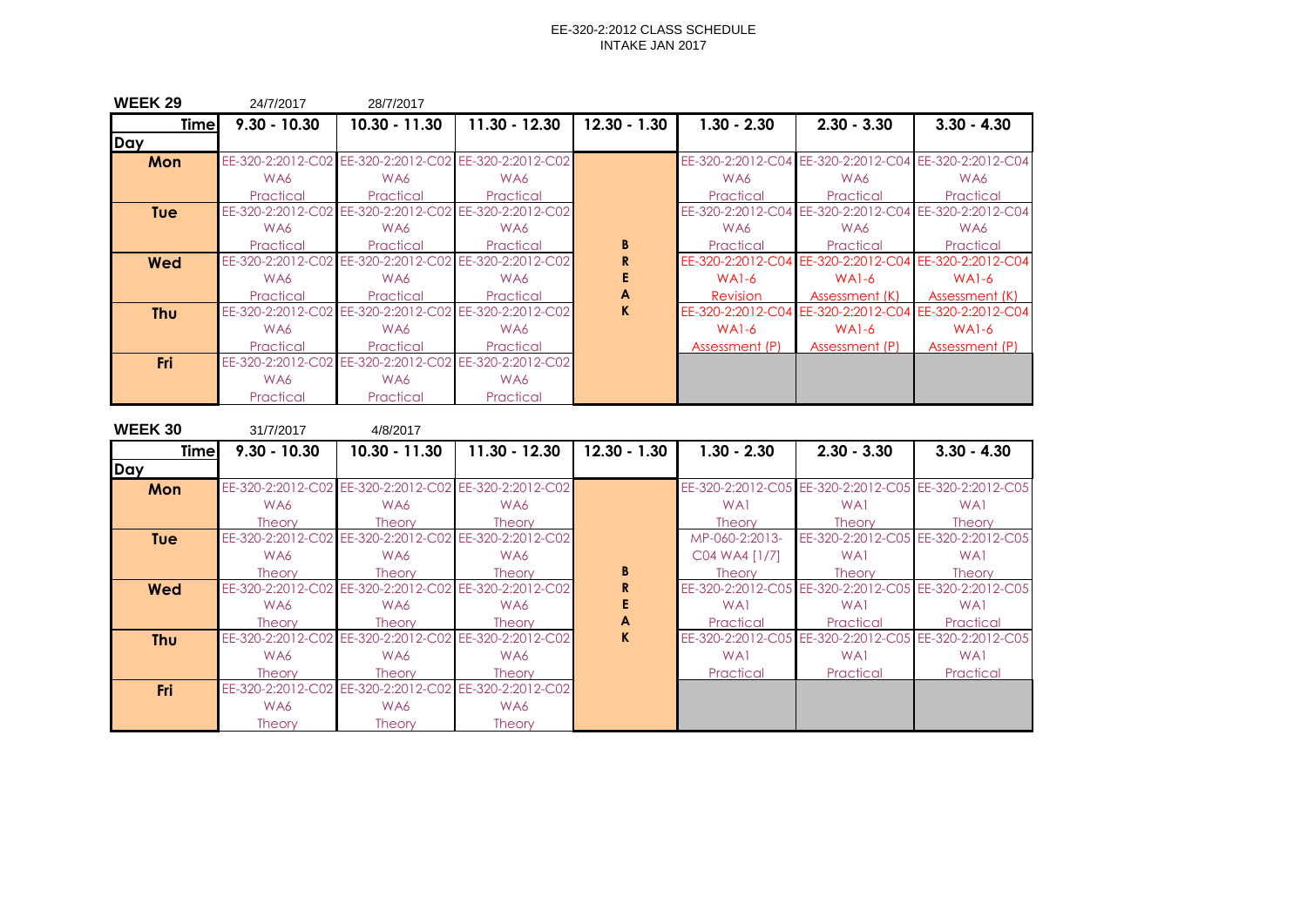| <b>WEEK 31</b> | 7/8/2017          | 11/8/2017                                             |                                     |                |                   |                   |                                                       |
|----------------|-------------------|-------------------------------------------------------|-------------------------------------|----------------|-------------------|-------------------|-------------------------------------------------------|
| <b>Time</b>    | $9.30 - 10.30$    | 10.30 - 11.30                                         | 11.30 - 12.30                       | $12.30 - 1.30$ | $1.30 - 2.30$     | $2.30 - 3.30$     | $3.30 - 4.30$                                         |
| Day            |                   |                                                       |                                     |                |                   |                   |                                                       |
| Mon            |                   | EE-320-2:2012-C02 EE-320-2:2012-C02 EE-320-2:2012-C02 |                                     |                |                   |                   | EE-320-2:2012-C05 EE-320-2:2012-C05 EE-320-2:2012-C05 |
|                | WA6               | WA6                                                   | WA6                                 |                | WA <sub>2</sub>   | WA2               | WA <sub>2</sub>                                       |
|                | Practical         | Practical                                             | Practical                           |                | <b>Theory</b>     | <b>Theory</b>     | <b>Theory</b>                                         |
| <b>Tue</b>     | EE-320-2:2012-C02 |                                                       | EE-320-2:2012-C02 EE-320-2:2012-C02 |                | EE-320-2:2012-C05 |                   | EE-320-2:2012-C05 EE-320-2:2012-C05                   |
|                | WA6               | WA6                                                   | WA6                                 |                | WA <sub>2</sub>   | WA2               | WA <sub>2</sub>                                       |
|                | Practical         | Practical                                             | Practical                           | B              | <b>Theory</b>     | <b>Theory</b>     | <b>Theory</b>                                         |
| Wed            | EE-320-2:2012-C02 | EE-320-2:2012-C02                                     | EE-320-2:2012-C02                   |                | EE-320-2:2012-C05 |                   | EE-320-2:2012-C05 EE-320-2:2012-C05                   |
|                | WA6               | WA6                                                   | WA6                                 |                | WA <sub>2</sub>   | WA2               | WA <sub>2</sub>                                       |
|                | Practical         | Practical                                             | Practical                           | A              | Practical         | Practical         | Practical                                             |
| <b>Thu</b>     | EE-320-2:2012-C02 | EE-320-2:2012-C02                                     | EE-320-2:2012-C02                   | K              | EE-320-2:2012-C05 | EE-320-2:2012-C05 | EE-320-2:2012-C05                                     |
|                | WA6               | WA6                                                   | WA6                                 |                | WA <sub>2</sub>   | WA2               | WA <sub>2</sub>                                       |
|                | Practical         | Practical                                             | Practical                           |                | Practical         | Practical         | Practical                                             |
| Fri            | EE-320-2:2012-C02 |                                                       | EE-320-2:2012-C02 EE-320-2:2012-C02 |                |                   |                   |                                                       |
|                | WA6               | WA6                                                   | WA6                                 |                |                   |                   |                                                       |
|                | Practical         | Practical                                             | Practical                           |                |                   |                   |                                                       |

| <b>WEEK32</b> | 14/8/2017             | 18/8/2017             |                                                       |                |                   |                   |                                                       |
|---------------|-----------------------|-----------------------|-------------------------------------------------------|----------------|-------------------|-------------------|-------------------------------------------------------|
| <b>Time</b>   | $9.30 - 10.30$        | $10.30 - 11.30$       | 11.30 - 12.30                                         | $12.30 - 1.30$ | $1.30 - 2.30$     | $2.30 - 3.30$     | $3.30 - 4.30$                                         |
| <b>Day</b>    |                       |                       |                                                       |                |                   |                   |                                                       |
| Mon           |                       |                       | EE-320-2:2012-C02 EE-320-2:2012-C02 EE-320-2:2012-C02 |                |                   |                   | EE-320-2:2012-C05 EE-320-2:2012-C05 EE-320-2:2012-C05 |
|               | WA7                   | WA7                   | WA7                                                   |                | WA3               | WA3               | WA3                                                   |
|               | <b>Theory</b>         | Theory                | <b>Theory</b>                                         |                | <b>Theory</b>     | <b>Theory</b>     | <b>Theory</b>                                         |
| <b>Tue</b>    |                       |                       | EE-320-2:2012-C02 EE-320-2:2012-C02 EE-320-2:2012-C02 |                |                   |                   | EE-320-2:2012-C05 EE-320-2:2012-C05 EE-320-2:2012-C05 |
|               | WA7                   | WA7                   | WA7                                                   |                | WA3               | WA3               | WA3                                                   |
|               | <b>Theory</b>         | Theory                | <b>Theory</b>                                         | B              | <b>Theory</b>     | <b>Theory</b>     | <b>Theory</b>                                         |
| Wed           | EE-320-2:2012-C02     |                       | EE-320-2:2012-C02 EE-320-2:2012-C02                   | R              |                   |                   | EE-320-2:2012-C05 EE-320-2:2012-C05 EE-320-2:2012-C05 |
|               | WA7                   | WA7                   | WA7                                                   |                | WA3               | WA3               | WA3                                                   |
|               | <b>Theory</b>         | Theory                | <b>Theory</b>                                         | A              | <b>Theory</b>     | <b>Theory</b>     | <b>Theory</b>                                         |
| <b>Thu</b>    | EE-320-2:2012-C02     | EE-320-2:2012-C02     | EE-320-2:2012-C02                                     | K.             | EE-320-2:2012-C05 | EE-320-2:2012-C05 | EE-320-2:2012-C05                                     |
|               | WA7                   | WA7                   | WA7                                                   |                | WA3               | WA3               | WA3                                                   |
|               | <b>Theory</b>         | Theory                | <b>Theory</b>                                         |                | <b>Theory</b>     | <b>Theory</b>     | <b>Theory</b>                                         |
| <b>Fri</b>    | <b>CORE ABILITIES</b> | <b>CORE ABILITIES</b> | <b>CORE ABILITIES</b>                                 |                |                   |                   |                                                       |
|               | Z-009-2 M01           | Z-009-2 M01           | Z-009-2 M01                                           |                |                   |                   |                                                       |
|               | <b>Theory</b>         | <b>Theory</b>         | <b>Theory</b>                                         |                |                   |                   |                                                       |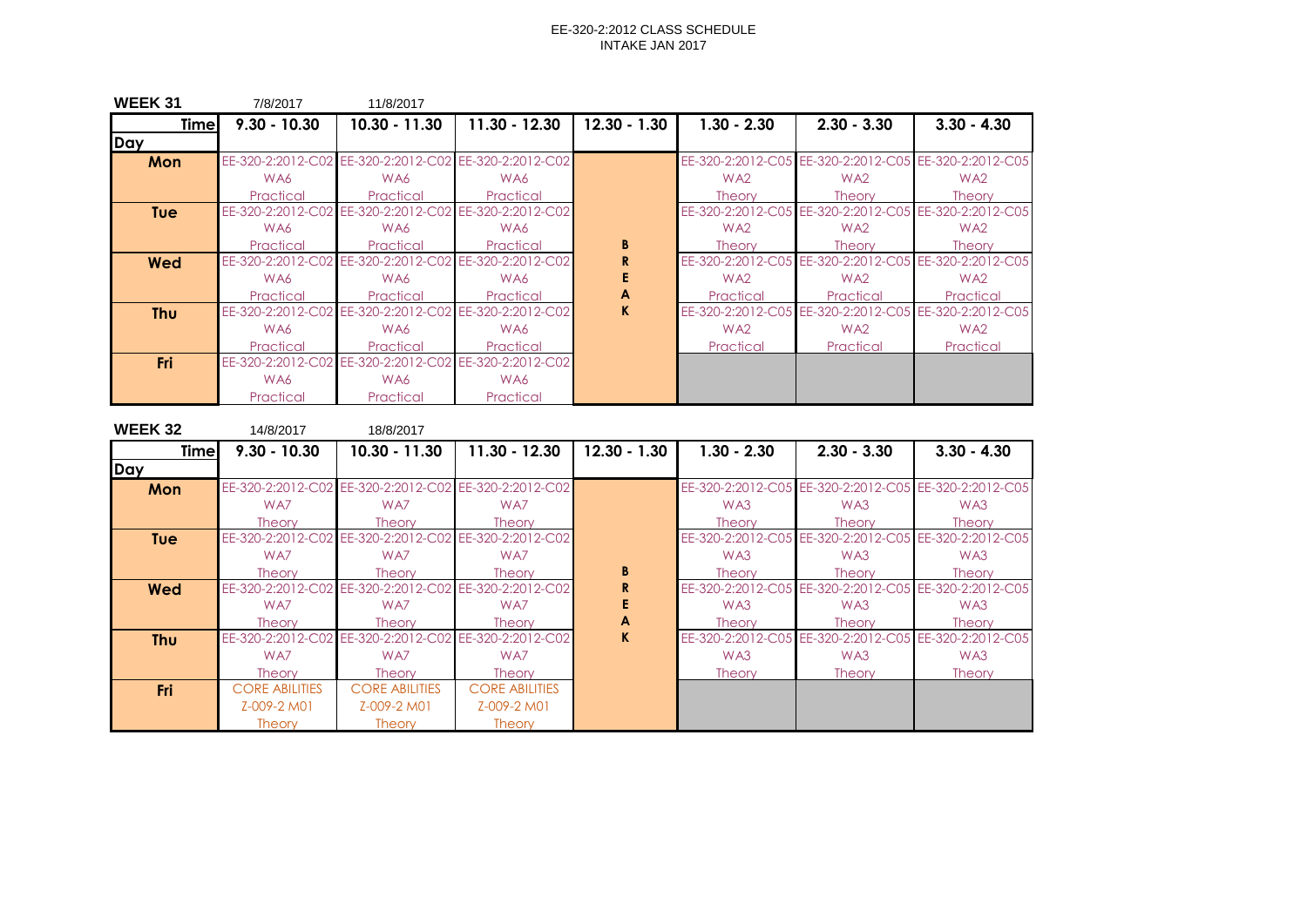| <b>WEEK 33</b> | 21/8/2017             | 25/8/2017             |                                                       |                |                   |                                     |                                                       |
|----------------|-----------------------|-----------------------|-------------------------------------------------------|----------------|-------------------|-------------------------------------|-------------------------------------------------------|
| <b>Time</b>    | $9.30 - 10.30$        | 10.30 - 11.30         | 11.30 - 12.30                                         | $12.30 - 1.30$ | $1.30 - 2.30$     | $2.30 - 3.30$                       | $3.30 - 4.30$                                         |
| Day            |                       |                       |                                                       |                |                   |                                     |                                                       |
| Mon            |                       |                       | EE-320-2:2012-C02 EE-320-2:2012-C02 EE-320-2:2012-C02 |                |                   |                                     | EE-320-2:2012-C05 EE-320-2:2012-C05 EE-320-2:2012-C05 |
|                | WA7                   | WA7                   | WA7                                                   |                | WA3               | WA3                                 | WA3                                                   |
|                | Practical             | Practical             | Practical                                             |                | Practical         | Practical                           | Practical                                             |
| <b>Tue</b>     | EE-320-2:2012-C02     |                       | EE-320-2:2012-C02 EE-320-2:2012-C02                   |                |                   | EE-320-2:2012-C05 EE-320-2:2012-C05 | EE-320-2:2012-C05                                     |
|                | WA7                   | WA7                   | WA7                                                   |                | WA3               | WA3                                 | WA3                                                   |
|                | Practical             | Practical             | Practical                                             | B              | Practical         | Practical                           | Practical                                             |
| Wed            | EE-320-2:2012-C02     | EE-320-2:2012-C02     | EE-320-2:2012-C02                                     | R              | EE-320-2:2012-C05 | EE-320-2:2012-C05                   | EE-320-2:2012-C05                                     |
|                | WA7                   | WA7                   | WA7                                                   |                | WA3               | WA3                                 | WA3                                                   |
|                | Practical             | Practical             | Practical                                             | A              | Practical         | Practical                           | Practical                                             |
| <b>Thu</b>     | EE-320-2:2012-C02     | EE-320-2:2012-C02     | EE-320-2:2012-C02                                     | K.             | EE-320-2:2012-C05 | EE-320-2:2012-C05                   | EE-320-2:2012-C05                                     |
|                | WA7                   | WA7                   | WA7                                                   |                | WA3               | WA3                                 | WA3                                                   |
|                | Practical             | Practical             | Practical                                             |                | Practical         | Practical                           | Practical                                             |
| <b>Fri</b>     | <b>CORE ABILITIES</b> | <b>CORE ABILITIES</b> | <b>CORE ABILITIES</b>                                 |                |                   |                                     |                                                       |
|                | Z-009-2 M01           | Z-009-2 M01           | Z-009-2 M01                                           |                |                   |                                     |                                                       |
|                | <b>Theory</b>         | Practical             | Practical                                             |                |                   |                                     |                                                       |

| <b>WEEK 34</b> | 28/8/2017             | 1/9/2017                            |                                                       |                |               |                                     |                                                       |
|----------------|-----------------------|-------------------------------------|-------------------------------------------------------|----------------|---------------|-------------------------------------|-------------------------------------------------------|
| <b>Time</b>    | $9.30 - 10.30$        | 10.30 - 11.30                       | $11.30 - 12.30$                                       | $12.30 - 1.30$ | $1.30 - 2.30$ | $2.30 - 3.30$                       | $3.30 - 4.30$                                         |
| Day            |                       |                                     |                                                       |                |               |                                     |                                                       |
| Mon            |                       |                                     | EE-320-2:2012-C02 EE-320-2:2012-C02 EE-320-2:2012-C02 |                |               |                                     | EE-320-2:2012-C05 EE-320-2:2012-C05 EE-320-2:2012-C05 |
|                | WA7                   | WA7                                 | WA7                                                   |                | WA4           | WA4                                 | WA4                                                   |
|                | <b>Theory</b>         | <b>Theory</b>                       | <b>Theory</b>                                         |                | Theory        | <b>Theory</b>                       | <b>Theory</b>                                         |
| <b>Tue</b>     |                       | EE-320-2:2012-C02 EE-320-2:2012-C02 | EE-320-2:2012-C02                                     |                |               |                                     | EE-320-2:2012-C05 EE-320-2:2012-C05 EE-320-2:2012-C05 |
|                | WA7                   | WA7                                 | WA7                                                   |                | WA4           | WA4                                 | WA4                                                   |
|                | <b>Theory</b>         | <b>Theory</b>                       | Theorv                                                | B              | Theory        | <b>Theory</b>                       | <b>Theory</b>                                         |
| <b>Wed</b>     | EE-320-2:2012-C02     | EE-320-2:2012-C02                   | EE-320-2:2012-C02                                     | R              |               |                                     | EE-320-2:2012-C05 EE-320-2:2012-C05 EE-320-2:2012-C05 |
|                | WA7                   | WA7                                 | WA7                                                   |                | WA4           | WA4                                 | WA4                                                   |
|                | <b>Theory</b>         | <b>Theory</b>                       | <b>Theory</b>                                         | A              | <b>Theory</b> | <b>Theory</b>                       | <b>Theory</b>                                         |
| <b>Thu</b>     | EE-320-2:2012-C02     | EE-320-2:2012-C02                   | EE-320-2:2012-C02                                     | K.             |               | EE-320-2:2012-C05 EE-320-2:2012-C05 | EE-320-2:2012-C05                                     |
|                | WA7                   | WA7                                 | WA7                                                   |                | WA4           | WA4                                 | WA4                                                   |
|                | <b>Theory</b>         | <b>Theory</b>                       | <b>Theory</b>                                         |                | Practical     | Practical                           | Practical                                             |
| Fri            | <b>CORE ABILITIES</b> | <b>CORE ABILITIES</b>               | <b>CORE ABILITIES</b>                                 |                |               |                                     |                                                       |
|                | Z-009-2 M01           | Z-009-2 M01                         | Z-009-2 M01                                           |                |               |                                     |                                                       |
|                | Practical             | Practical                           | Practical                                             |                |               |                                     |                                                       |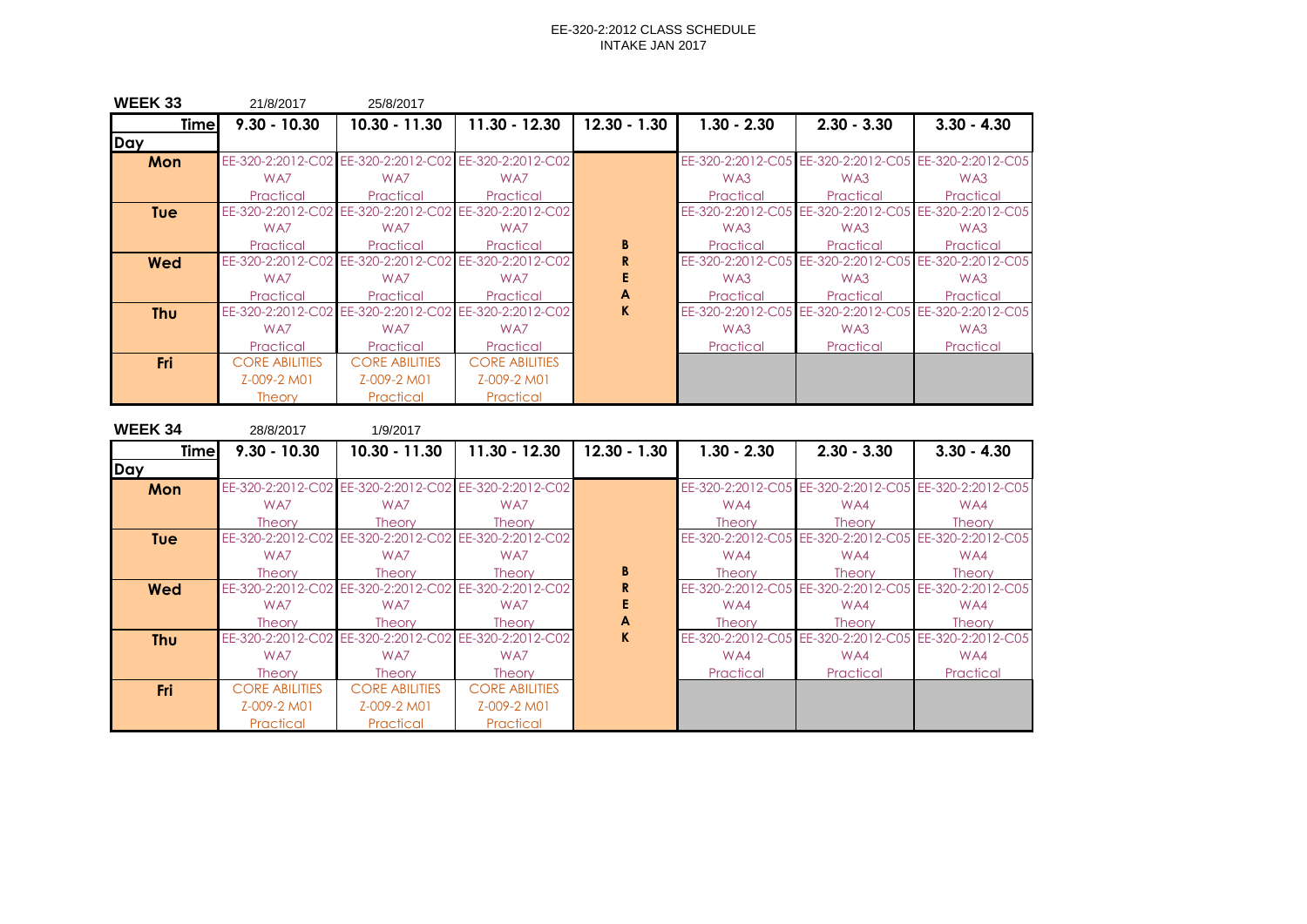| <b>WEEK 35</b> | 4/9/2017          | 8/9/2017                                              |                   |                |                   |                                     |                                                       |
|----------------|-------------------|-------------------------------------------------------|-------------------|----------------|-------------------|-------------------------------------|-------------------------------------------------------|
| <b>Time</b>    | $9.30 - 10.30$    | $10.30 - 11.30$                                       | $11.30 - 12.30$   | $12.30 - 1.30$ | $1.30 - 2.30$     | $2.30 - 3.30$                       | $3.30 - 4.30$                                         |
| Day            |                   |                                                       |                   |                |                   |                                     |                                                       |
| Mon            |                   | EE-320-2:2012-C02 EE-320-2:2012-C02 EE-320-2:2012-C02 |                   |                |                   |                                     | EE-320-2:2012-C05 EE-320-2:2012-C05 EE-320-2:2012-C05 |
|                | WA7               | WA7                                                   | WA7               |                | WA4               | WA4                                 | WA4                                                   |
|                | Practical         | Practical                                             | Practical         |                | Practical         | Practical                           | Practical                                             |
| <b>Tue</b>     | EE-320-2:2012-C02 | EE-320-2:2012-C02                                     | EE-320-2:2012-C02 |                |                   | EE-320-2:2012-C05 EE-320-2:2012-C05 | EE-320-2:2012-C05                                     |
|                | WA7               | WA7                                                   | WA7               |                | WA4               | WA4                                 | WA4                                                   |
|                | Practical         | Practical                                             | Practical         | B              | Practical         | Practical                           | Practical                                             |
| Wed            | EE-320-2:2012-C02 | EE-320-2:2012-C02                                     | EE-320-2:2012-C02 | R              | EE-320-2:2012-C05 | EE-320-2:2012-C05                   | EE-320-2:2012-C05                                     |
|                | WA7               | WA7                                                   | WA7               |                | $WA1-4$           | $WAI-4$                             | $WA1-4$                                               |
|                | Practical         | Practical                                             | Practical         | A              | <b>Revision</b>   | Assessment (K)                      | Assessment (K)                                        |
| <b>Thu</b>     | EE-320-2:2012-C02 | EE-320-2:2012-C02                                     | EE-320-2:2012-C02 | K.             | EE-320-2:2012-C05 |                                     | EE-320-2:2012-C05 EE-320-2:2012-C05                   |
|                | WA7               | WA7                                                   | WA7               |                | $WAI-4$           | $WAI-4$                             | $WAI-4$                                               |
|                | Practical         | Practical                                             | Practical         |                | Assessment (p)    | Assessment (p)                      | Assessment (p)                                        |
| Fri            | EE-320-2:2012-C02 | EE-320-2:2012-C02                                     | EE-320-2:2012-C02 |                |                   |                                     |                                                       |
|                | WA7               | WA7                                                   | WA7               |                |                   |                                     |                                                       |
|                | Practical         | Practical                                             | Practical         |                |                   |                                     |                                                       |

| <b>WEEK 36</b> | 11/9/2017         | 15/9/2017                                             |                                     |                |                   |               |                                                       |
|----------------|-------------------|-------------------------------------------------------|-------------------------------------|----------------|-------------------|---------------|-------------------------------------------------------|
| <b>Time</b>    | $9.30 - 10.30$    | $10.30 - 11.30$                                       | $11.30 - 12.30$                     | $12.30 - 1.30$ | $1.30 - 2.30$     | $2.30 - 3.30$ | $3.30 - 4.30$                                         |
| Day            |                   |                                                       |                                     |                |                   |               |                                                       |
| Mon            |                   | EE-320-2:2012-C02 EE-320-2:2012-C02 EE-320-2:2012-C02 |                                     |                |                   |               | EE-320-2:2012-C06 EE-320-2:2012-C06 EE-320-2:2012-C06 |
|                | WA8               | WA8                                                   | WA8                                 |                | WA1               | WA1           | WA1                                                   |
|                | <b>Theory</b>     | Theorv                                                | <b>Theory</b>                       |                | <b>Theory</b>     | <b>Theory</b> | <b>Theory</b>                                         |
| <b>Tue</b>     | EE-320-2:2012-C02 |                                                       | EE-320-2:2012-C02 EE-320-2:2012-C02 |                |                   |               | EE-320-2:2012-C06 EE-320-2:2012-C06 EE-320-2:2012-C06 |
|                | WA8               | WA8                                                   | WA8                                 |                | WA1               | WA1           | WA1                                                   |
|                | <b>Theory</b>     | <b>Theory</b>                                         | <b>Theory</b>                       | B              | <b>Theory</b>     | <b>Theory</b> | <b>Theory</b>                                         |
| Wed            | EE-320-2:2012-C02 |                                                       | EE-320-2:2012-C02 EE-320-2:2012-C02 |                | EE-320-2:2012-C06 |               | EE-320-2:2012-C06 EE-320-2:2012-C06                   |
|                | WA8               | WA8                                                   | WA8                                 |                | WA1               | WA1           | WA1                                                   |
|                | <b>Theory</b>     | Theory                                                | <b>Theory</b>                       | A              | Practical         | Practical     | Practical                                             |
| <b>Thu</b>     | EE-320-2:2012-C02 |                                                       | EE-320-2:2012-C02 EE-320-2:2012-C02 | K.             | EE-320-2:2012-C06 |               | EE-320-2:2012-C06 EE-320-2:2012-C06                   |
|                | WA8               | WA8                                                   | WA8                                 |                | WA1               | WA1           | WA1                                                   |
|                | <b>Theory</b>     | <b>Theory</b>                                         | <b>Theory</b>                       |                | Practical         | Practical     | Practical                                             |
| Fri            | EE-320-2:2012-C02 |                                                       | EE-320-2:2012-C02 EE-320-2:2012-C02 |                |                   |               |                                                       |
|                | WA8               | WA8                                                   | WA8                                 |                |                   |               |                                                       |
|                | <b>Theory</b>     | <b>Theory</b>                                         | <b>Theory</b>                       |                |                   |               |                                                       |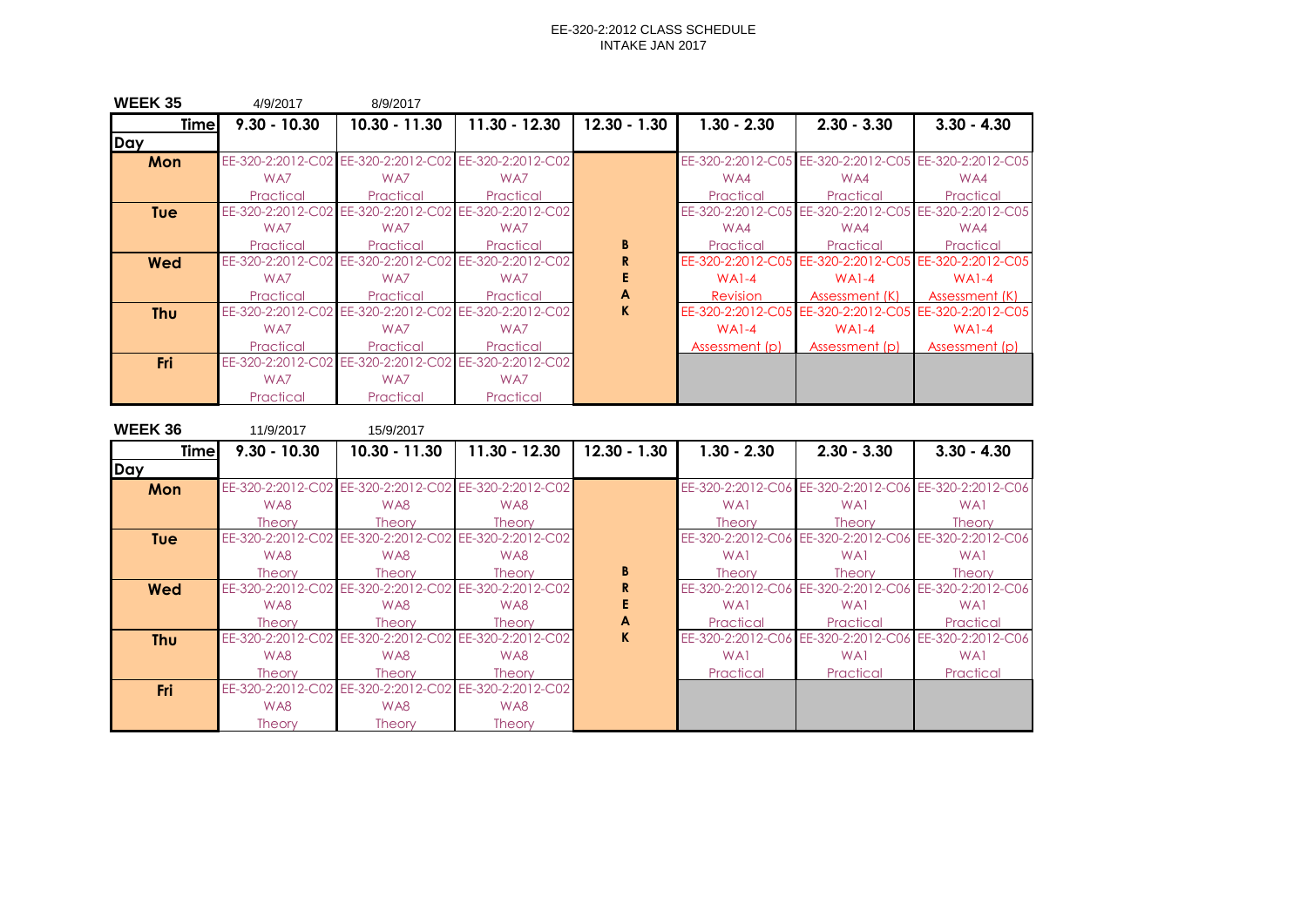| <b>WEEK 37</b> | 18/9/2017         | 22/9/2017                                             |                                     |                |                 |                                     |                                                       |
|----------------|-------------------|-------------------------------------------------------|-------------------------------------|----------------|-----------------|-------------------------------------|-------------------------------------------------------|
| <b>Time</b>    | $9.30 - 10.30$    | $10.30 - 11.30$                                       | $11.30 - 12.30$                     | $12.30 - 1.30$ | $1.30 - 2.30$   | $2.30 - 3.30$                       | $3.30 - 4.30$                                         |
| Day            |                   |                                                       |                                     |                |                 |                                     |                                                       |
| Mon            |                   | EE-320-2:2012-C02 EE-320-2:2012-C02 EE-320-2:2012-C02 |                                     |                |                 |                                     | EE-320-2:2012-C06 EE-320-2:2012-C06 EE-320-2:2012-C06 |
|                | WA8               | WA8                                                   | WA8                                 |                | WA <sub>2</sub> | WA <sub>2</sub>                     | WA <sub>2</sub>                                       |
|                | Practical         | Practical                                             | Practical                           |                | <b>Theory</b>   | <b>Theory</b>                       | <b>Theory</b>                                         |
| <b>Tue</b>     | EE-320-2:2012-C02 |                                                       | EE-320-2:2012-C02 EE-320-2:2012-C02 |                |                 |                                     | EE-320-2:2012-C06 EE-320-2:2012-C06 EE-320-2:2012-C06 |
|                | WA8               | WA8                                                   | WA8                                 |                | WA <sub>2</sub> | WA <sub>2</sub>                     | WA <sub>2</sub>                                       |
|                | Practical         | Practical                                             | Practical                           | B              | <b>Theory</b>   | Theory                              | <b>Theory</b>                                         |
| Wed            | EE-320-2:2012-C02 | EE-320-2:2012-C02                                     | EE-320-2:2012-C02                   | R              |                 | EE-320-2:2012-C06 EE-320-2:2012-C06 | EE-320-2:2012-C06                                     |
|                | WA8               | WA8                                                   | WA8                                 |                | WA <sub>2</sub> | WA <sub>2</sub>                     | WA <sub>2</sub>                                       |
|                | Practical         | Practical                                             | Practical                           | A              | Practical       | Practical                           | Practical                                             |
| <b>Thu</b>     | EE-320-2:2012-C02 | EE-320-2:2012-C02                                     | EE-320-2:2012-C02                   | K.             |                 | EE-320-2:2012-C06 EE-320-2:2012-C06 | EE-320-2:2012-C06                                     |
|                | WA8               | WA8                                                   | WA8                                 |                | WA <sub>2</sub> | WA <sub>2</sub>                     | WA <sub>2</sub>                                       |
|                | Practical         | Practical                                             | Practical                           |                | Practical       | Practical                           | Practical                                             |
| <b>Fri</b>     | EE-320-2:2012-C02 | EE-320-2:2012-C02                                     | EE-320-2:2012-C02                   |                |                 |                                     |                                                       |
|                | WA8               | WA8                                                   | WA8                                 |                |                 |                                     |                                                       |
|                | Practical         | Practical                                             | Practical                           |                |                 |                                     |                                                       |

| <b>WEEK38</b> | 25/9/2017                           | 29/9/2017                                             |                       |                |                   |                   |                                                       |
|---------------|-------------------------------------|-------------------------------------------------------|-----------------------|----------------|-------------------|-------------------|-------------------------------------------------------|
| <b>Time</b>   | $9.30 - 10.30$                      | $10.30 - 11.30$                                       | 11.30 - 12.30         | $12.30 - 1.30$ | $1.30 - 2.30$     | $2.30 - 3.30$     | $3.30 - 4.30$                                         |
| Day           |                                     |                                                       |                       |                |                   |                   |                                                       |
| Mon           |                                     | EE-320-2:2012-C02 EE-320-2:2012-C02 EE-320-2:2012-C02 |                       |                |                   |                   | EE-320-2:2012-C06 EE-320-2:2012-C06 EE-320-2:2012-C06 |
|               | WA8                                 | WA8                                                   | WA8                   |                | WA3               | WA3               | WA3                                                   |
|               | <b>Theory</b>                       | <b>Theory</b>                                         | <b>Theory</b>         |                | <b>Theory</b>     | <b>Theory</b>     | <b>Theory</b>                                         |
| <b>Tue</b>    |                                     | EE-320-2:2012-C02 EE-320-2:2012-C02 EE-320-2:2012-C02 |                       |                |                   |                   | EE-320-2:2012-C06 EE-320-2:2012-C06 EE-320-2:2012-C06 |
|               | WA8                                 | WA8                                                   | WA8                   |                | WA3               | WA3               | WA3                                                   |
|               | <b>Theory</b>                       | <b>Theory</b>                                         | <b>Theory</b>         | B              | <b>Theory</b>     | <b>Theory</b>     | <b>Theory</b>                                         |
| <b>Wed</b>    | EE-320-2:2012-C02 EE-320-2:2012-C02 |                                                       | EE-320-2:2012-C02     | R              |                   |                   | EE-320-2:2012-C06 EE-320-2:2012-C06 EE-320-2:2012-C06 |
|               | WA8                                 | WA8                                                   | WA8                   |                | WA3               | WA3               | WA3                                                   |
|               | <b>Theory</b>                       | <b>Theory</b>                                         | <b>Theory</b>         | A              | Practical         | Practical         | Practical                                             |
| <b>Thu</b>    |                                     | EE-320-2:2012-C02 EE-320-2:2012-C02 EE-320-2:2012-C02 |                       | K.             | EE-320-2:2012-C06 | EE-320-2:2012-C06 | EE-320-2:2012-C06                                     |
|               | WA8                                 | WA8                                                   | WA8                   |                | WA3               | WA3               | WA3                                                   |
|               | <b>Theory</b>                       | <b>Theory</b>                                         | <b>Theory</b>         |                | Practical         | Practical         | Practical                                             |
| Fri           | <b>CORE ABILITIES</b>               | <b>CORE ABILITIES</b>                                 | <b>CORE ABILITIES</b> |                |                   |                   |                                                       |
|               | Z-009-2 M02                         | Z-009-2 M02                                           | Z-009-2 M02           |                |                   |                   |                                                       |
|               | <b>Theory</b>                       | <b>Theory</b>                                         | <b>Theory</b>         |                |                   |                   |                                                       |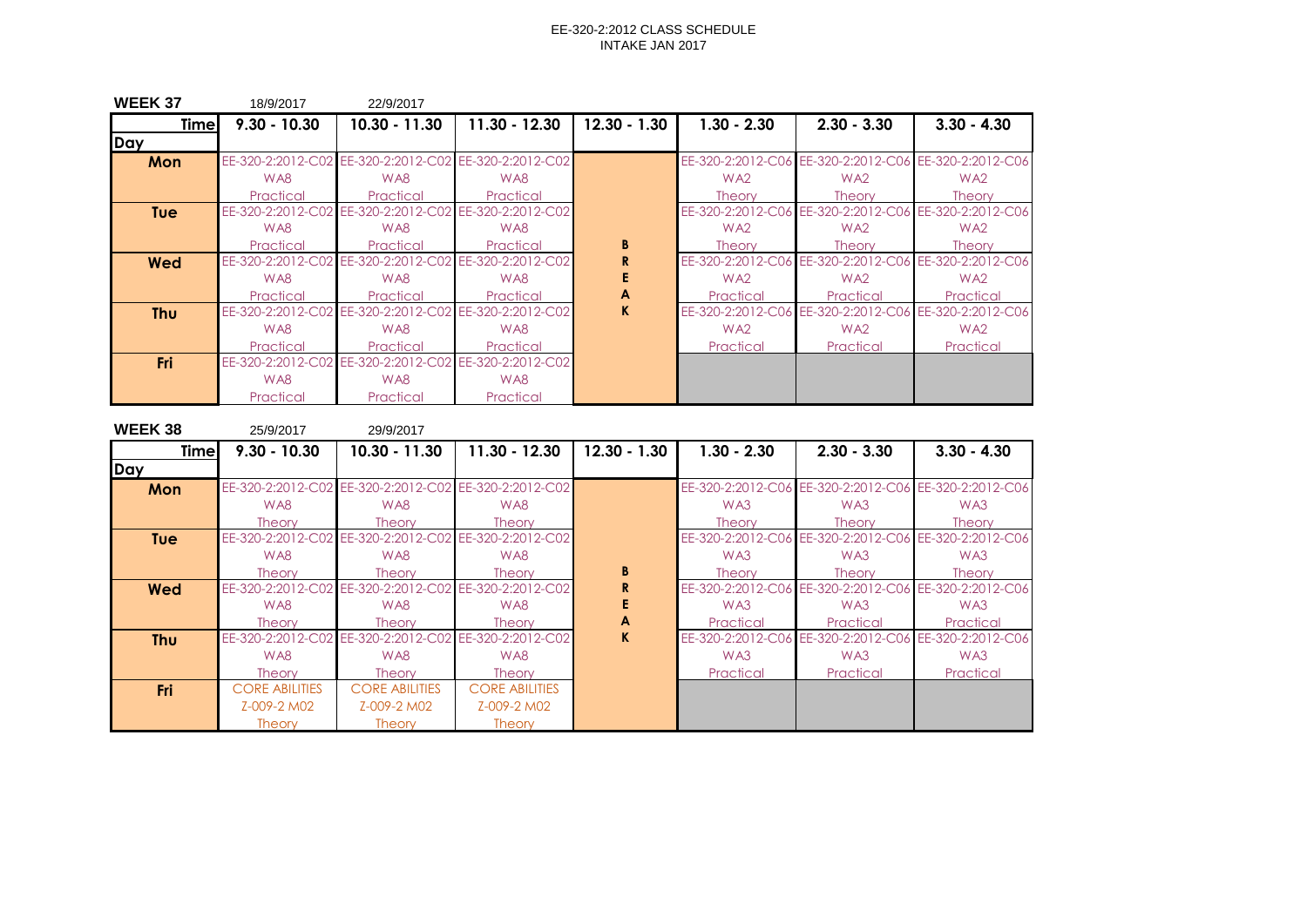| <b>WEEK 39</b> | 2/10/2017             | 6/10/2017                                             |                                     |                |                   |                   |                                                       |
|----------------|-----------------------|-------------------------------------------------------|-------------------------------------|----------------|-------------------|-------------------|-------------------------------------------------------|
| <b>Time</b>    | $9.30 - 10.30$        | $10.30 - 11.30$                                       | 11.30 - 12.30                       | $12.30 - 1.30$ | $1.30 - 2.30$     | $2.30 - 3.30$     | $3.30 - 4.30$                                         |
| Day            |                       |                                                       |                                     |                |                   |                   |                                                       |
| Mon            |                       | EE-320-2:2012-C02 EE-320-2:2012-C02 EE-320-2:2012-C02 |                                     |                |                   |                   | EE-320-2:2012-C06 EE-320-2:2012-C06 EE-320-2:2012-C06 |
|                | WA8                   | WA8                                                   | WA8                                 |                | WA4               | WA4               | WA4                                                   |
|                | Practical             | Practical                                             | Practical                           |                | <b>Theory</b>     | <b>Theory</b>     | <b>Theory</b>                                         |
| <b>Tue</b>     | EE-320-2:2012-C02     |                                                       | EE-320-2:2012-C02 EE-320-2:2012-C02 |                | EE-320-2:2012-C06 |                   | EE-320-2:2012-C06 EE-320-2:2012-C06                   |
|                | WA8                   | WA8                                                   | WA8                                 |                | WA4               | WA4               | WA4                                                   |
|                | Practical             | Practical                                             | Practical                           | B              | <b>Theory</b>     | <b>Theory</b>     | <b>Theory</b>                                         |
| Wed            | EE-320-2:2012-C02     | EE-320-2:2012-C02                                     | EE-320-2:2012-C02                   |                | EE-320-2:2012-C06 |                   | EE-320-2:2012-C06 EE-320-2:2012-C06                   |
|                | WA8                   | WA8                                                   | WA8                                 |                | WA4               | WA4               | WA4                                                   |
|                | Practical             | Practical                                             | Practical                           | A              | Practical         | Practical         | Practical                                             |
| <b>Thu</b>     | EE-320-2:2012-C02     | EE-320-2:2012-C02                                     | EE-320-2:2012-C02                   | K.             | EE-320-2:2012-C06 | EE-320-2:2012-C06 | EE-320-2:2012-C06                                     |
|                | WA8                   | WA8                                                   | WA8                                 |                | WA4               | WA4               | WA4                                                   |
|                | Practical             | Practical                                             | Practical                           |                | Practical         | Practical         | Practical                                             |
| <b>Fri</b>     | <b>CORE ABILITIES</b> | <b>CORE ABILITIES</b>                                 | <b>CORE ABILITIES</b>               |                |                   |                   |                                                       |
|                | Z-009-2 M02           | Z-009-2 M02                                           | Z-009-2 M02                         |                |                   |                   |                                                       |
|                | Practical             | Practical                                             | Practical                           |                |                   |                   |                                                       |

| <b>WEEK 40</b> | 9/10/2017             | 13/10/2017            |                                                       |                |                   |                   |                                                       |
|----------------|-----------------------|-----------------------|-------------------------------------------------------|----------------|-------------------|-------------------|-------------------------------------------------------|
| <b>Timel</b>   | $9.30 - 10.30$        | 10.30 - 11.30         | $11.30 - 12.30$                                       | $12.30 - 1.30$ | $1.30 - 2.30$     | $2.30 - 3.30$     | $3.30 - 4.30$                                         |
| Day            |                       |                       |                                                       |                |                   |                   |                                                       |
| Mon            |                       |                       | EE-320-2:2012-C02 EE-320-2:2012-C02 EE-320-2:2012-C02 |                |                   |                   | EE-320-2:2012-C06 EE-320-2:2012-C06 EE-320-2:2012-C06 |
|                | WA <sub>9</sub>       | WA9                   | WA9                                                   |                | WA <sub>5</sub>   | WA <sub>5</sub>   | WA <sub>5</sub>                                       |
|                | <b>Theory</b>         | <b>Theory</b>         | <b>Theory</b>                                         |                | <b>Theory</b>     | <b>Theory</b>     | <b>Theory</b>                                         |
| <b>Tue</b>     | EE-320-2:2012-C02     |                       | EE-320-2:2012-C02 EE-320-2:2012-C02                   |                |                   |                   | EE-320-2:2012-C06 EE-320-2:2012-C06 EE-320-2:2012-C06 |
|                | WA <sub>9</sub>       | WA9                   | WA9                                                   |                | WA <sub>5</sub>   | WA <sub>5</sub>   | WA <sub>5</sub>                                       |
|                | <b>Theory</b>         | <b>Theory</b>         | <b>Theory</b>                                         | B              | <b>Theory</b>     | <b>Theory</b>     | <b>Theory</b>                                         |
| Wed            | EE-320-2:2012-C02     | EE-320-2:2012-C02     | EE-320-2:2012-C02                                     | R              |                   |                   | EE-320-2:2012-C06 EE-320-2:2012-C06 EE-320-2:2012-C06 |
|                | WA <sub>9</sub>       | WA9                   | WA9                                                   |                | WA <sub>5</sub>   | WA5               | WA <sub>5</sub>                                       |
|                | <b>Theory</b>         | <b>Theory</b>         | <b>Theory</b>                                         | A              | Practical         | Practical         | Practical                                             |
| Thu            | EE-320-2:2012-C02     | EE-320-2:2012-C02     | EE-320-2:2012-C02                                     | K              | EE-320-2:2012-C06 | EE-320-2:2012-C06 | EE-320-2:2012-C06                                     |
|                | WA <sub>9</sub>       | WA9                   | WA9                                                   |                | WA5               | WA5               | WA5                                                   |
|                | <b>Theory</b>         | <b>Theory</b>         | <b>Theory</b>                                         |                | Practical         | Practical         | Practical                                             |
| <b>Fri</b>     | <b>CORE ABILITIES</b> | <b>CORE ABILITIES</b> | <b>CORE ABILITIES</b>                                 |                |                   |                   |                                                       |
|                | Z-009-2 M03           | Z-009-2 M03           | Z-009-2 M03                                           |                |                   |                   |                                                       |
|                | <b>Theory</b>         | <b>Theory</b>         | <b>Theory</b>                                         |                |                   |                   |                                                       |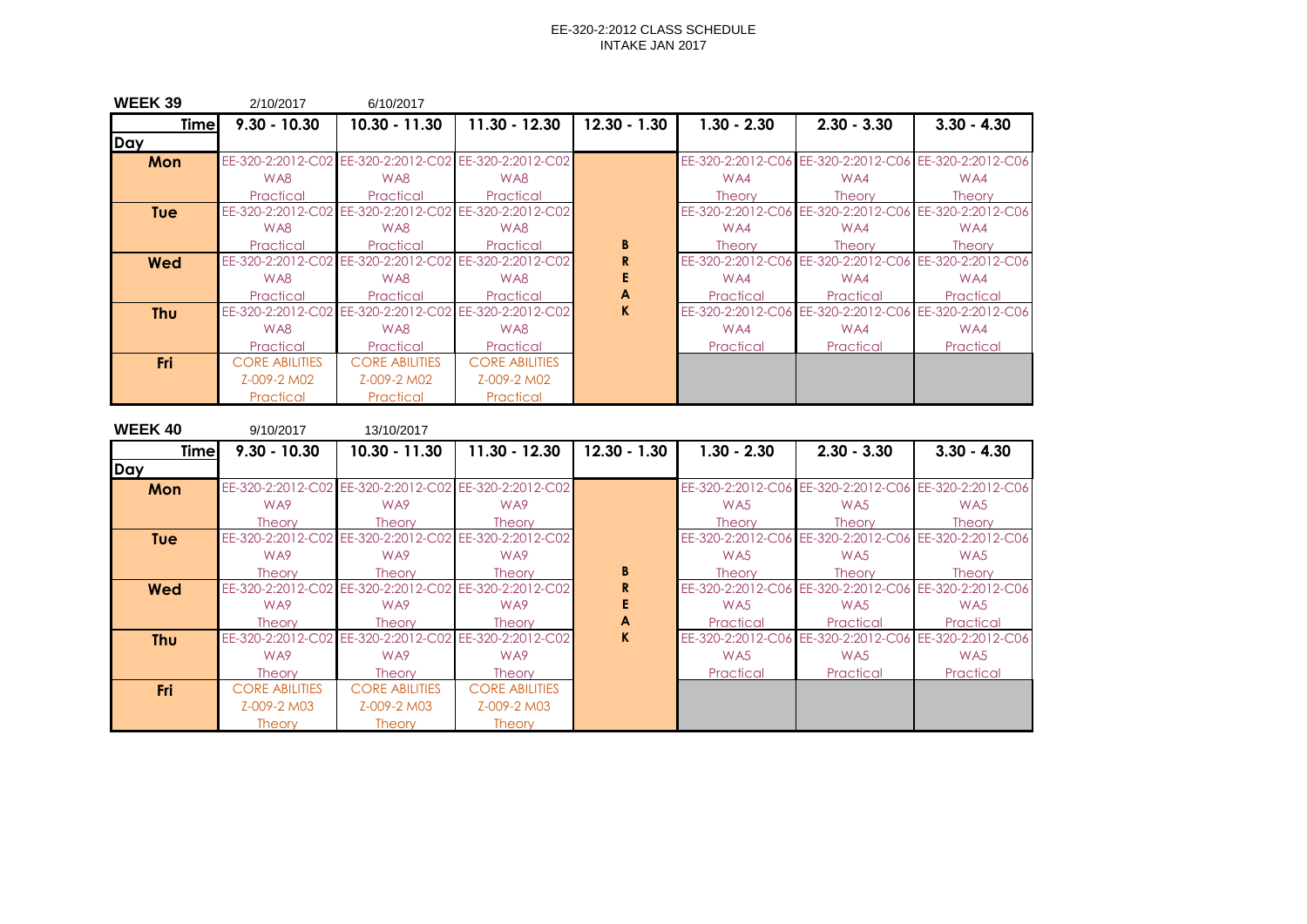| <b>WEEK 41</b> | 16/10/2017            | 20/10/2017                                            |                                     |                |                   |                   |                                                       |
|----------------|-----------------------|-------------------------------------------------------|-------------------------------------|----------------|-------------------|-------------------|-------------------------------------------------------|
| <b>Time</b>    | $9.30 - 10.30$        | $10.30 - 11.30$                                       | $11.30 - 12.30$                     | $12.30 - 1.30$ | $1.30 - 2.30$     | $2.30 - 3.30$     | $3.30 - 4.30$                                         |
| Day            |                       |                                                       |                                     |                |                   |                   |                                                       |
| Mon            |                       | EE-320-2:2012-C02 EE-320-2:2012-C02 EE-320-2:2012-C02 |                                     |                |                   |                   | EE-320-2:2012-C06 EE-320-2:2012-C06 EE-320-2:2012-C06 |
|                | WA <sub>9</sub>       | WA9                                                   | WA9                                 |                | WA6               | WA6               | WA6                                                   |
|                | <b>Theory</b>         | <b>Theory</b>                                         | <b>Theory</b>                       |                | <b>Theory</b>     | <b>Theory</b>     | <b>Theory</b>                                         |
| <b>Tue</b>     |                       | EE-320-2:2012-C02 EE-320-2:2012-C02 EE-320-2:2012-C02 |                                     |                |                   |                   | EE-320-2:2012-C06 EE-320-2:2012-C06 EE-320-2:2012-C06 |
|                | WA <sub>9</sub>       | WA9                                                   | WA9                                 |                | WA6               | WA6               | WA6                                                   |
|                | <b>Theory</b>         | Theorv                                                | <b>Theory</b>                       | B              | <b>Theory</b>     | <b>Theory</b>     | <b>Theory</b>                                         |
| <b>Wed</b>     | EE-320-2:2012-C02     |                                                       | EE-320-2:2012-C02 EE-320-2:2012-C02 |                |                   |                   | EE-320-2:2012-C06 EE-320-2:2012-C06 EE-320-2:2012-C06 |
|                | WA <sub>9</sub>       | WA9                                                   | WA9                                 |                | WA6               | WA6               | WA6                                                   |
|                | Practical             | Practical                                             | Practical                           | A              | Practical         | Practical         | Practical                                             |
| <b>Thu</b>     | EE-320-2:2012-C02     |                                                       | EE-320-2:2012-C02 EE-320-2:2012-C02 | K.             | EE-320-2:2012-C06 | EE-320-2:2012-C06 | EE-320-2:2012-C06                                     |
|                | WA <sub>9</sub>       | WA9                                                   | WA9                                 |                | WA6               | WA6               | WA6                                                   |
|                | Practical             | Practical                                             | Practical                           |                | Practical         | Practical         | Practical                                             |
| Fri            | <b>CORE ABILITIES</b> | <b>CORE ABILITIES</b>                                 | <b>CORE ABILITIES</b>               |                |                   |                   |                                                       |
|                | Z-009-2 M03           | Z-009-2 M03                                           | Z-009-2 M03                         |                |                   |                   |                                                       |
|                | Practical             | Practical                                             | Practical                           |                |                   |                   |                                                       |

| <b>WEEK 42</b> | 23/10/2017            | 27/10/2017                                            |                       |                |               |                                     |                                                       |
|----------------|-----------------------|-------------------------------------------------------|-----------------------|----------------|---------------|-------------------------------------|-------------------------------------------------------|
| <b>Timel</b>   | $9.30 - 10.30$        | $10.30 - 11.30$                                       | $11.30 - 12.30$       | $12.30 - 1.30$ | $1.30 - 2.30$ | $2.30 - 3.30$                       | $3.30 - 4.30$                                         |
| Day            |                       |                                                       |                       |                |               |                                     |                                                       |
| Mon            |                       | EE-320-2:2012-C02 EE-320-2:2012-C02 EE-320-2:2012-C02 |                       |                |               |                                     | EE-320-2:2012-C06 EE-320-2:2012-C06 EE-320-2:2012-C06 |
|                | WA9                   | WA9                                                   | WA9                   |                | WA7           | WA7                                 | WA7                                                   |
|                | Practical             | Practical                                             | Practical             |                | <b>Theory</b> | <b>Theory</b>                       | <b>Theory</b>                                         |
| <b>Tue</b>     |                       | EE-320-2:2012-C02 EE-320-2:2012-C02 EE-320-2:2012-C02 |                       |                |               |                                     | EE-320-2:2012-C06 EE-320-2:2012-C06 EE-320-2:2012-C06 |
|                | WA9                   | WA9                                                   | WA9                   |                | WA7           | WA7                                 | WA7                                                   |
|                | Practical             | Practical                                             | Practical             | B              | <b>Theory</b> | <b>Theory</b>                       | <b>Theory</b>                                         |
| <b>Wed</b>     |                       | EE-320-2:2012-C02 EE-320-2:2012-C02 EE-320-2:2012-C02 |                       |                |               |                                     | EE-320-2:2012-C06 EE-320-2:2012-C06 EE-320-2:2012-C06 |
|                | WA9                   | WA9                                                   | WA9                   |                | WA7           | WA7                                 | WA7                                                   |
|                | Practical             | Practical                                             | Practical             | A              | <b>Theory</b> | <b>Theory</b>                       | <b>Theory</b>                                         |
| <b>Thu</b>     |                       | EE-320-2:2012-C02 EE-320-2:2012-C02 EE-320-2:2012-C02 |                       | K              |               | EE-320-2:2012-C06 EE-320-2:2012-C06 | EE-320-2:2012-C06                                     |
|                | WA9                   | WA9                                                   | WA9                   |                | WA7           | WA7                                 | WA7                                                   |
|                | Practical             | Practical                                             | Practical             |                | <b>Theory</b> | <b>Theory</b>                       | <b>Theory</b>                                         |
| <b>Fri</b>     | <b>CORE ABILITIES</b> | <b>CORE ABILITIES</b>                                 | <b>CORE ABILITIES</b> |                |               |                                     |                                                       |
|                | Z-009-2 M03           | Z-009-2 M03                                           | Z-009-2 M03           |                |               |                                     |                                                       |
|                | Practical             | Practical                                             | Practical             |                |               |                                     |                                                       |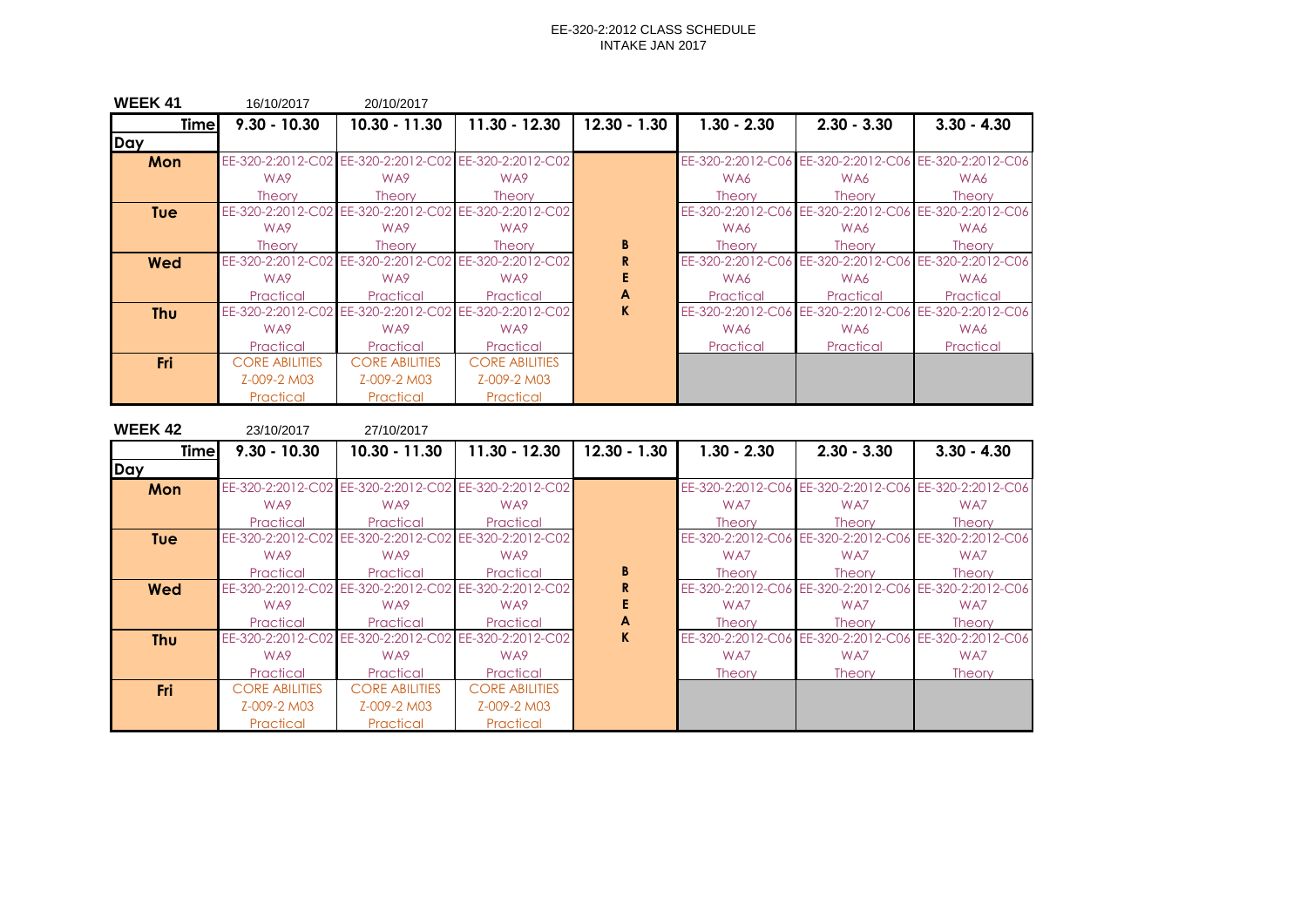| <b>WEEK43</b> | 30/10/2017            | 3/11/2017                                             |                                     |                |                   |                   |                                                       |
|---------------|-----------------------|-------------------------------------------------------|-------------------------------------|----------------|-------------------|-------------------|-------------------------------------------------------|
| <b>Time</b>   | $9.30 - 10.30$        | 10.30 - 11.30                                         | 11.30 - 12.30                       | $12.30 - 1.30$ | $1.30 - 2.30$     | $2.30 - 3.30$     | $3.30 - 4.30$                                         |
| Day           |                       |                                                       |                                     |                |                   |                   |                                                       |
| Mon           |                       | EE-320-2:2012-C02 EE-320-2:2012-C02 EE-320-2:2012-C02 |                                     |                |                   |                   | EE-320-2:2012-C06 EE-320-2:2012-C06 EE-320-2:2012-C06 |
|               | <b>WA10</b>           | <b>WA10</b>                                           | <b>WA10</b>                         |                | WA7               | WA7               | WA7                                                   |
|               | <b>Theory</b>         | <b>Theory</b>                                         | <b>Theory</b>                       |                | Practical         | Practical         | Practical                                             |
| <b>Tue</b>    | EE-320-2:2012-C02     |                                                       | EE-320-2:2012-C02 EE-320-2:2012-C02 |                |                   |                   | EE-320-2:2012-C06 EE-320-2:2012-C06 EE-320-2:2012-C06 |
|               | WA <sub>10</sub>      | WA <sub>10</sub>                                      | <b>WA10</b>                         |                | WA7               | WA7               | WA7                                                   |
|               | <b>Theory</b>         | <b>Theory</b>                                         | <b>Theory</b>                       | B              | Practical         | Practical         | Practical                                             |
| Wed           | EE-320-2:2012-C02     | EE-320-2:2012-C02                                     | EE-320-2:2012-C02                   | R              | EE-320-2:2012-C06 | EE-320-2:2012-C06 | EE-320-2:2012-C06                                     |
|               | WA <sub>10</sub>      | WA <sub>10</sub>                                      | <b>WA10</b>                         |                | WA7               | WA7               | WA7                                                   |
|               | <b>Theory</b>         | <b>Theory</b>                                         | <b>Theory</b>                       | A              | Practical         | Practical         | Practical                                             |
| <b>Thu</b>    | EE-320-2:2012-C02     | EE-320-2:2012-C02                                     | EE-320-2:2012-C02                   | K.             | EE-320-2:2012-C06 | EE-320-2:2012-C06 | EE-320-2:2012-C06                                     |
|               | WA <sub>10</sub>      | WA <sub>10</sub>                                      | <b>WA10</b>                         |                | WA7               | WA7               | WA7                                                   |
|               | <b>Theory</b>         | <b>Theory</b>                                         | Theory                              |                | Practical         | Practical         | Practical                                             |
| <b>Fri</b>    | <b>CORE ABILITIES</b> | <b>CORE ABILITIES</b>                                 | <b>CORE ABILITIES</b>               |                |                   |                   |                                                       |
|               | Z-009-2 M03           | Z-009-2 M03                                           | Z-009-2 M03                         |                |                   |                   |                                                       |
|               | Practical             | Practical                                             | Practical                           |                |                   |                   |                                                       |

| <b>WEEK 44</b> | 6/11/2017             | 10/11/2017            |                                                       |                |                   |                   |                                                       |
|----------------|-----------------------|-----------------------|-------------------------------------------------------|----------------|-------------------|-------------------|-------------------------------------------------------|
| <b>Timel</b>   | $9.30 - 10.30$        | 10.30 - 11.30         | $11.30 - 12.30$                                       | $12.30 - 1.30$ | $1.30 - 2.30$     | $2.30 - 3.30$     | $3.30 - 4.30$                                         |
| Day            |                       |                       |                                                       |                |                   |                   |                                                       |
| Mon            |                       |                       | EE-320-2:2012-C02 EE-320-2:2012-C02 EE-320-2:2012-C02 |                |                   |                   | EE-320-2:2012-C06 EE-320-2:2012-C06 EE-320-2:2012-C06 |
|                | WA <sub>10</sub>      | <b>WA10</b>           | <b>WA10</b>                                           |                | WA8               | WA8               | WA8                                                   |
|                | <b>Theory</b>         | <b>Theory</b>         | <b>Theory</b>                                         |                | <b>Theory</b>     | <b>Theory</b>     | <b>Theory</b>                                         |
| <b>Tue</b>     |                       |                       | EE-320-2:2012-C02 EE-320-2:2012-C02 EE-320-2:2012-C02 |                |                   |                   | EE-320-2:2012-C06 EE-320-2:2012-C06 EE-320-2:2012-C06 |
|                | <b>WA10</b>           | <b>WA10</b>           | WA <sub>10</sub>                                      |                | WA8               | WA8               | WA8                                                   |
|                | <b>Theory</b>         | <b>Theory</b>         | <b>Theory</b>                                         | B              | <b>Theory</b>     | <b>Theory</b>     | <b>Theory</b>                                         |
| <b>Wed</b>     | EE-320-2:2012-C02     | EE-320-2:2012-C02     | EE-320-2:2012-C02                                     | R              |                   |                   | EE-320-2:2012-C06 EE-320-2:2012-C06 EE-320-2:2012-C06 |
|                | WA <sub>10</sub>      | <b>WA10</b>           | <b>WA10</b>                                           |                | WA8               | WA8               | WA8                                                   |
|                | Practical             | Practical             | Practical                                             | A              | <b>Theory</b>     | <b>Theory</b>     | <b>Theory</b>                                         |
| <b>Thu</b>     | EE-320-2:2012-C02     | EE-320-2:2012-C02     | EE-320-2:2012-C02                                     | K              | EE-320-2:2012-C06 | EE-320-2:2012-C06 | EE-320-2:2012-C06                                     |
|                | <b>WA10</b>           | <b>WA10</b>           | WA <sub>10</sub>                                      |                | WA8               | WA8               | WA8                                                   |
|                | Practical             | Practical             | Practical                                             |                | Practical         | Practical         | Practical                                             |
| <b>Fri</b>     | <b>CORE ABILITIES</b> | <b>CORE ABILITIES</b> | <b>CORE ABILITIES</b>                                 |                |                   |                   |                                                       |
|                | Z-009-2 M03           | Z-009-2 M03           | Z-009-2 M03                                           |                |                   |                   |                                                       |
|                | Practical             | Practical             | Practical                                             |                |                   |                   |                                                       |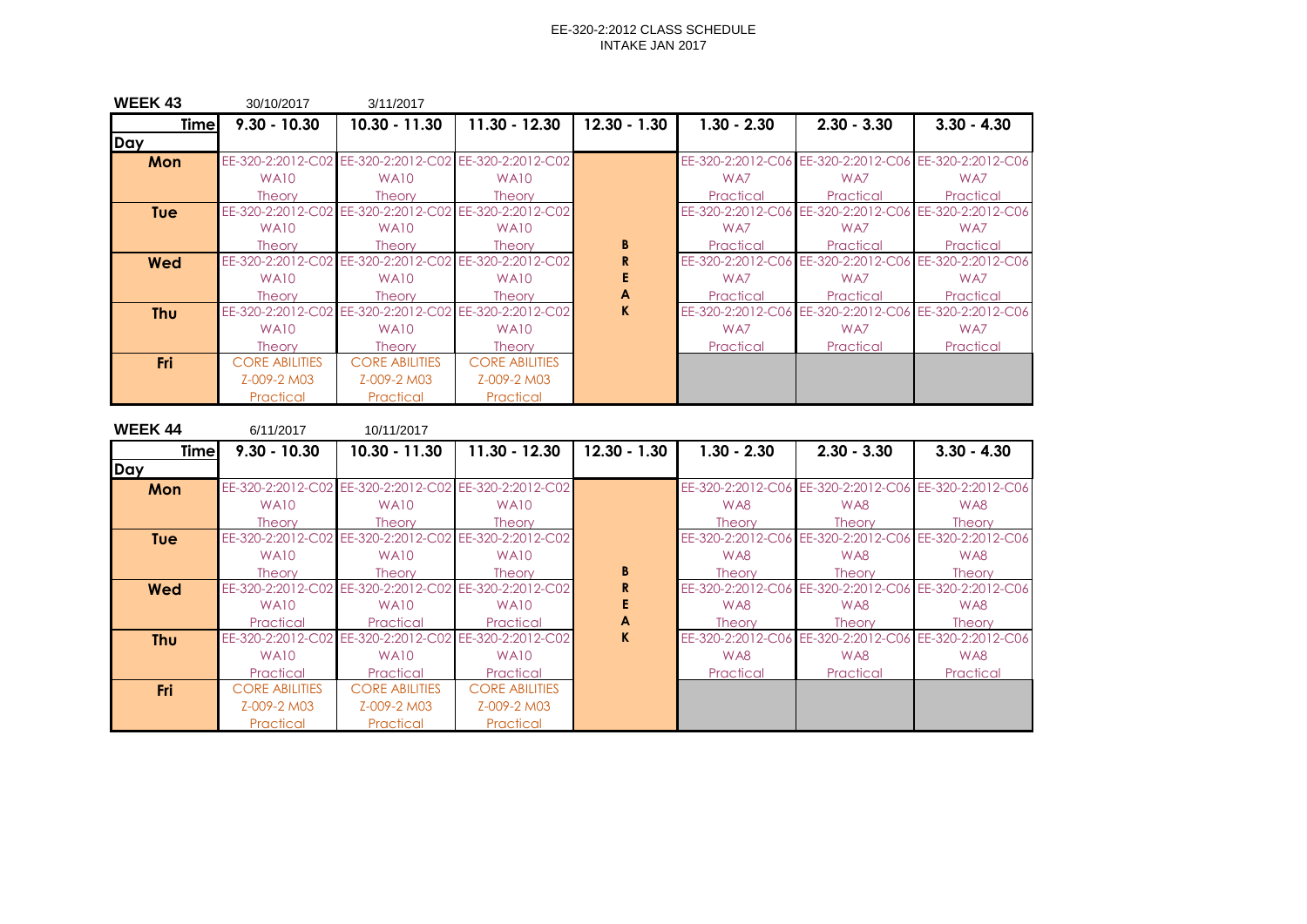| <b>WEEK 45</b> | 13/11/2017            | 17/11/2017            |                                                       |                |                 |                |                                                       |
|----------------|-----------------------|-----------------------|-------------------------------------------------------|----------------|-----------------|----------------|-------------------------------------------------------|
| <b>Time</b>    | $9.30 - 10.30$        | $10.30 - 11.30$       | 11.30 - 12.30                                         | $12.30 - 1.30$ | $1.30 - 2.30$   | $2.30 - 3.30$  | $3.30 - 4.30$                                         |
| Day            |                       |                       |                                                       |                |                 |                |                                                       |
| Mon            |                       |                       | EE-320-2:2012-C02 EE-320-2:2012-C02 EE-320-2:2012-C02 |                |                 |                | EE-320-2:2012-C06 EE-320-2:2012-C06 EE-320-2:2012-C06 |
|                | <b>WA10</b>           | WA <sub>10</sub>      | <b>WA10</b>                                           |                | WA8             | WA8            | WA8                                                   |
|                | Practical             | Practical             | Practical                                             |                | Practical       | Practical      | Practical                                             |
| <b>Tue</b>     | EE-320-2:2012-C02     |                       | EE-320-2:2012-C02 EE-320-2:2012-C02                   |                |                 |                | EE-320-2:2012-C06 EE-320-2:2012-C06 EE-320-2:2012-C06 |
|                | <b>WA10</b>           | <b>WA10</b>           | <b>WA10</b>                                           |                | WA8             | WA8            | WA8                                                   |
|                | Practical             | Practical             | Practical                                             | B              | Practical       | Practical      | Practical                                             |
| Wed            | EE-320-2:2012-C02     |                       | EE-320-2:2012-C02 EE-320-2:2012-C02                   | R              |                 |                | EE-320-2:2012-C06 EE-320-2:2012-C06 EE-320-2:2012-C06 |
|                | WA <sub>10</sub>      | <b>WA10</b>           | <b>WA10</b>                                           |                | <b>WA1-8</b>    | $WA1-8$        | <b>WA1-8</b>                                          |
|                | Practical             | Practical             | Practical                                             | A              | <b>Revision</b> | Assessment (K) | Assessment (K)                                        |
| <b>Thu</b>     | EE-320-2:2012-C02     |                       | EE-320-2:2012-C02 EE-320-2:2012-C02                   | K.             |                 |                | EE-320-2:2012-C06 EE-320-2:2012-C06 EE-320-2:2012-C06 |
|                | <b>WA10</b>           | <b>WA10</b>           | <b>WA10</b>                                           |                | $WA1-8$         | $WA1-8$        | <b>WA1-8</b>                                          |
|                | Practical             | Practical             | Practical                                             |                | Assessment (P)  | Assessment (P) | Assessment (P)                                        |
| Fri            | <b>CORE ABILITIES</b> | <b>CORE ABILITIES</b> | <b>CORE ABILITIES</b>                                 |                |                 |                |                                                       |
|                | Z-009-2 M04           | Z-009-2 M04           | Z-009-2 M04                                           |                |                 |                |                                                       |
|                | <b>Theory</b>         | <b>Theory</b>         | <b>Theory</b>                                         |                |                 |                |                                                       |

| <b>WEEK46</b> | 20/11/2017            | 24/11/2017                                            |                                                       |                |                |                                     |                                                       |
|---------------|-----------------------|-------------------------------------------------------|-------------------------------------------------------|----------------|----------------|-------------------------------------|-------------------------------------------------------|
| <b>Time</b>   | $9.30 - 10.30$        | $10.30 - 11.30$                                       | 11.30 - 12.30                                         | $12.30 - 1.30$ | $1.30 - 2.30$  | $2.30 - 3.30$                       | $3.30 - 4.30$                                         |
| Day           |                       |                                                       |                                                       |                |                |                                     |                                                       |
| Mon           |                       | EE-320-2:2012-C02 EE-320-2:2012-C02 EE-320-2:2012-C02 |                                                       |                |                |                                     | EE-320-2:2012-C02 EE-320-2:2012-C02 EE-320-2:2012-C02 |
|               | <b>WA1-10</b>         | <b>WA1-10</b>                                         | <b>WA1-10</b>                                         |                | <b>WA1-10</b>  | <b>WA1-10</b>                       | <b>WA1-10</b>                                         |
|               | <b>Revision</b>       | Revision                                              | Revision                                              |                | Assessment (K) | Assessment (K)                      | Assessment (K)                                        |
| <b>Tue</b>    |                       | EE-320-2:2012-C02 EE-320-2:2012-C02 EE-320-2:2012-C02 |                                                       |                |                |                                     | EE-320-2:2012-C02 EE-320-2:2012-C02 EE-320-2:2012-C02 |
|               | $WA1-10(1/3)$         | $WA1-10(1/3)$                                         | $WA1-10(1/3)$                                         |                | $WA1-10(1/3)$  | $WA1-10(1/3)$                       | $WA1-10(1/3)$                                         |
|               | Assessment (P)        | Assessment (P)                                        | Assessment (P)                                        | B              | Assessment (P) | Assessment (P)                      | Assessment (P)                                        |
| <b>Wed</b>    |                       |                                                       | EE-320-2:2012-C02 EE-320-2:2012-C02 EE-320-2:2012-C02 |                |                |                                     | EE-320-2:2012-C02 EE-320-2:2012-C02 EE-320-2:2012-C02 |
|               | $WA1-10(2/3)$         | $WA1-10(2/3)$                                         | $WA1-10(2/3)$                                         |                | $WA1-10(2/3)$  | $WA1-10(2/3)$                       | $WA1-10(2/3)$                                         |
|               | Assessment (P)        | Assessment (P)                                        | Assessment (P)                                        | A              | Assessment (P) | Assessment (P)                      | Assessment (P)                                        |
| <b>Thu</b>    |                       | EE-320-2:2012-C02 EE-320-2:2012-C02 EE-320-2:2012-C02 |                                                       | K              |                | EE-320-2:2012-C02 EE-320-2:2012-C02 | EE-320-2:2012-C02                                     |
|               | $WA1-10(3/3)$         | $WA1-10(3/3)$                                         | $WA1-10(3/3)$                                         |                | $WA1-10(3/3)$  | $WA1-10(3/3)$                       | $WA1-10(3/3)$                                         |
|               | Assessment (P)        | Assessment (P)                                        | Assessment (P)                                        |                | Assessment (P) | Assessment (P)                      | Assessment (P)                                        |
| <b>Fri</b>    | <b>CORE ABILITIES</b> | <b>CORE ABILITIES</b>                                 | <b>CORE ABILITIES</b>                                 |                |                |                                     |                                                       |
|               | Z-009-2 M04           | Z-009-2 M04                                           | Z-009-2 M04                                           |                |                |                                     |                                                       |
|               | Practical             | Practical                                             | Practical                                             |                |                |                                     |                                                       |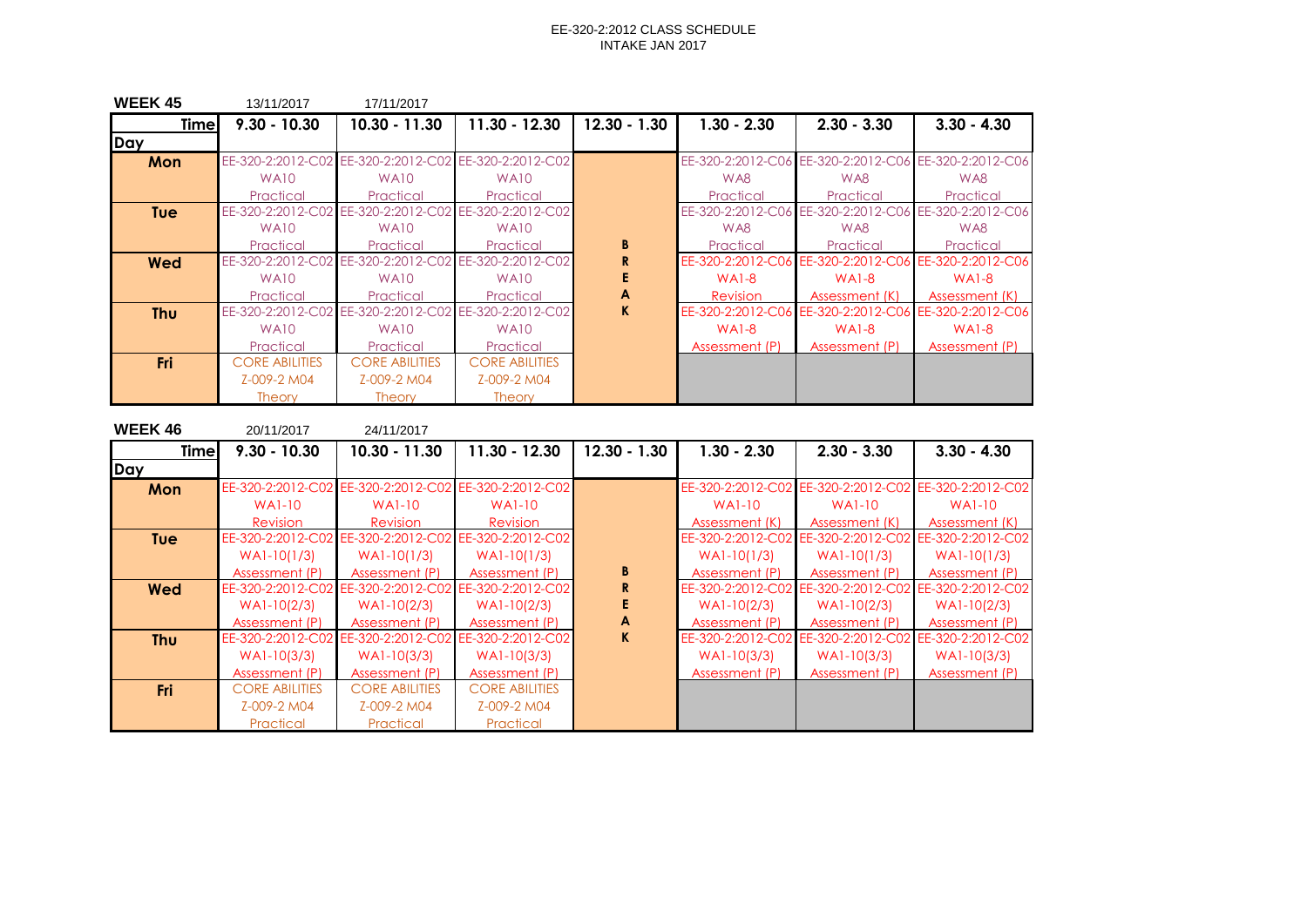| <b>WEEK 47</b> | 27/11/2017         | 1/12/2017          |                    |                   |                    |                    |                    |
|----------------|--------------------|--------------------|--------------------|-------------------|--------------------|--------------------|--------------------|
| <b>Timel</b>   | $9.30 - 10.30$     | $10.30 - 11.30$    | 11.30 - 12.30      | $12.30 - 1.30$    | $1.30 - 2.30$      | $2.30 - 3.30$      | $3.30 - 4.30$      |
| Day            |                    |                    |                    |                   |                    |                    |                    |
| <b>Mon</b>     | <b>PORTFOLIO</b>   | <b>PORTFOLIO</b>   | <b>PORTFOLIO</b>   |                   | <b>PORTFOLIO</b>   | <b>PORTFOLIO</b>   | <b>PORTFOLIO</b>   |
|                | <b>DEVELOPMENT</b> | <b>DEVELOPMENT</b> | <b>DEVELOPMENT</b> |                   | <b>DEVELOPMENT</b> | <b>DEVELOPMENT</b> | <b>DEVELOPMENT</b> |
| <b>Tue</b>     | <b>PORTFOLIO</b>   | <b>PORTFOLIO</b>   | <b>PORTFOLIO</b>   | B                 | <b>PORTFOLIO</b>   | <b>PORTFOLIO</b>   | <b>PORTFOLIO</b>   |
|                | <b>DEVELOPMENT</b> | <b>DEVELOPMENT</b> | <b>DEVELOPMENT</b> |                   | <b>DEVELOPMENT</b> | <b>DEVELOPMENT</b> | <b>DEVELOPMENT</b> |
| <b>Wed</b>     | <b>PORTFOLIO</b>   | <b>PORTFOLIO</b>   | <b>PORTFOLIO</b>   | R.                | <b>PORTFOLIO</b>   | <b>PORTFOLIO</b>   | <b>PORTFOLIO</b>   |
|                | <b>DEVELOPMENT</b> | <b>DEVELOPMENT</b> | <b>DEVELOPMENT</b> |                   | <b>DEVELOPMENT</b> | <b>DEVELOPMENT</b> | <b>DEVELOPMENT</b> |
| <b>Thu</b>     | <b>PORTFOLIO</b>   | <b>PORTFOLIO</b>   | <b>PORTFOLIO</b>   | A<br>$\mathsf{K}$ | <b>PORTFOLIO</b>   | <b>PORTFOLIO</b>   | <b>PORTFOLIO</b>   |
|                | <b>DEVELOPMENT</b> | <b>DEVELOPMENT</b> | <b>DEVELOPMENT</b> |                   | <b>DEVELOPMENT</b> | <b>DEVELOPMENT</b> | <b>DEVELOPMENT</b> |
| <b>Fri</b>     | <b>PORTFOLIO</b>   | <b>PORTFOLIO</b>   | <b>PORTFOLIO</b>   |                   |                    |                    |                    |
|                | <b>DEVELOPMENT</b> | <b>DEVELOPMENT</b> | <b>DEVELOPMENT</b> |                   |                    |                    |                    |

| <b>WEEK48</b> | 4/12/2017         | 8/12/2017         |                   |                |                   |                   |                   |
|---------------|-------------------|-------------------|-------------------|----------------|-------------------|-------------------|-------------------|
| <b>Time</b>   | $9.30 - 10.30$    | $10.30 - 11.30$   | 11.30 - 12.30     | $12.30 - 1.30$ | $1.30 - 2.30$     | $2.30 - 3.30$     | $3.30 - 4.30$     |
| Day           |                   |                   |                   |                |                   |                   |                   |
| Mon           | <b>TRIAL EXAM</b> | TRIAL EXAM        | <b>TRIAL EXAM</b> | B              | <b>TRIAL EXAM</b> | <b>TRIAL EXAM</b> | <b>TRIAL EXAM</b> |
| Tuel          | <b>TRIAL EXAM</b> | TRIAL EXAM        | <b>TRIAL EXAM</b> | R              | <b>TRIAL EXAM</b> | <b>TRIAL EXAM</b> | <b>TRIAL EXAM</b> |
| <b>Wed</b>    | <b>TRIAL EXAM</b> | <b>TRIAL EXAM</b> | <b>TRIAL EXAM</b> | Е.             | <b>TRIAL EXAM</b> | <b>TRIAL EXAM</b> | <b>TRIAL EXAM</b> |
| Thu           | <b>TRIAL EXAM</b> | <b>TRIAL EXAM</b> | <b>TRIAL EXAM</b> | A              | <b>TRIAL EXAM</b> | <b>TRIAL EXAM</b> | <b>TRIAL EXAM</b> |
| Fri           | <b>TRIAL EXAM</b> | TRIAL EXAM        | <b>TRIAL EXAM</b> | K.             |                   |                   |                   |